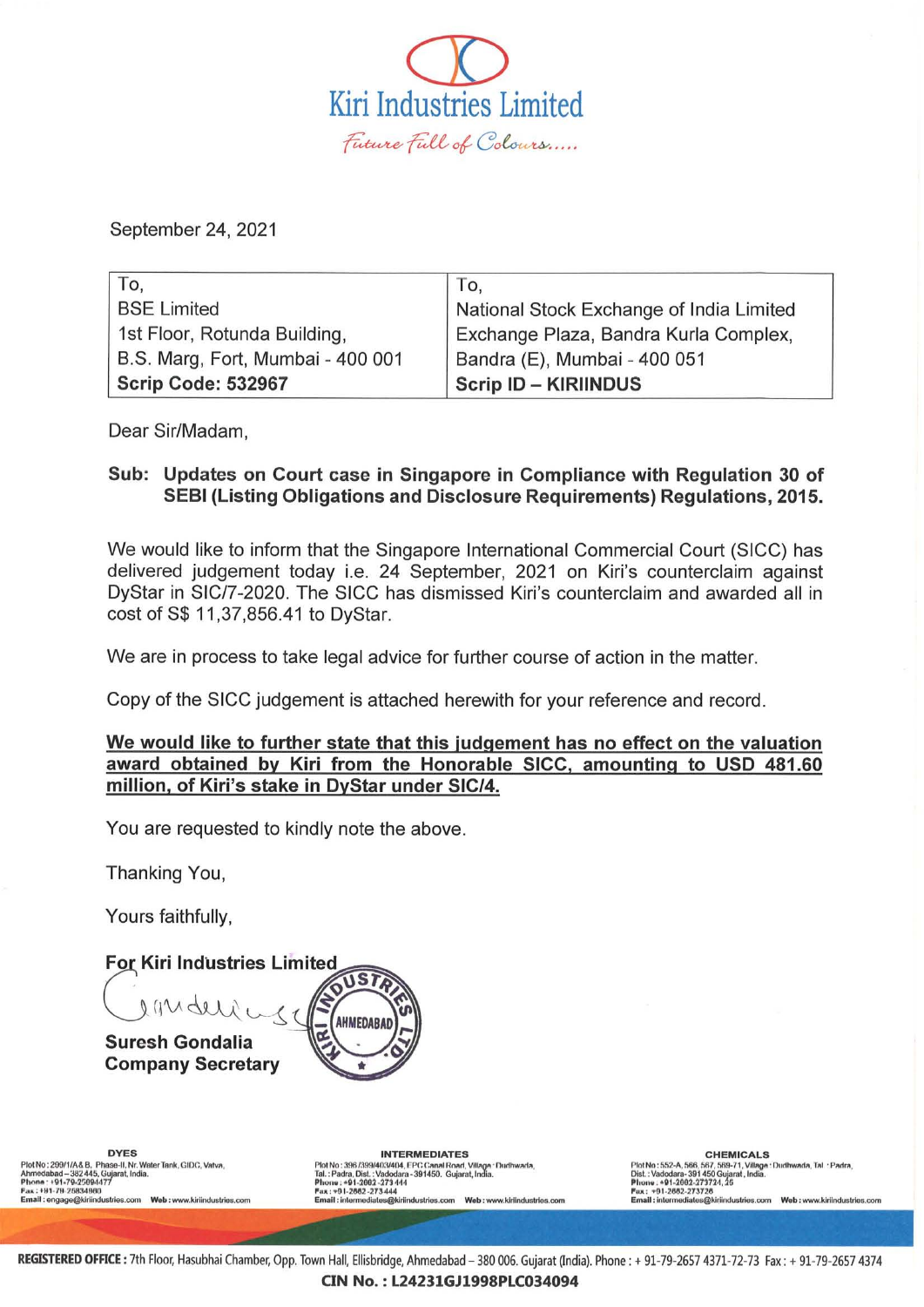#### **IN THE SINGAPORE INTERNATIONAL COMMERCIAL COURT OF THE REPUBLIC OF SINGAPORE**

## **[2021] SGHC(I) 12**

Suit No 7 of 2020

Between

DyStar Global Holdings (Singapore) Pte Ltd

… *Plaintiff*

And

- (1) Kiri Industries Ltd
- (2) Manishkumar Pravinchandra Kiri

… *Defendants*

# **JUDGMENT**

[*Res Judicata*] — [Issue estoppel] [Abuse of Process] — [*Henderson v Henderson* doctrine] — [Extended doctrine of *res judicata*] [Contract] — [Contractual terms] — [Enforceability] [Contract] — [Formation] — [Certainty of terms] [Contract] — [Breach]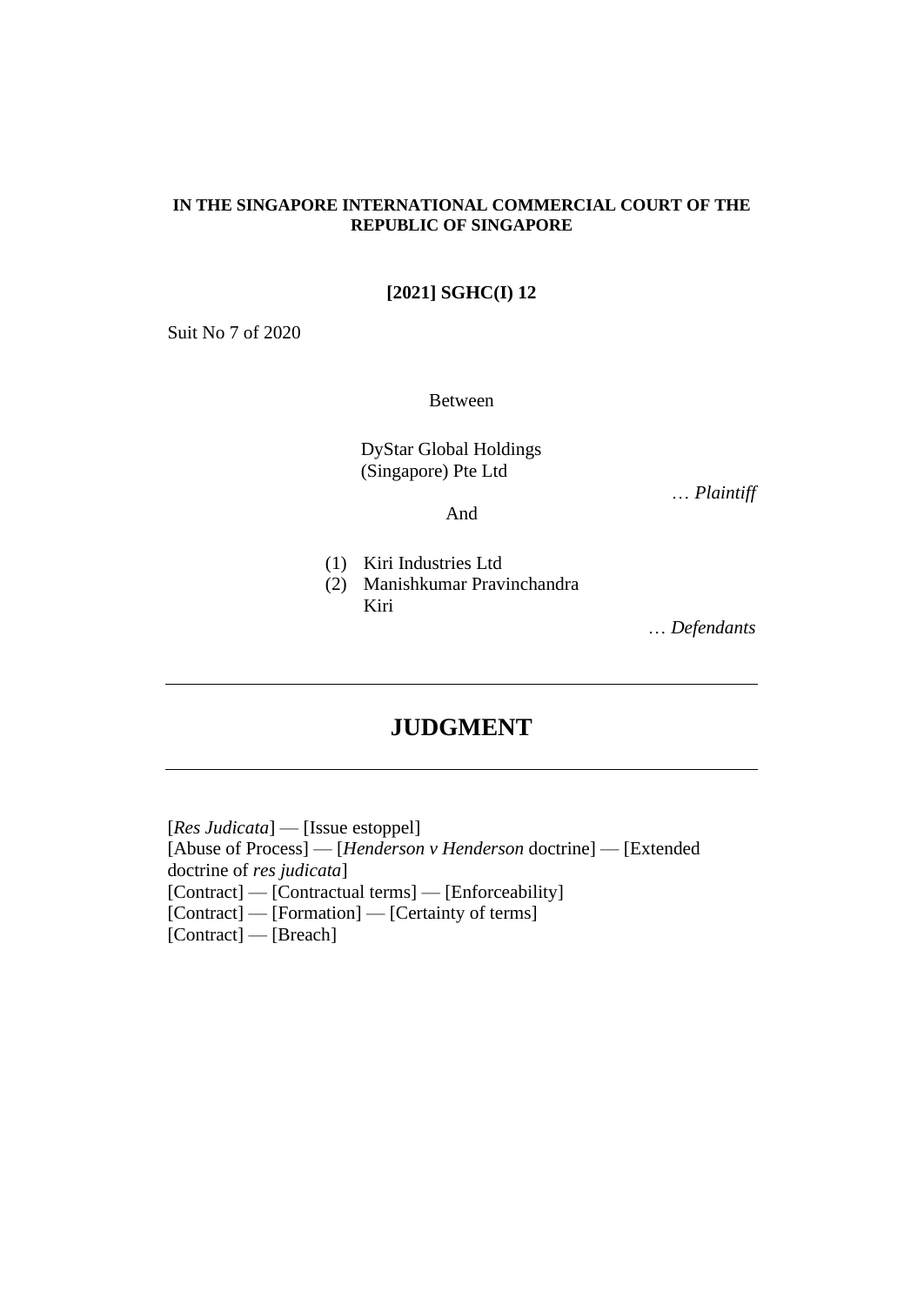# **TABLE OF CONTENTS**

|     | ISSUE 1: IS THE COUNTERCLAIM BARRED BY ISSUE ESTOPPEL?4         |  |
|-----|-----------------------------------------------------------------|--|
|     | ISSUE 2: IS THE COUNTERCLAIM AN ABUSE OF PROCESS UNDER          |  |
|     |                                                                 |  |
|     |                                                                 |  |
|     |                                                                 |  |
|     |                                                                 |  |
| (1) |                                                                 |  |
| (2) |                                                                 |  |
| (3) |                                                                 |  |
|     |                                                                 |  |
|     | ISSUE 5: WHAT (IF ANY) DAMAGES IS KIRI ENTITLED TO RECEIVE?  40 |  |
|     |                                                                 |  |
|     |                                                                 |  |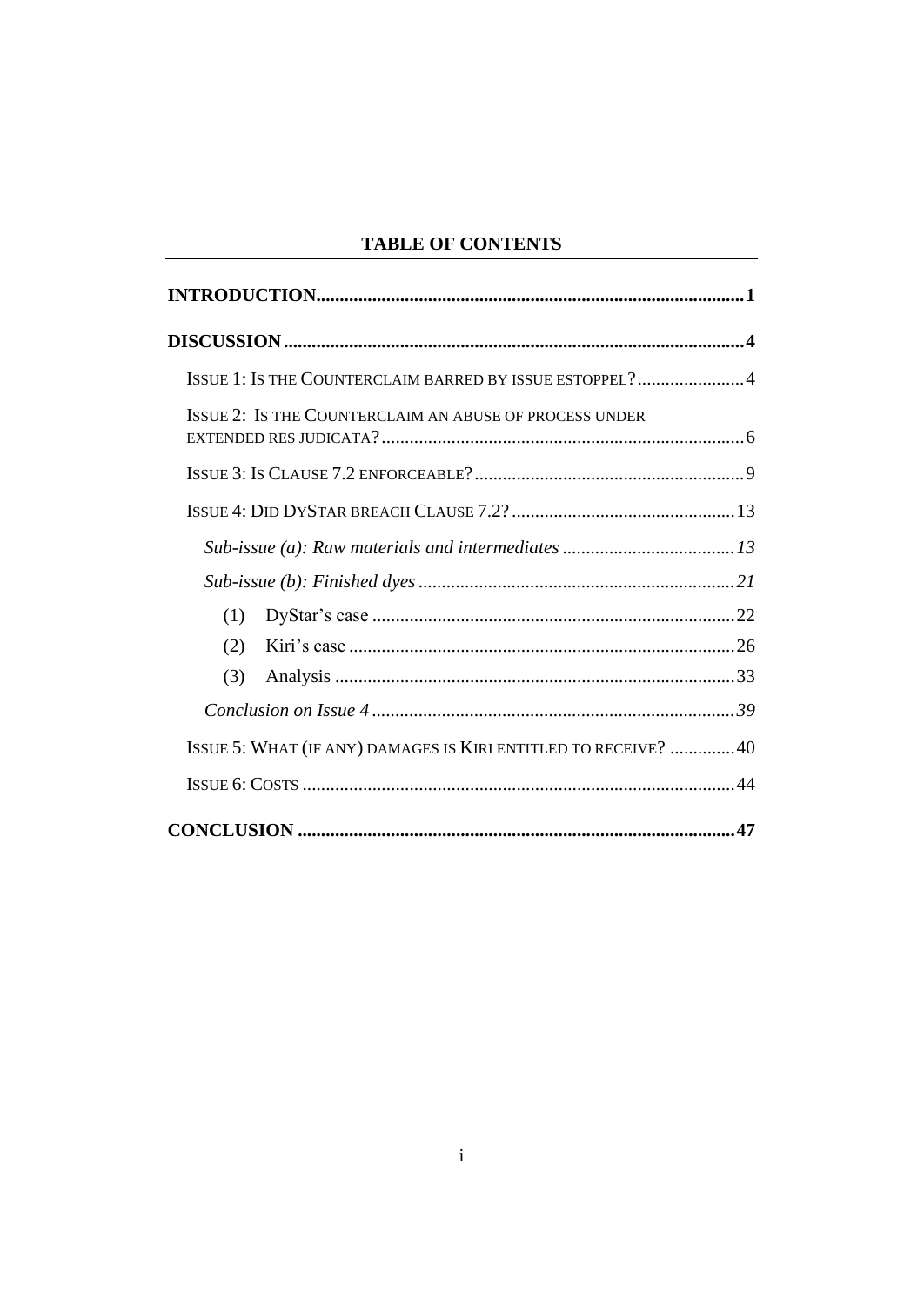**This judgment is subject to final editorial corrections approved by the court and/or redaction pursuant to the publisher's duty in compliance with the law, for publication in LawNet and/or the Singapore Law Reports.**

# **DyStar Global Holdings (Singapore) Pte Ltd v Kiri Industries Ltd and another**

#### **[2021] SGHC(I) 12**

Singapore International Commercial Court — Suit No 7 of 2020 Anselmo Reyes IJ 5–9 April 2021

24 September 2021 Judgment reserved.

#### <span id="page-3-0"></span>**Anselmo Reyes IJ:**

#### **Introduction**

1 This is the trial of the Counterclaim (the "**Counterclaim**") of the first defendant ("**Kiri**") in SIC/S 7/2020 ("**SIC 7**") against the plaintiff (DyStar Global Holdings (Singapore) Pte Ltd ("**DyStar**")). The second defendant in SIC 7, Mr Manishkumar Pravinchandra Kiri ("**Mr Kiri**") is not involved in the Counterclaim. The Counterclaim arises from Clause 7.2 ("**Clause 7.2**") of the Share Subscription and Shareholders Agreement ("**SSSA**") dated 31 January 2010 between (among others) Kiri and DyStar. Clause 7.2 stipulates:

... [DyStar] shall procure that Zhejiang Longsheng Group Co, Ltd and its Affiliates and [Kiri] shall be the preferred suppliers of all goods and services in connection with textile chemicals, dyestuffs and dyes to the DyStar companies and business that form part of the DyStar Assets.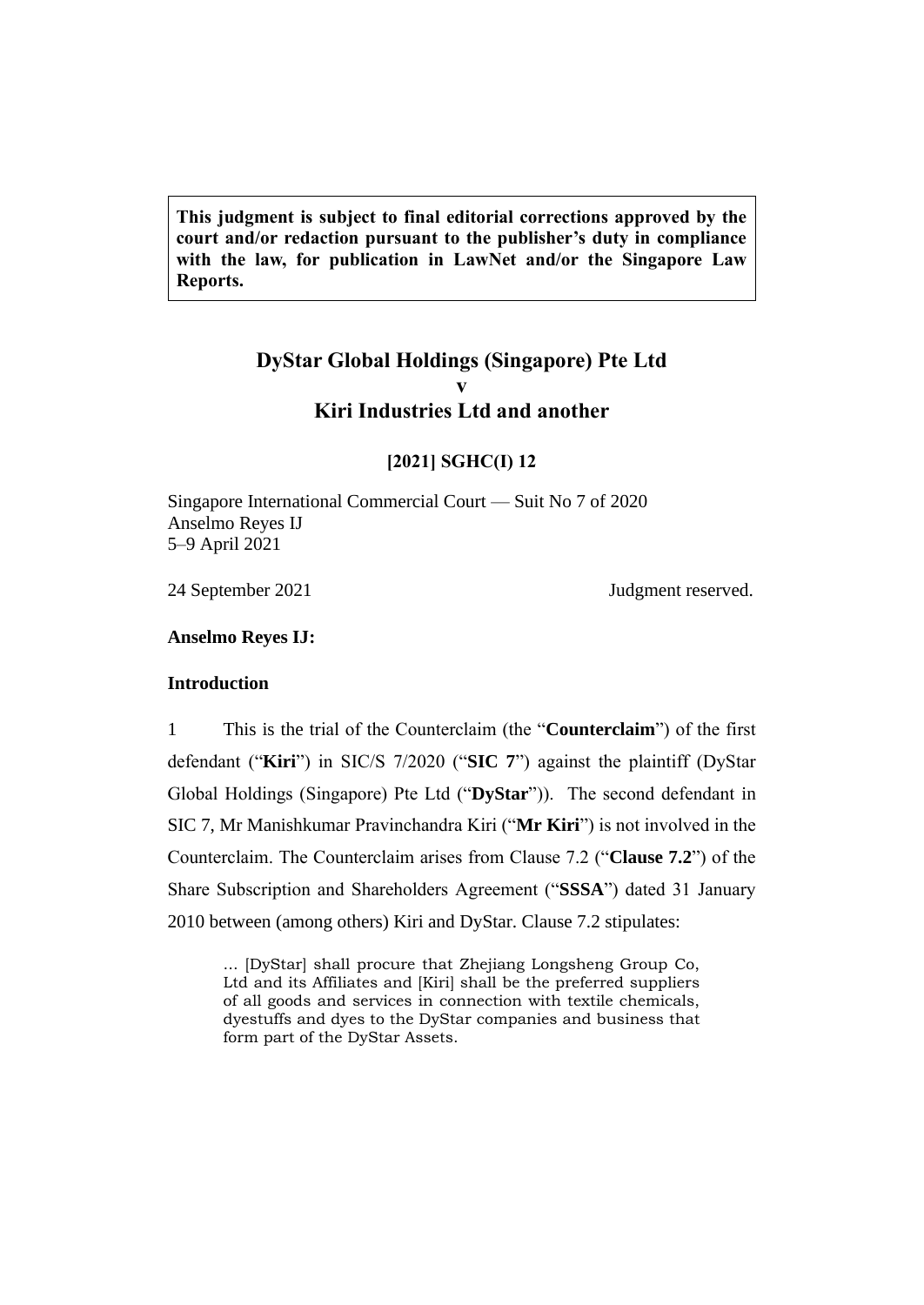2 DyStar is a joint venture between Kiri (2,623,354 shares (about 37.57%)) on the one hand and Senda International Capital Limited ("**Senda"**) (4,359,520 shares (about 62.43%)) and Well Prospering Limited ("**WPL**") (1 share) on the other. Senda and WPL are wholly owned by Zhejiang Longsheng Group Co Ltd ("**Longsheng**"). Longsheng, like Kiri, is in the business of dye chemicals. Senda acts on Longsheng's instructions. The terms regulating the parties' joint venture are to be found (among other documents) in the SSSA. This judgment will also refer to a joint venture in India between Kiri and WPL called Lonsen-Kiri Chemical Industries Limited ("**Lonsen-Kiri**") in which Kiri holds 40% and WPL 60% of the shares.

3 The present action is part of a series of actions involving DyStar and Kiri before the Singapore International Commercial Court ("**SICC**"). In SIC/S 3/2017 ("**SIC 3**") DyStar alleged (among other matters) that Kiri:

(a) had breached Clause 15.1(a) (a non-compete term), Clause 15.1(b) (a non-solicitation term) and Clause 17 (a confidentiality term) of the SSSA;

(b) had conspired against DyStar; and

(c) owed  $\epsilon$ 1.7 million in process technology development fees and S\$443,813 in audit costs to DyStar.

4 In SIC/S 4/2017 ("**SIC 4**") Kiri alleged that, through Senda as majority shareholder in DyStar, Longsheng had engaged in acts which were oppressive of Kiri's interest as minority shareholder in DyStar. DyStar was joined as a party to SIC 4 to be bound by the SICC's findings in that action. SIC 3 and SIC 4 were consolidated and heard together. In SIC 3 the SICC dismissed most of DyStar's allegations but held that Kiri had breached Clauses 15.1(a) and (b)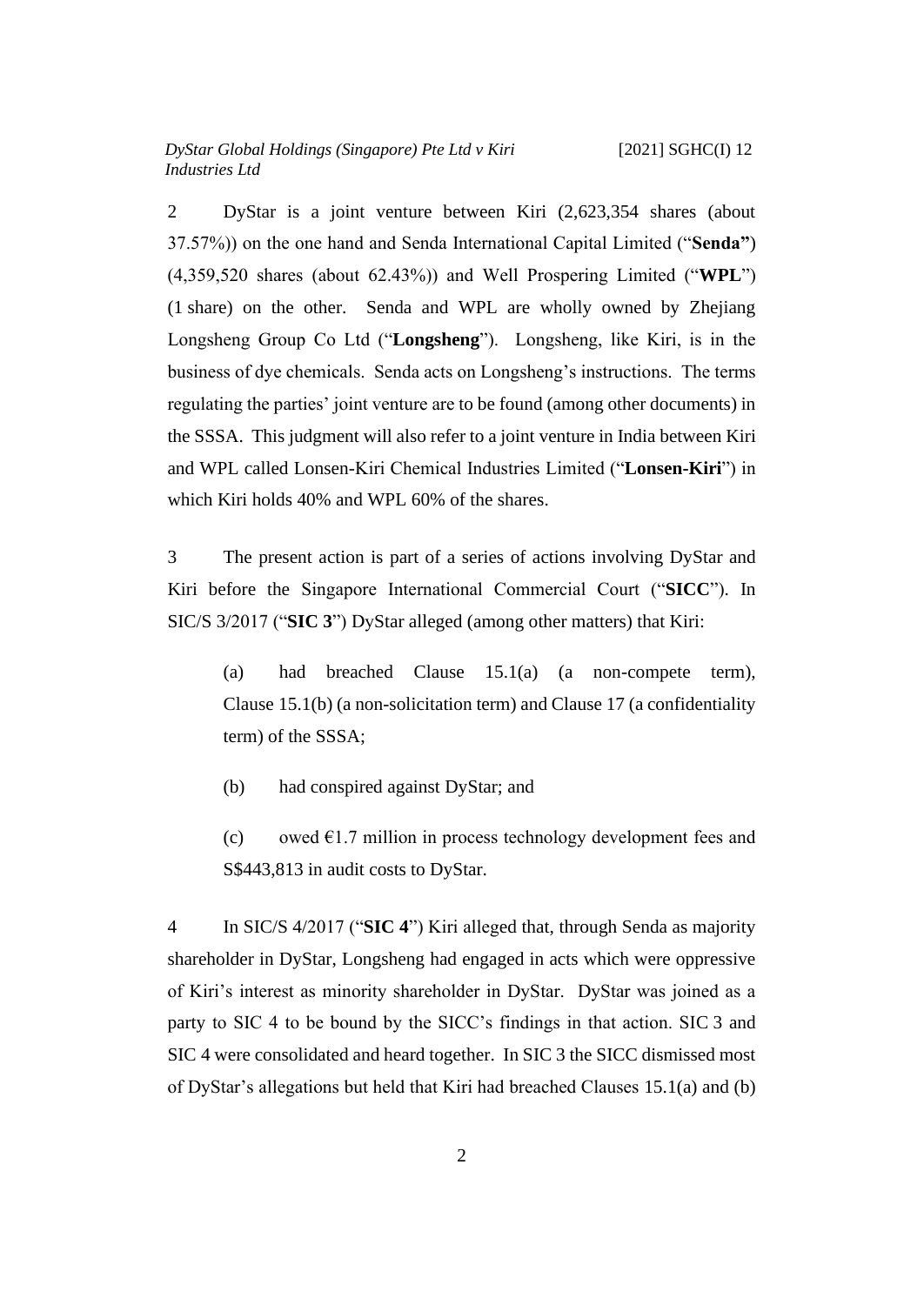in connection with one customer. On appeal, the Court of Appeal held that Kiri had also breached Clauses 15.1(a) and (b) in respect of two other customers. In SIC 4 the SICC found that Longsheng had acted oppressively and ordered that Senda buy out Kiri's minority interest at a valuation to be assessed. The SICC directed that the valuation be as at the date of its judgment (3 July 2018): see *DyStar Global Holdings (Singapore) Pte Ltd v Kiri Industries Ltd and others and another suit* [2018] 5 SLR 1. Senda's appeal against the buy-out order was dismissed. On 15 June 2021, after further court hearings (including another appeal), the SICC determined that for the purposes of its buy-out order Kiri's shares should be valued at US\$481.6 million as at 3 July 2018: see *Kiri Industries Ltd v Senda International Capital Ltd and another* [2021] SGHC(I) 6. The latter valuation is now under appeal.

5 In SIC 7, DyStar has claimed against Kiri for further breaches of Clauses 15.1(a) and (b) of the SSSA. Kiri responded with the Counterclaim. DyStar's claim was later settled between the parties, leaving only the Counterclaim to be heard. In the Counterclaim, Kiri contrasts the position in 2010 and 2011 with that from 2012 onwards. In 2010 and 2011, Kiri says that DyStar complied with Clause 7.2 by showing preferential treatment to Kiri. Thus, DyStar regularly sent Kiri open orders for raw materials and intermediates. DyStar regularly asked Kiri for price lists of finished dyes and informed Kiri whenever it needed specific raw materials or intermediates. DyStar provided Kiri with samples of DyStar's standard dyes for Kiri to develop and produce such dyes for DyStar. DyStar shared information with Kiri about DyStar's target prices and the prices at which dyes were being offered to DyStar by other suppliers, thereby giving Kiri the opportunity to match or improve upon those prices. But, from 2012, Kiri alleges that, contrary to Clause 7.2, DyStar steadily reduced its purchases of dyes, raw materials and intermediates from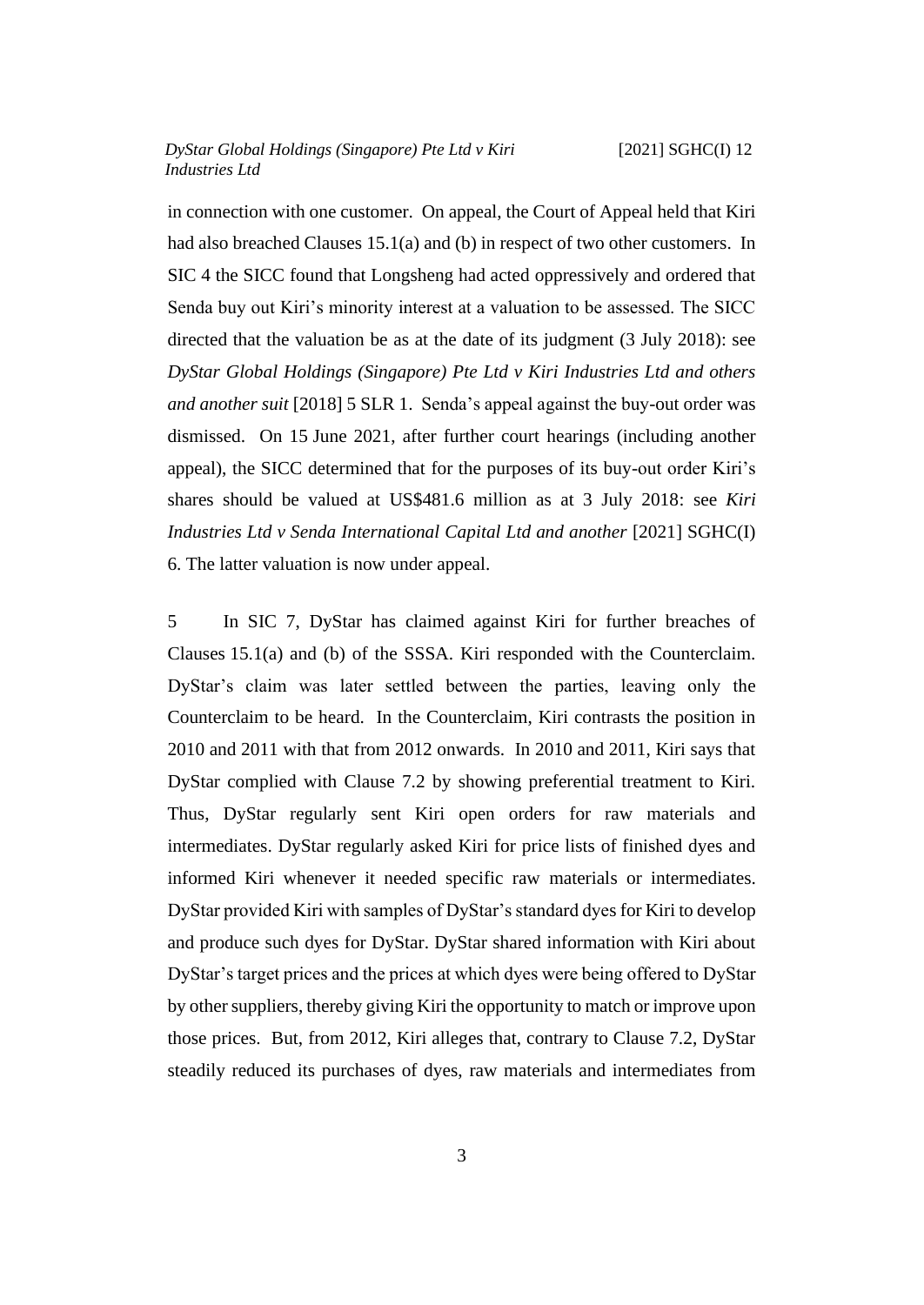Kiri. DyStar (Kiri complains) stopped sending Kiri open orders for raw materials and intermediates. DyStar (Kiri adds) gradually ceased to share information regarding its prices, denying Kiri the chance to match or better DyStar's target prices or the prices quoted by DyStar's other suppliers. In 2015 DyStar completely stopped asking for Kiri's price lists. Accordingly, the Counterclaim seeks damages from DyStar for the breach of Clause 7.2. DyStar counters that there is nothing in the Counterclaim. First, according to DyStar, the Counterclaim is barred by issue estoppel. Second, the Counterclaim constitutes an abuse of process under the extended doctrine of *res judicata*. Third, Clause 7.2 was merely "aspirational". It did not give rise to any contractual obligation. Fourth, even if Clause 7.2 is enforceable, DyStar was justified in reducing its purchases from Kiri and did not breach Clause 7.2. Finally, DyStar says that Kiri is entitled to no damages or at best purely nominal damages.

6 Both parties say that, if successful, they should have their costs of SIC 7.

## <span id="page-6-1"></span><span id="page-6-0"></span>**Discussion**

#### *Issue 1: Is the Counterclaim barred by issue estoppel?*

7 In SIC 4, Kiri alleged (among other matters) that DyStar was in breach of Clause 7.2 and Longsheng had procured such breach. Kiri claimed that such conduct constituted oppressive and unfairly prejudicial conduct to Kiri. More specifically, Kiri framed the issue thus:

Whether DyStar had failed and/or refused to purchase/procure supplies from Kiri (and whether this was at the direction of the Longsheng directors) in breach of the [SSSA] and Kiri has not been treated as preferred supplier of DyStar, and whether any of the aforesaid constituted an act of oppression …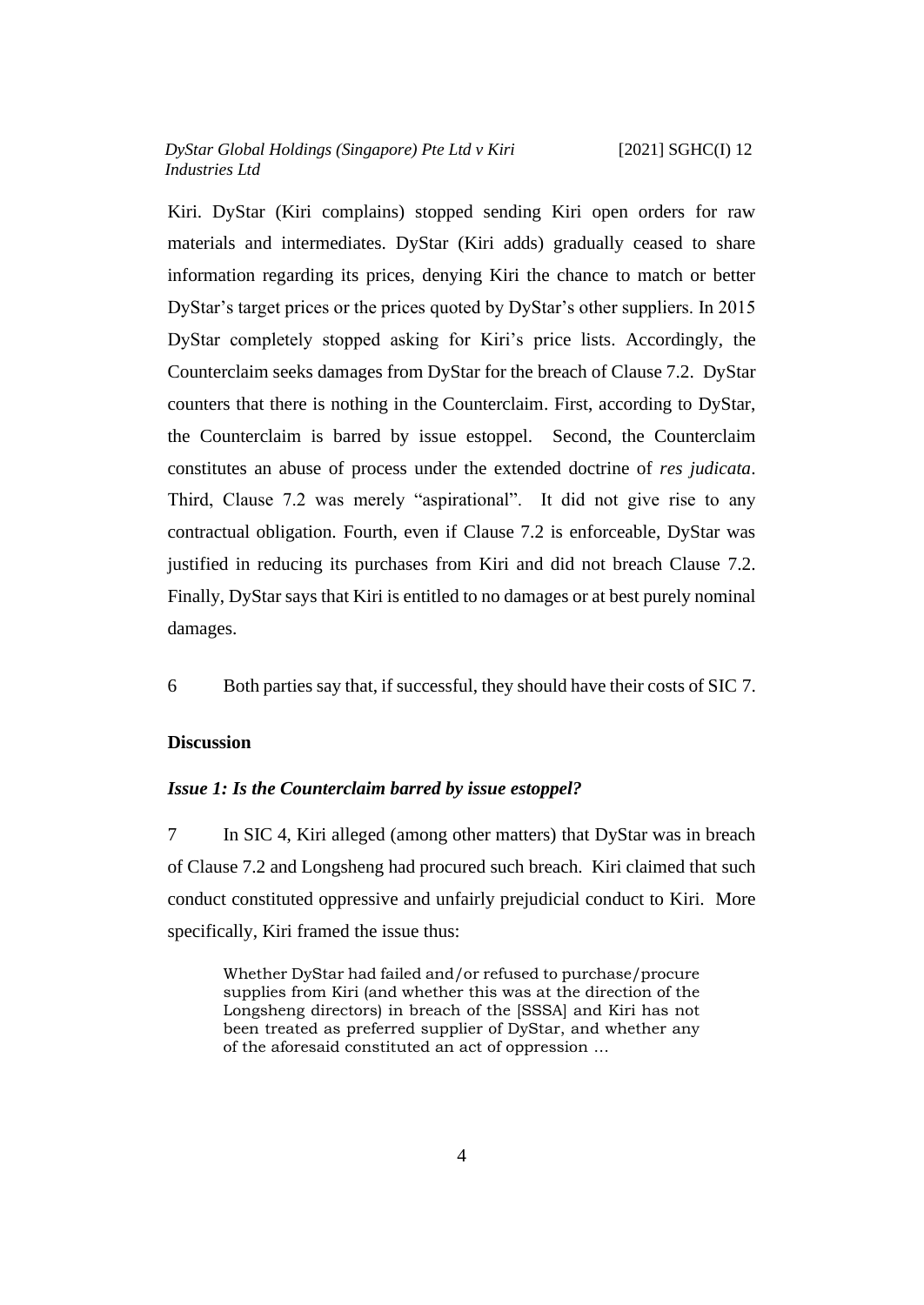8 The SICC held that the evidence was insufficient to prove a breach of Clause 7.2, much less establish that Longsheng had procured any such breach. In support of its case then, Kiri relied heavily on an email of 4 January 2016 to Ms Vera Huang ("**Ms Huang**") (DyStar's head of global procurement) in which Dr Monika Singh ("**Dr Singh**") (DyStar's Associate Director of Global Procurement (Dyes Category) & Regional Procurement Head (South Asia)) stated that she "understood from Luo [that is, Mr Luo Shixin ("**Mr Luo**"), Manager of Lonsen-Kiri]" that DyStar was "not allowed to place [orders] on Kiri". But the SICC was unable to conclude on that evidence in SIC 4 that Longsheng had imposed a prohibition on DyStar placing orders with Kiri. Even if there had been a policy to that effect, it was unclear whether the rationale for the policy was because "it was thought genuinely, but erroneously, that Kiri orders should be routed through Lonsen-Kiri" or because (as Ms Huang maintained in SIC 4) there were "concerns with the quality or prices of Kiri's products". Nor was the evidence before the SICC enough to establish that the reduction over time in orders placed by DyStar with Kiri was due to Longsheng's instigation. The SICC therefore rejected the breach of Clause 7.2 as a ground for minority oppression on Longsheng's part.

9 DyStar now argues that, the breach of Clause 7.2 having been raised in SIC 4, such issue must be *res judicata* and cannot be re-litigated. According to DyStar, the four requirements for issue estoppel are met in this case. First, the SICC's judgment in SIC 4 is a conclusive determination of the issue. Second. there can be no doubt that the SICC was acting as a court of competent jurisdiction in coming to its decision in SIC 4. Third, the parties to SIC 4 and the present action are the same. While it is true that DyStar had been joined as a nominal defendant to SIC 4, DyStar should be considered as having been involved in SIC 4 as Senda's privy. This is because Senda has majority control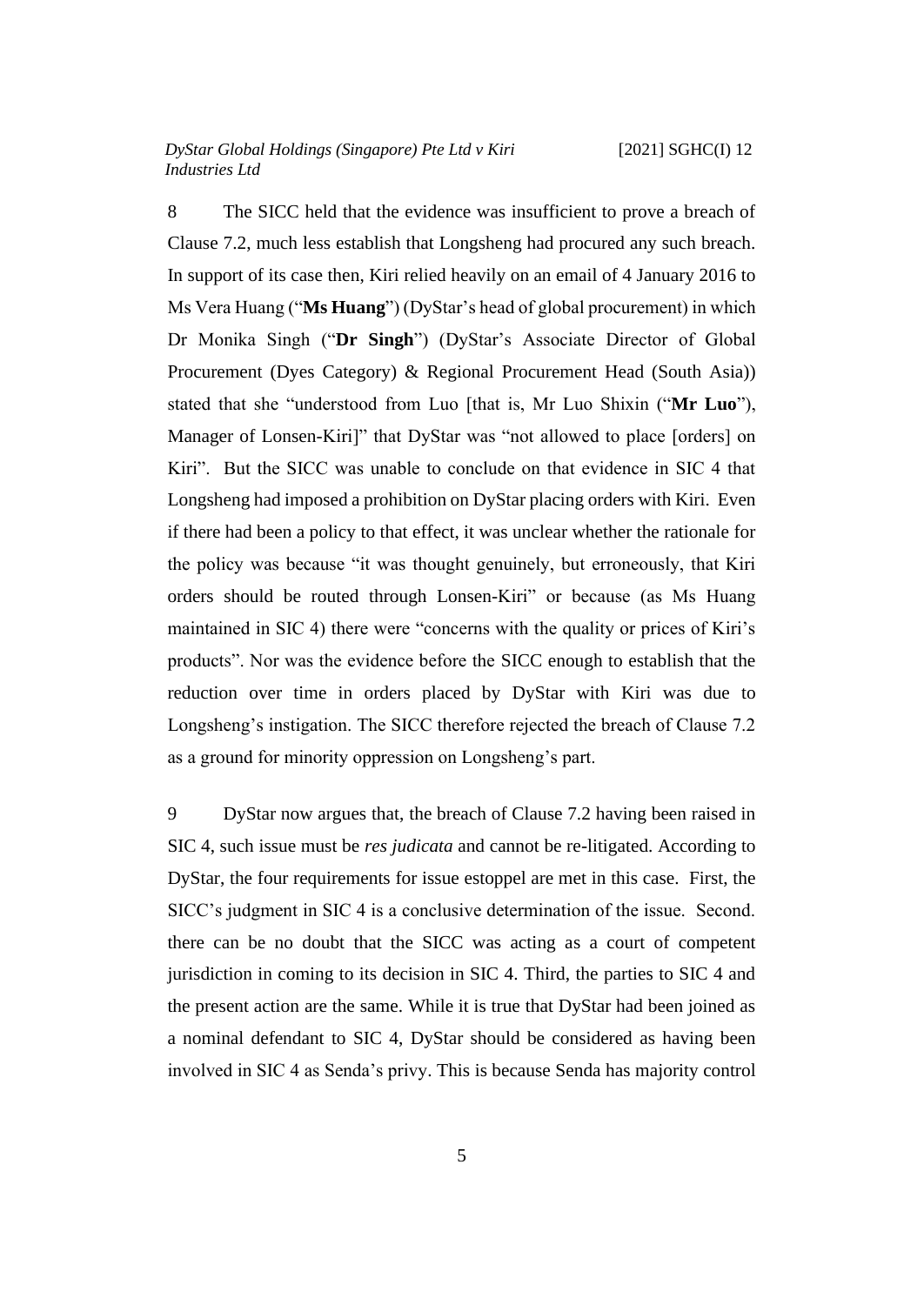over DyStar. Kiri's allegation in SIC 4 of a breach of Clause 7.2 was "primarily directed" at DyStar and it was logically necessary to decide that issue as between DyStar and Kiri, before dealing with the allegation that Senda had acted oppressively by procuring DyStar to breach Clause 7.2.

10 I am not persuaded by Dystar's arguments.

11 The judgment in SIC 4 cannot be characterised as "a declaration or determination of a party's liability and/or his rights or obligations leaving nothing else to be judicially determined" (*Goh Nellie v Goh Lian Teck and others* [2007] 1 SLR(R) 453 at [28]). The SICC concluded in SIC 4 that the evidence of a breach of Clause 7.2 was inconclusive. The SICC left the question of whether there had been a breach of Clause 7.2 open. It was unnecessary to go further. Given the indeterminate nature of the evidence adduced on the incidental question (whether there had been a breach by DyStar of Clause 7.2), the main question (whether Senda had caused DyStar to breach Clause 7.2) simply fell away. There was consequently no *res judicata* in SIC 4 on the issue whether Clause 7.2 had been breached. As Chua Lee Ming J observed in *Griffin Real Estate Investment Holdings Pte Ltd (in liquidation) v ERC Unicampus Pte Ltd* [2019] 5 SLR 105 at [24], "[o]nly determinations which are necessary for the decision, and fundamental to it, will create an issue estoppel".

## <span id="page-8-0"></span>*Issue 2: Is the Counterclaim an abuse of process under extended res judicata?*

12 On 27 April 2019, Kiri commenced a similar action to the Counterclaim against DyStar in India. On 22 September 2020, the Indian action was withdrawn after DyStar's lawyers applied for an anti-suit injunction on the ground of duplicity with the Counterclaim.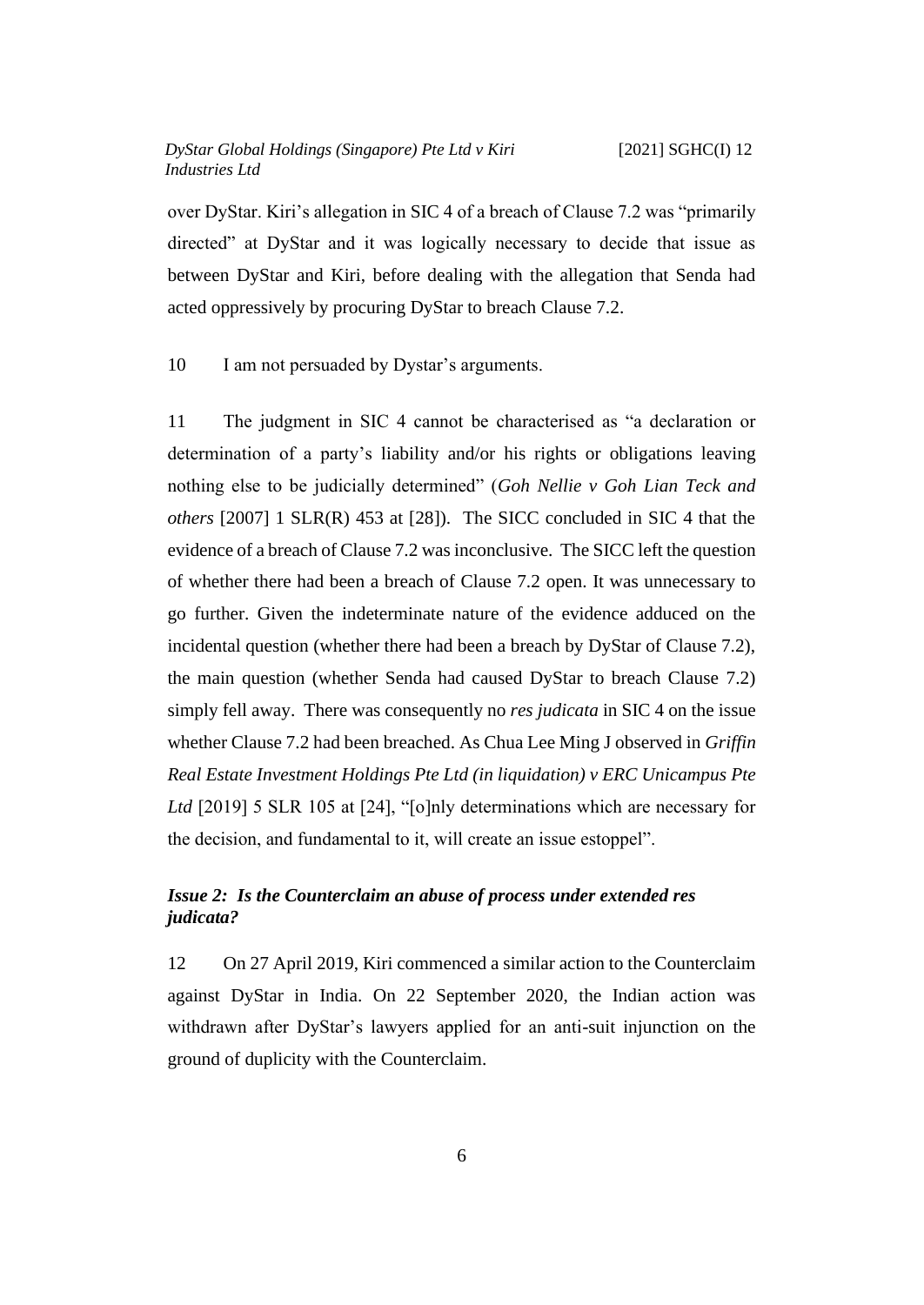13 Citing *Gazprom Export LLC v DDI Holdings Limited and others* [2020] EWHC 303 (Comm), DyStar submits that the Counterclaim is an abuse of process under the extended doctrine of *res judicata*. This is because Kiri could have mounted a counterclaim against DyStar for breach of Clause 7.2 in SIC 3. Since Kiri was alleging in SIC 4 that DyStar was in breach of Clause 7.2, it was incumbent on Kiri to have mirrored that allegation in SIC 3 by counterclaiming that DyStar was in breach of Clause 7.2. Kiri having failed to do so, based on *Henderson v Henderson* [1843–60] All ER Rep 378 at 381–382, this court should not allow Kiri to litigate what it ought to have litigated previously. To permit Kiri to maintain the Counterclaim would constitute an "unjust harassment" of DyStar and be an abuse of process, especially since an action similar to the Counterclaim had been brought in India.

14 I disagree.

15 In *Johnson v Gore Wood & Co* [2002] 2 AC 1 at 59E to 60A, Lord Millet observed of the plaintiff Mr Johnson:

In *Brisbane City Council v Attorney General for Queensland* [1979] AC 411, 425 Lord Wilberforce, giving the advice of the Judicial Committee of the Privy Council, explained that the true basis of the rule in *Henderson v Henderson* 3 Hare 100 is abuse of process and observed that it "ought only to be applied when the facts are such as to amount to an abuse: otherwise there is a danger of a party being shut out from bringing forward a genuine subject of litigation". There is, therefore, only one question to be considered in the present case: whether it was oppressive or otherwise an abuse of the process of the court for Mr Johnson to bring his own proceedings against the firm when he could have brought them as part of or at the same time as the company's action. This question must be determined as at the time when Mr Johnson brought the present proceedings and in the light of everything that had then happened. There is, of course, no doubt that Mr Johnson could have brought his action as part of or at the same time as the company's action. But it does not at all follow that he *should* have done so or that his failure to do so renders the present action oppressive to the firm or an abuse of the process of the court. As May LJ observed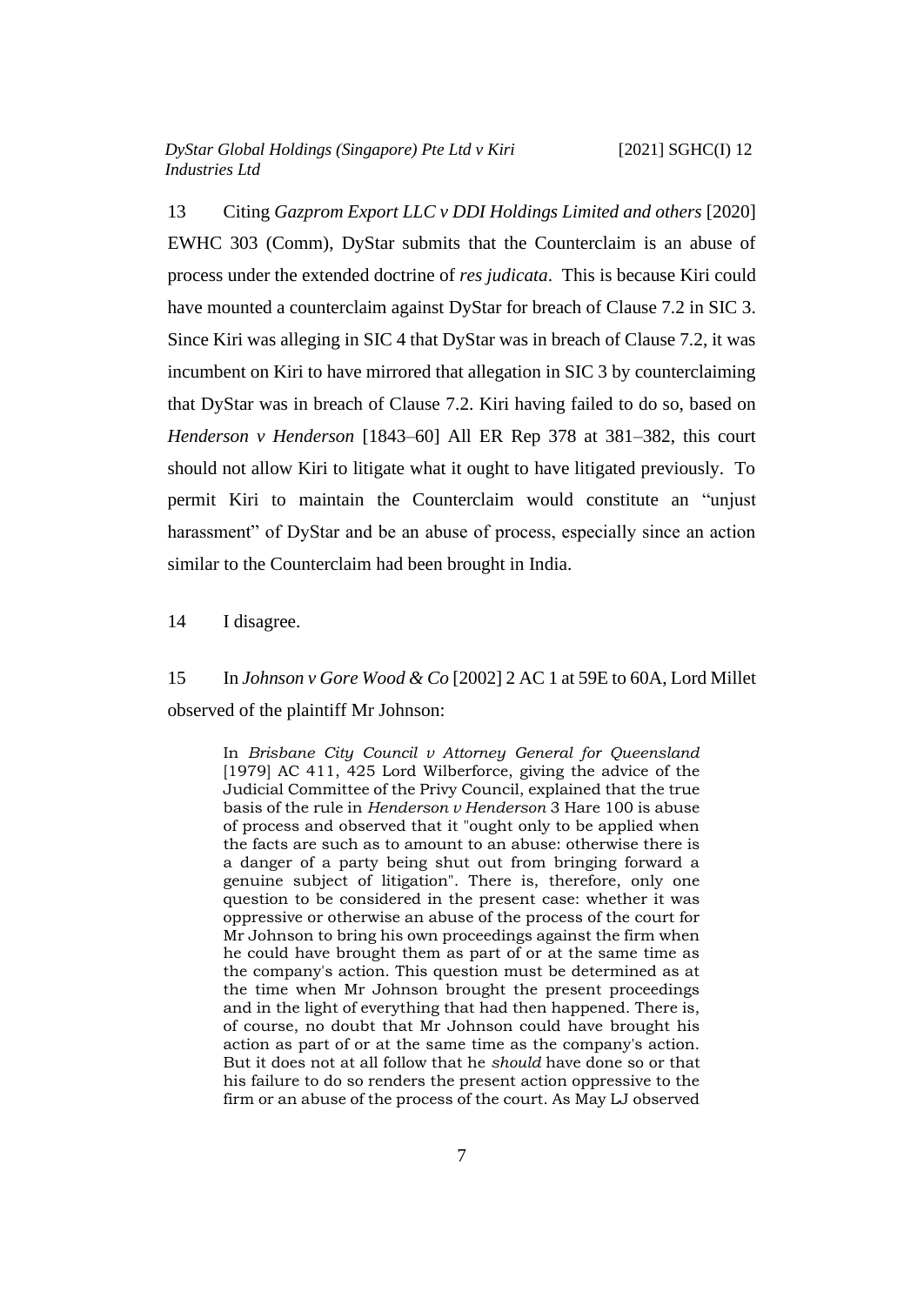in *Manson v Vooght* [1999] BPIR 376, 387, it may in a particular case be sensible to advance claims separately. In so far as the so-called rule in *Henderson v Henderson* suggests that there is a presumption against the bringing of successive actions, I consider that it is a distortion of the true position. The burden should always rest upon the defendant to establish that it is oppressive or an abuse of process for him to be subjected to the second action.

There is thus no rule against a party pursuing distinct causes of action in different proceedings. It is not enough for DyStar to say that Kiri could have brought the Counterclaim in SIC 3. DyStar must additionally show that it was an abuse for Kiri: (a) not to have done so, (b) only subsequently to have brought a claim for breach of Clause 7.2 in India, and (c) only thereafter to have pursued the Counterclaim in Singapore.

16 On the facts, I am unable to discern abuse. The breach of Clause 7.2 is a different question from the breach of the SSSA's non-compete, nonsolicitation and confidentiality clauses relied on by DyStar in SIC 3. There was accordingly no obligation on Kiri to raise the breach of Clause 7.2 as a counterclaim in SIC 3. It is true that Kiri alleged the breach of Clause 7.2 in SIC 4. But that was merely as an ancillary issue to establishing oppressive conduct on Senda's part. SIC 4 left the question of the breach of Clause 7.2 unresolved, so there could not have been a *res judicata* on that matter. It remained open to Kiri to sue DyStar in India (as it did) for the breach of Clause 7.2. When DyStar started SIC 7 in Singapore, Kiri withdrew the Indian proceedings and pursued the Counterclaim in Singapore instead. While Kiri might be faulted for not withdrawing its Indian action earlier, that is a matter which can be (and has been) dealt with through an appropriate costs order of the Indian court. In those premises, the bringing of the Counterclaim can hardly be characterised as "harassment" or (in the words of *Gazprom* at [37(i)]) as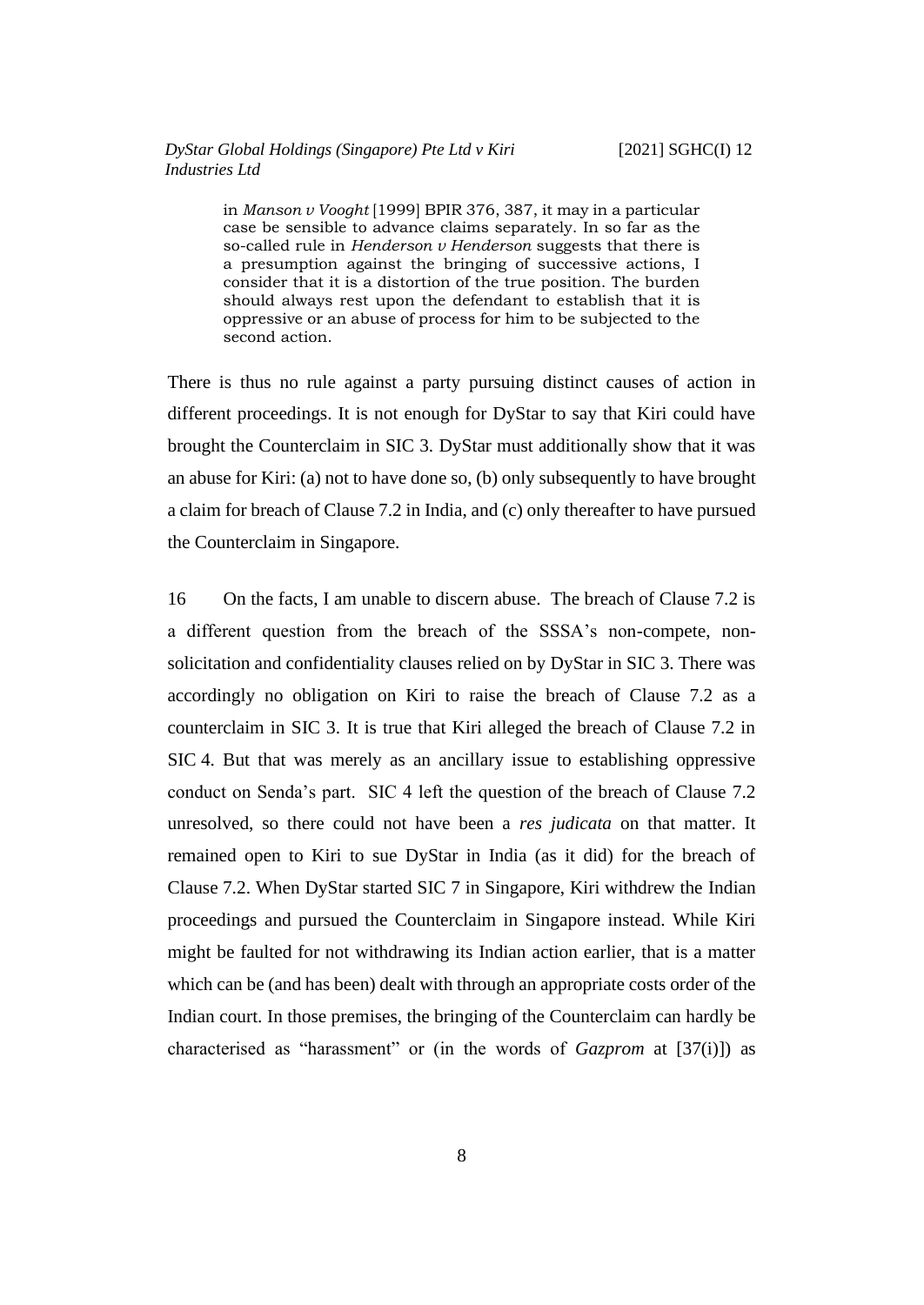"manifestly unfair" to DyStar and as "bringing the administration of justice into disrepute".

#### <span id="page-11-0"></span>*Issue 3: Is Clause 7.2 enforceable?*

17 DyStar submits that Clause 7.2 is too vague to be enforceable. In particular, the expression "preferred supplier" in Clause 7.2 does not specify how preferential treatment is to be shown to Longsheng (and its affiliates) or Kiri. There are many possibilities as to what "preferred supplier" could mean since preference can be shown in various ways and degrees. DyStar therefore contends that Clause 7.2 cannot be construed in any sensible fashion, especially when DyStar operates in more than 50 countries and purchases products from more than 1,500 approved suppliers worldwide. Clause 7.2 (DyStar reasons) is so ambiguous and encompasses so many permutations of preferred supplier arrangements, that it must merely have been "aspirational".

18 DyStar bolsters its argument by highlighting what DyStar says are inconsistent constructions of Clause 7.2 advanced by Kiri at different times. First, the Counterclaim pleaded that DyStar was to procure DyStar to purchase supplies from Longsheng (and its affiliates) and Kiri in preference to any other supplier. This meant (the Counterclaim explained) that, whenever DyStar intended to purchase supplies, it should have procured that such purchases were made from Longsheng (and its affiliates) and Kiri. At the very least, DyStar should have given Longsheng (and its affiliates) and Kiri an opportunity to quote or tender for the provision of the relevant supplies. Second, in Amendment No 2 to the Counterclaim, Kiri suggested that Clause 7.2 meant that "where [DyStar] intended to purchase [supplies], [DyStar] would give both Longsheng (and its affiliates) and Kiri an opportunity to quote and/or tender for the provision of such [supplies] in priority to any other suppliers." Third, in his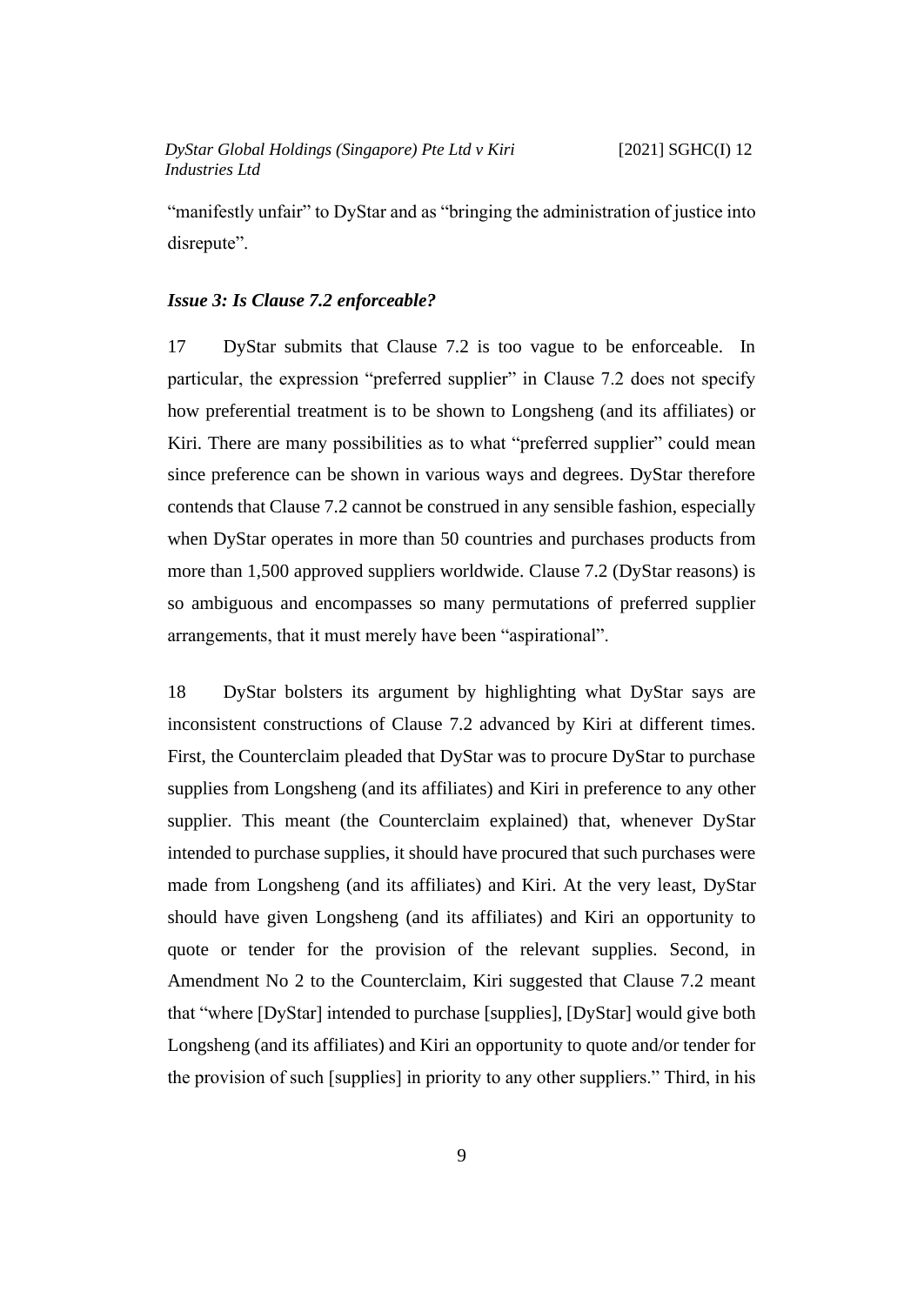evidence-in-chief, Mr Kiri (Kiri's Managing Director) argued that "Kiri should be treated as a preferred supplier of DyStar for raw materials and dye intermediates depending on the requirements of DyStar's production plants worldwide". Fourth, in cross-examination, Mr Kiri limited the scope of Clause 7.2 to DyStar affording an opportunity to Kiri to quote or tender, in priority to all other suppliers, for goods which Kiri could geographically, commercially, and practically provide. Kiri's ever-changing constructions of Clause 7.2 (DyStar submits) demonstrates the uncertainty inherent in Clause 7.2.

19 Nor is it possible (DyStar submits) to infer from the factual matrix how the parties intended Clause 7.2 to be read. There were no discussions between Senda and Kiri over the meaning of "preferred supplier" in Clause 7.2. Mr Kiri would not even have been aware that there was a preferred supplier provision in the SSSA as he was simply "presented with a signature paper" which he signed on the understanding that the SSSA would reflect the clauses contained in a previously circulated Term Sheet. But the Term Sheet did not include a preferred supplier clause or refer to a preferred supplier arrangement. There was no prior consultation with the management of DyStar Textilfarben GmbH and DyStar Textilfarben GmbH & Co Deutschland KG (the old DyStar), whose assets the joint venture would be acquiring, on how a preferred supplier arrangement might be implemented. Under the SSSA, DyStar would be controlled by Longsheng and Kiri as the new shareholders and board members of DyStar. Therefore, it was unnecessary to decide beforehand in the SSSA how they should accord preferential treatment to themselves. In any case, the old DyStar (the company whose assets DyStar would be acquiring) was insolvent. It had been one of the world's largest dye companies with subsidiaries in 22 countries, 19 production facilities in 13 countries and agencies in some 50 countries. Any restructuring and cost-cutting by the joint venture upon obtaining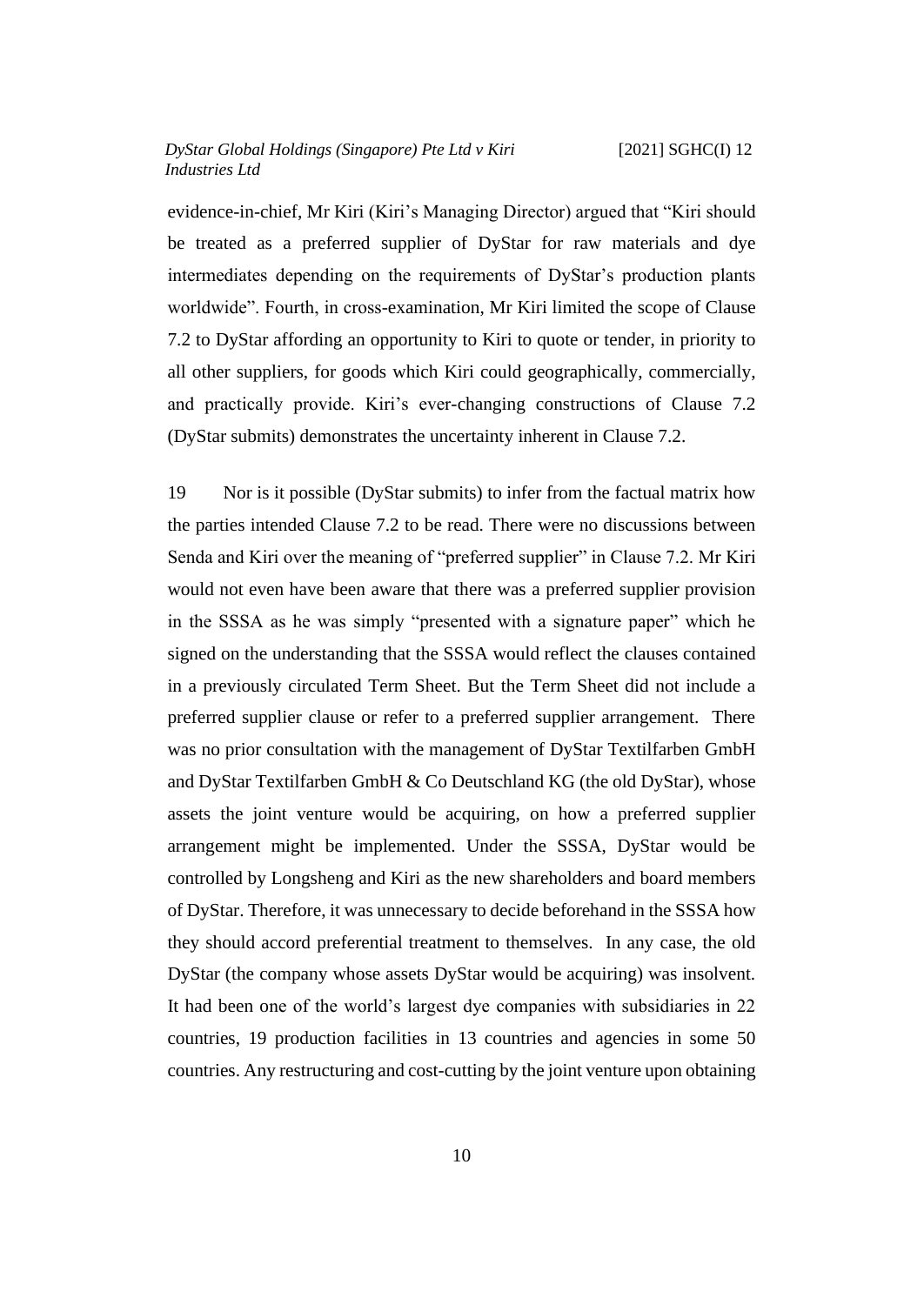control of the old DyStar's assets would not have been straightforward. Where it was unknown precisely what cost-cutting and restructuring measures the joint venture company would need to carry out, the parties to the SSSA could not have intended to tie DyStar's hand by requiring that it prefer Longsheng (and its affiliates) and Kiri. Instead, precisely how (if at all) Clause 7.2 was to be given effect, must have been left for the new Board to decide upon acquisition of the old DyStar's assets.

20 In my view, Clause 7.2 gives rise to an enforceable obligation.

21 In its natural and ordinary meaning the words "shall procure" in Clause 7.2 impose a positive obligation on DyStar to bring about an outcome, namely, that Longsheng (and its affiliates) and DyStar are treated as "preferred suppliers of all goods and services in connection with textile chemicals, dyestuffs and dyes". This does not mean (and Kiri does not contend) that DyStar should place the interests of Longsheng (and its affiliates and DyStar) above its own. DyStar would enjoy a wide discretion in its purchasing decisions under Clause 7.2 in light (as Mr Kiri accepted) of geographical, commercial, and practical considerations. For example, obviously, where Longsheng's or Kiri's prices were uncompetitive, DyStar would be free to purchase from other suppliers.

22 The mere fact that there are many ways of preferring a supplier does not render the obligation under Clause 7.2 so vague and uncertain as to be unworkable. The court will not shy away from determining parties' intentions simply because a clause is capable of different interpretations. See, for example, Moore-Bick JA in *Whitecap Leisure Ltd v John H Rundle Ltd* [2008] 2 Lloyd's Rep 216 at [21]: "The conclusion that a contractual provision is so uncertain that it is incapable of being given a meaning of any kind is one which the courts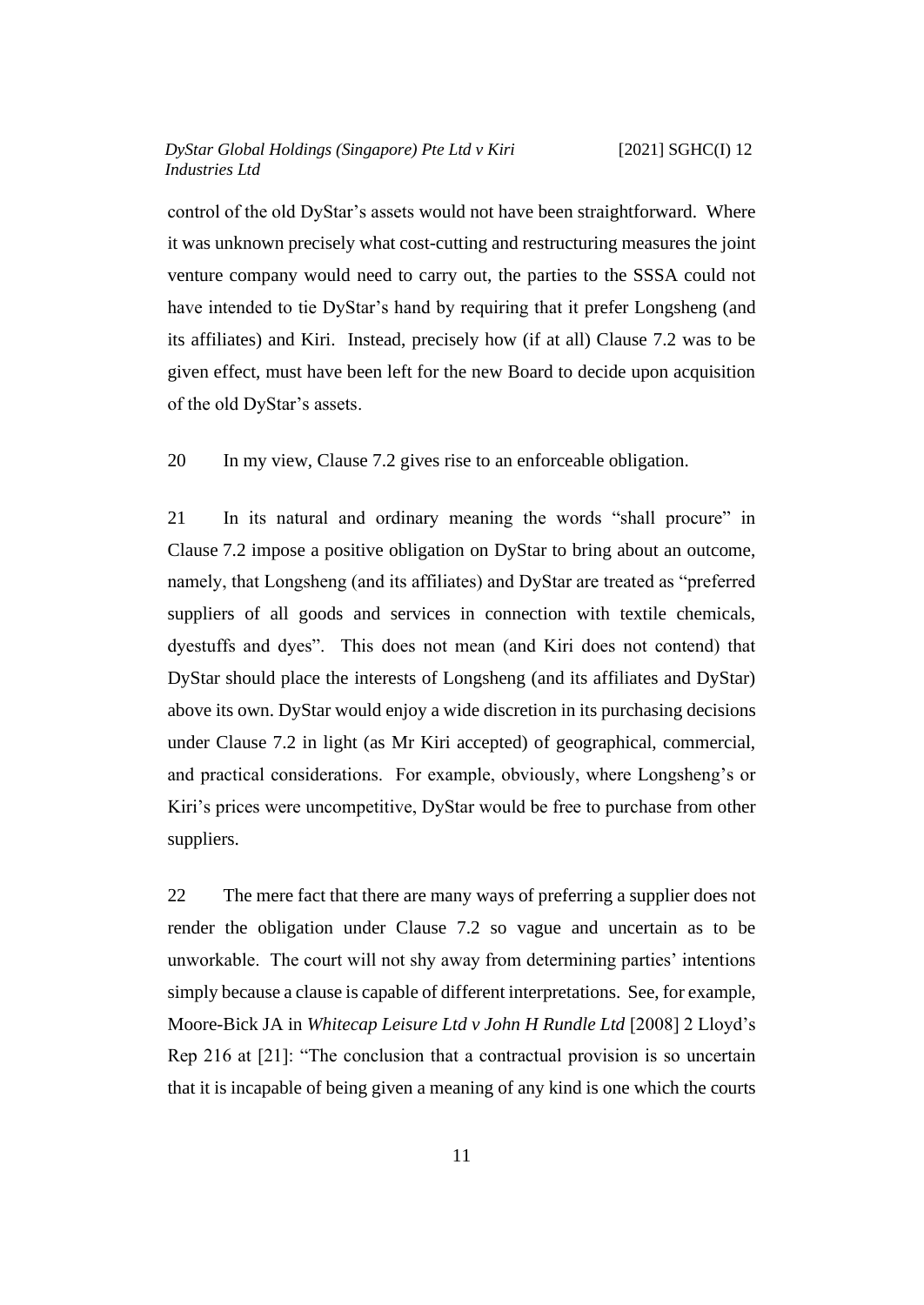have always been reluctant to accept, since they recognise that the very fact that it was included demonstrates that the parties intended it to have some effect." To my mind, Clause 7.2 denotes a minimum obligation on DyStar's part to afford Longsheng (and its affiliates) and Kiri with a reasonable opportunity to quote prices or tender for the supply of textile chemicals, dyestuffs, and dyes to DyStar. Everything else being equal (for example, where Kiri's quality, prices, and reliability are at least on a par with other suppliers), DyStar should prefer Kiri to those other suppliers.

23 DyStar refers to various constructions of Clause 7.2 being put forward by Kiri. I do not find the readings of Clause 7.2 highlighted by DyStar to be substantively different from each other. Clause 7.2 instead imposes a tolerably clear obligation on DyStar as described in the previous paragraph. Further, there is no need to imply any terms to make sense of the provision. Nor am I persuaded that the absence of discussions over specific SSSA terms, including Clause 7.2, is pertinent. Absent misrepresentation or other vitiating factors, commercial parties are bound by the terms of agreements that they have signed, even if they did not read the contract before signing or have any idea what they were signing: in similar regard, see the Court of Appeal's decision in *Broadley Construction Pte Ltd v Alacran Design Pte Ltd* [2018] 2 SLR 110, which clarified that a plaintiff would not ordinarily be held to be induced by a misrepresentation if the express contractual terms, read and signed, contradict or correct the representor's misrepresentation. Here, the Term Sheet was not intended to be an exhaustive summary of the parties' agreement and, as the parties were due to sign the SSSA shortly after the Term Sheet's circulation, it is unsurprising that not all terms agreed or to be agreed between the parties were in the Term Sheet. It is common ground that the SSSA was drafted and signed in urgent circumstances. As for the submission that the parties left matters to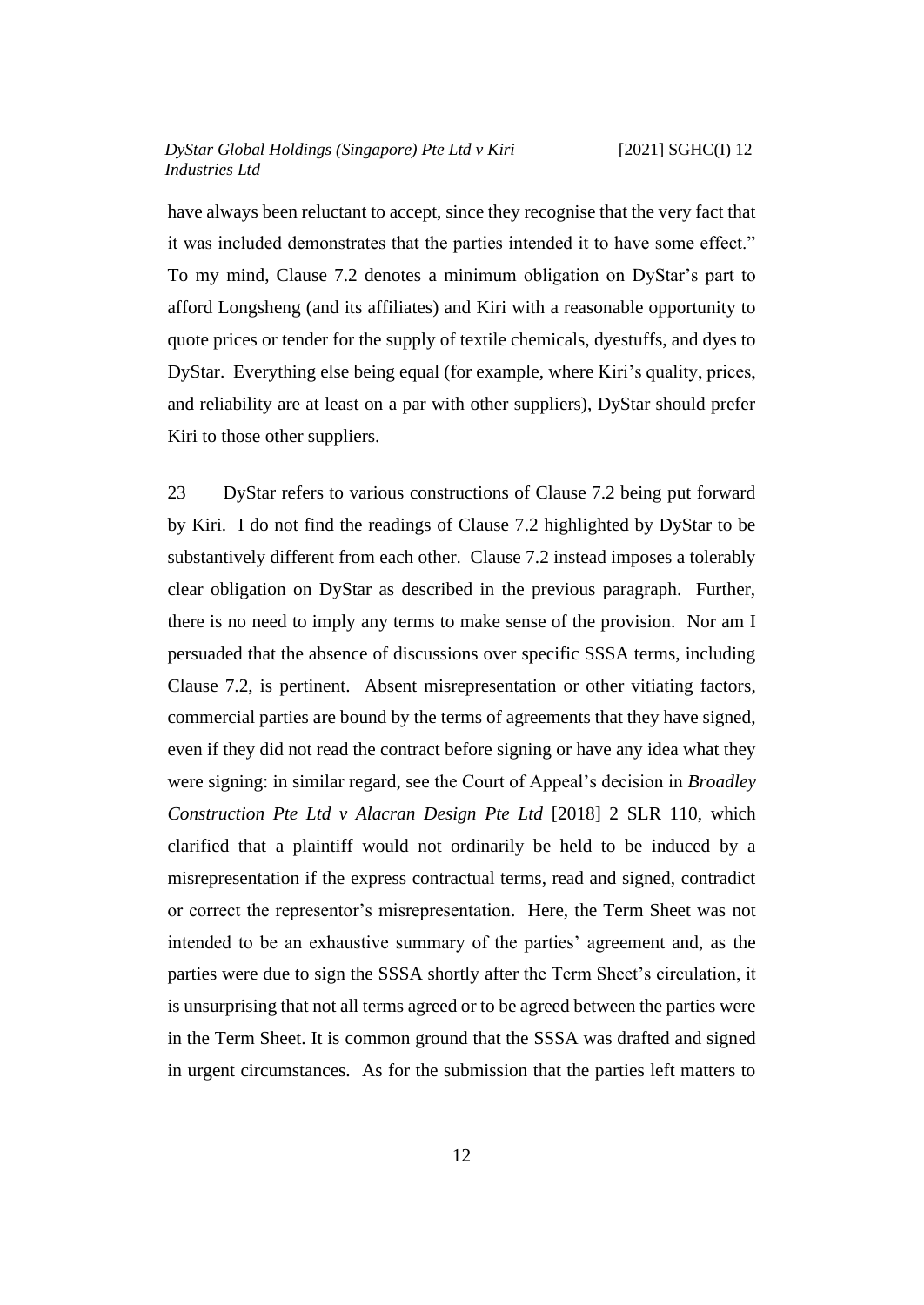the new board, even if (which I doubt) that was so, such thinking would not preclude the parties from agreeing a bottom line in Clause 7.2 regarding the minimum preferential treatment to be accorded by DyStar. Longsheng and Kiri would have wished to obtain written commitments from DyStar before investing in DyStar.

#### <span id="page-15-0"></span>*Issue 4: Did DyStar breach Clause 7.2?*

24 For the purposes of the analysis here, it will be convenient to consider the situations in respect of (a) raw materials and intermediates and (b) finished dyes.

#### <span id="page-15-1"></span>*Sub-issue (a): Raw materials and intermediates*

25 The last purchase order for raw materials and dye intermediates which DyStar placed with Kiri was on 22 November 2011. Kiri complains that DyStar failed to treat it as a preferred supplier by no longer sending open orders for raw materials and intermediates from 3 February 2012. Kiri contends that it ought to have been provided with the continued opportunity to quote for the supply to DyStar of raw materials and intermediates in the way that Kiri had done in 2010 and 2011. The issues between the parties are:

(a) whether Clause 7.2 obliged DyStar to give Kiri an opportunity to supply raw materials and intermediates even if such goods had to be sourced by Kiri from third parties (as opposed to being manufactured in Kiri's own plants); and

(b) whether, after closure or sale of DyStar's Brunsbüttel, Leverkusen and Cilegon plants (respectively, "**Brunsbüttel**", "**Leverkusen**" and "**Cilegon**") DyStar still required the raw materials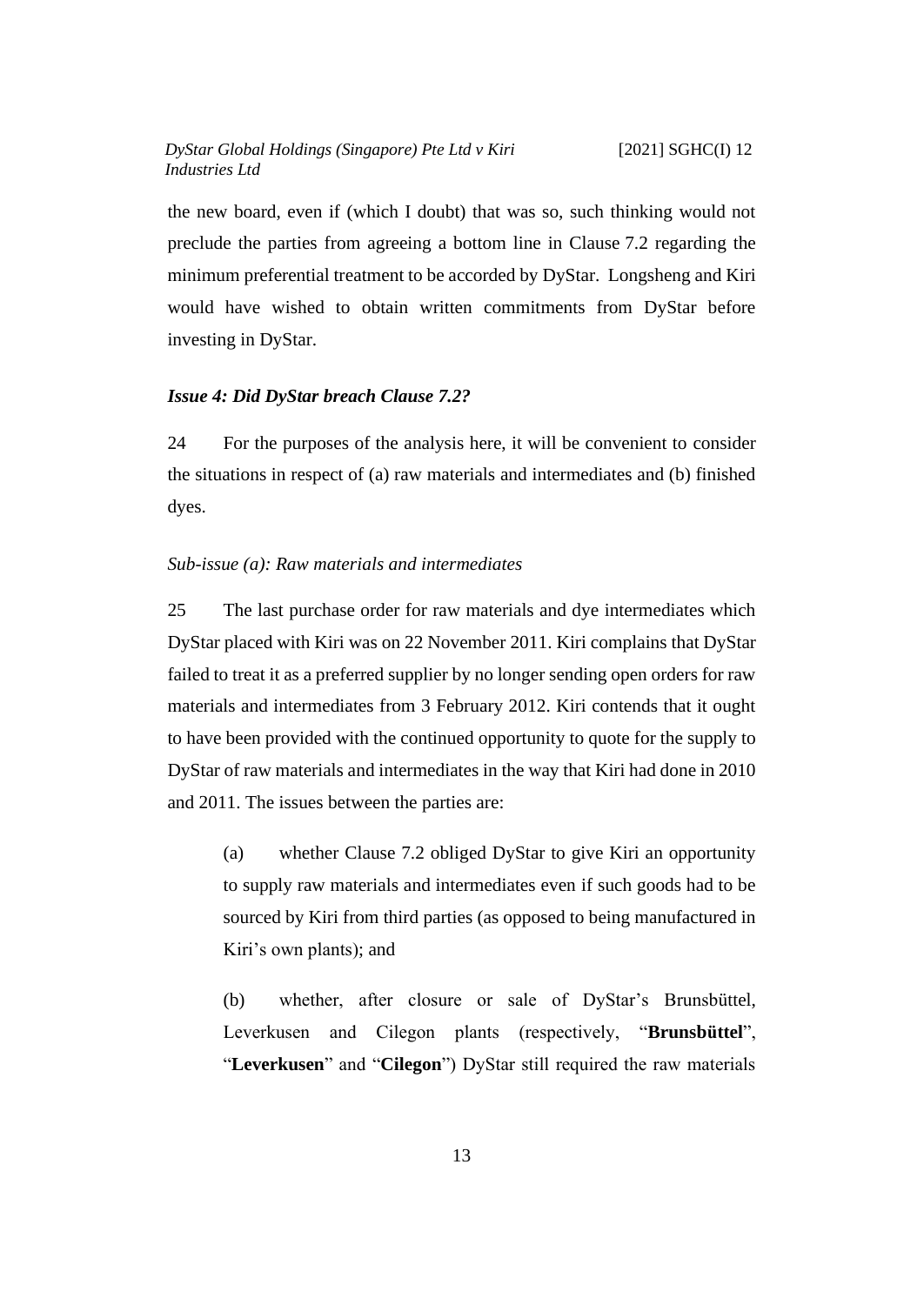and intermediates which it had purchased from Kiri for those three plants in 2010 and 2011.

26 Kiri submits that it ought to have been provided with the chance to quote for the supply of raw materials and intermediates despite having to source the goods from third parties. Kiri accepts that more than half of the total quantities of raw materials and intermediates which it sold to DyStar in 2010 and 2011 were traded goods purchased by Kiri from Indian suppliers. Kiri further accepts that its room to manoeuvre would be more constrained on traded or on-sold goods. But Kiri says that these considerations should not have affected DyStar's obligation under Clause 7.2 to treat Kiri as a preferred supplier. In the past, DyStar had sent open orders to Kiri for raw materials and intermediates that Kiri sourced from third parties. Kiri maintains that it could have offered DyStar competitive prices on traded goods manufactured by others instead of at Kiri's plants. Kiri adds that it could have produced some of the intermediates which it sourced from other suppliers in 2010 and 2011, depending on the availability of the relevant raw materials and the margin which Kiri would earn.

27 On the closure or sale of Brunsbüttel, Leverkusen and Cilegon, Kiri submits that the requirements for raw materials and intermediates of those plants were transferred to other DyStar plants. Kiri reasons that it could have fulfilled the needs of those other plants and in any event should have been afforded with the opportunity to do so. Kiri observes that three DyStar plants purchase raw materials and intermediates from Indian suppliers to this day. The plants are DyStar Indonesia Gabus ("**Gabus**"), DyStar Japan Omuta ("**Omuta**") and DyStar India Ankleshwar ("**Ankleshwar**"). Two other DyStar plants, one in Nanjing ("**Nanjing**") and the other in Wuxi ("**Wuxi**"), closed down in 2018 and 2019 respectively. Kiri notes that, as illustrative of this capability, it provided Gabus with raw materials and intermediates for Wo Pa Pan dyes, disperse dyes,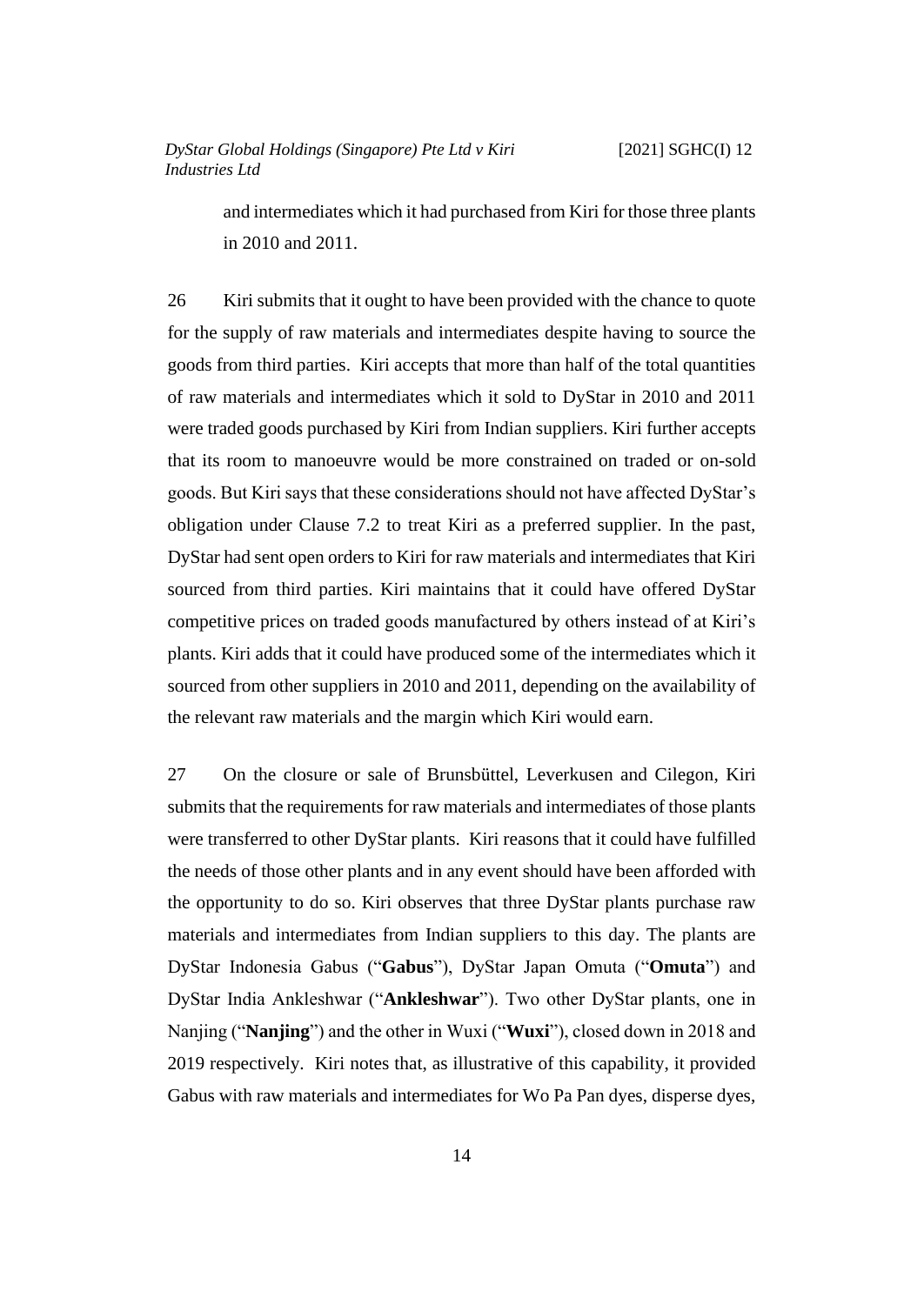finished dyes, and performance chemicals in 2010 and 2011, although the goods so supplied were from third parties.

<span id="page-17-0"></span>28 Kiri says that DyStar's reasons for not preferring Kiri for the supply of raw materials and intermediates to Gabus, Omuta and Ankleshwar are unconvincing. Although there was a board decision in July 2011 to reduce DyStar's inventory levels, Kiri says that this was only for the short term, not permanently. DyStar's total purchases of raw materials and intermediates remained about the same between 2010 and 2020. DyStar alleged corruption among Kiri staff in 2011 as a reason for not ordering raw materials and intermediates from Kiri. But Kiri submits that there is no evidence of corruption at Kiri in 2011. On Gabus, DyStar referred to complaints by Paragon Industries ("**Paragon**") and Ashu Organics & Rupa Organics ("**Rupa**"), both suppliers of Kiri, that they had not been paid by Kiri. However, the allegations of nonpayment are vague and unsubstantiated. The complaints from Paragon and Rupa were isolated incidents, constituting a tiny fraction of Kiri's sales to DyStar. The amount of INR 4.5 million (approximately US\$60,000), which Kiri is said to have owed Rupa in December 2011, is miniscule by comparison with Kiri's total sales of about US\$10.34 million in raw materials and intermediates to DyStar in 2011. In relation to Gabus, DyStar also claimed to have received fewer and less attractive offers from Kiri towards the end of 2011. But (Kiri counters) this only related to two requisitions from DyStar in October and December 2011 respectively. Kiri's poor response (if at all) to these requisitions would thus likewise have been isolated incidents and could not have justified DyStar cutting off Kiri as a preferred supplier. DyStar complained that Kiri failed to see through two orders (one for 2,000kg and the other for 2,700kg to be delivered in December 2011 and January 2012 respectively) for Gabus. But the quantities pale in significance against the total volume of raw materials and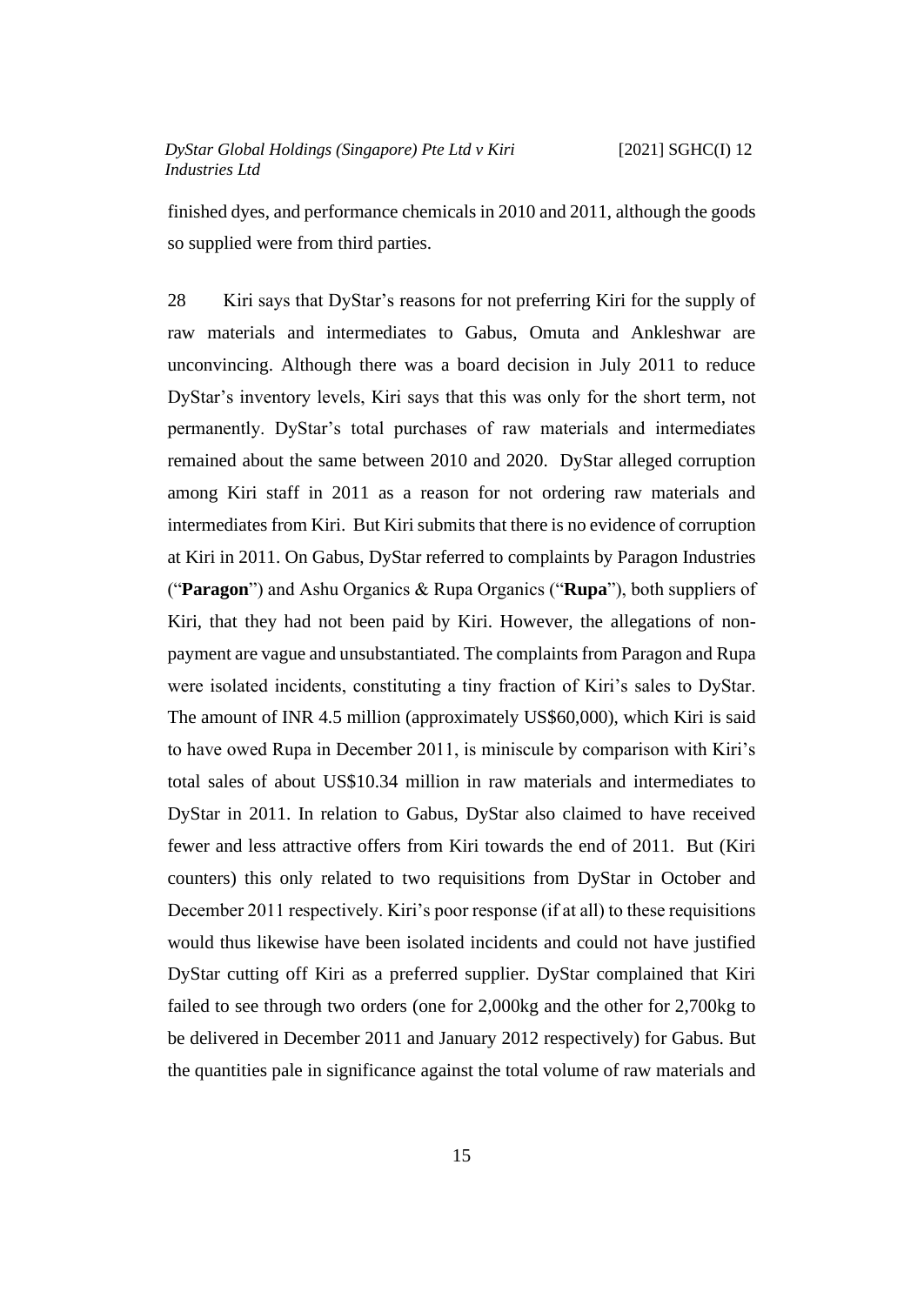intermediates which Kiri sold to DyStar in 2010 and 2011. DyStar contended that Kiri failed to respond to four open orders from DyStar. But Kiri has produced emails indicating that it responded to the same. Even supposing that Kiri had failed to respond to the four open orders, that would not justify a halt to the sending of open orders.

29 If Clause 7.2 required DyStar to treat Kiri as a preferred supplier of raw materials and intermediates not produced by Kiri, I would accept that DyStar's reasons summarised in [\[28\]](#page-17-0) above could not by themselves justify cutting off Kiri. However, I do not think that Clause 7.2 imposed such an obligation. If Kiri was not producing the relevant raw materials or intermediates, it would have to source them from third parties and offer the goods to DyStar at a markup. On those premises, it would not be reasonable to expect DyStar to obtain the goods through Kiri as middleman. It would have been more conducive to DyStar's commercial and practical interests to obtain the materials directly from Kiri's suppliers. As Kiri accepts, Clause 7.2 did not mean that DyStar had to prefer Kiri's commercial interests over DyStar's own. Clause 7.2 allowed a margin of discretion to DyStar to act reasonably in its commercial interest. Nor am I able to infer from the fact that in 2010 and 2011 DyStar submitted open orders for raw materials and intermediates to Kiri that Clause 7.2 imposed an obligation on DyStar to continue sending open orders of a similar nature to Kiri. In 2010 and 2011, while there was still a spirit of cooperation (and acrimony had not yet set in) between Kiri and Longsheng, DyStar may well have acted in a manner that went beyond what Clause 7.2 required. But, as DyStar has cautioned, the court must be wary about using subsequent conduct to construe the scope of the obligation in Clause 7.2. Mr Kiri conceded that, in relation to traded goods, Kiri's room to manoeuvre was circumscribed by the need to have a profit margin. But he suggested that Kiri may have been able to produce some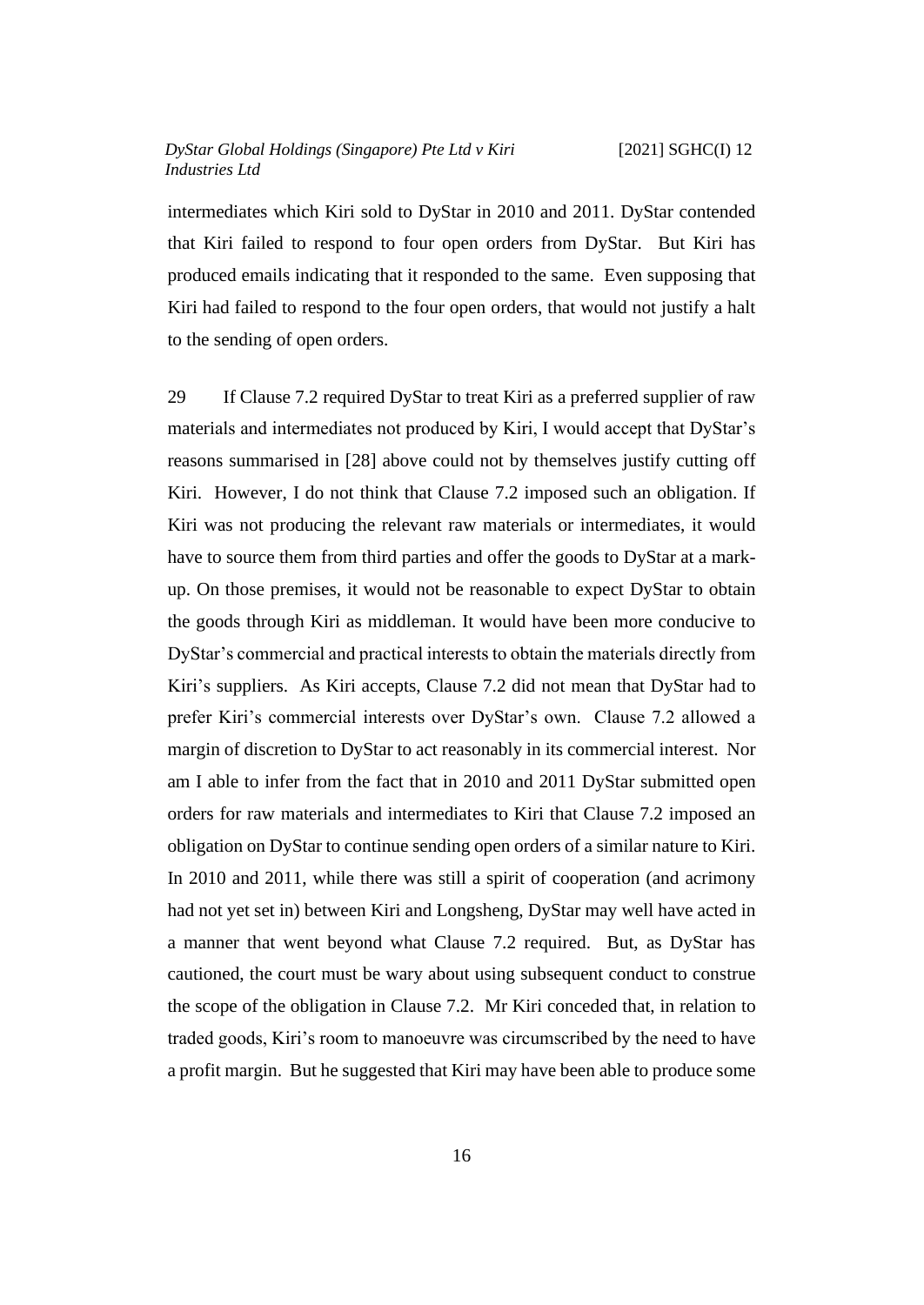of the goods itself, subject to the availability of raw materials and market conditions, allowing Kiri to make a net profit margin of at least 10 percent (that is, a gross profit margin of between 15 to 20 percent). However, this was a vague and unsubstantiated assertion. I do not think that it detracts from the thrust of DyStar's submission.

<span id="page-19-0"></span>30 My other difficulty with Kiri's case on raw materials and intermediates relates to Brunsbüttel, Leverkusen and Cilegon. Kiri suggests that the production from those plants was transferred to Gabus, Omuta and Ankleshwar. Kiri bases this allegation on a production transfer schedule issued in July 2010. But Mr Peter Euschen ("**Mr Euschen**") (now DyStar's Global Head of Engineering  $& HSE$  [Health, Safety  $& Environment$ ] gave evidence that the document was an early version which "simply sets out a schedule for the transfer of production from the Brunsbüttel and Leverkusen plants to other plants such as Nanjing, Omuta, Gabus, and so forth". Mr Euschen was one of the authors of the production transfer schedule and was personally involved in the transfer of know-how from DyStar's German plants from 2010 to August 2013. He confirmed that the raw materials and intermediates which the Brunsbüttel and Leverkusen plants originally needed were no longer required by DyStar following the sale or closure of those plants. More specifically, Mr Euschen deposed that:

9. The 6 types of raw materials and intermediates which DyStar purchased from Kiri for the Leverkusen plant were no longer required because:

> (a) for 3 of the raw materials and intermediates, the related finished goods were cancelled; and

> (b) for the other 3 raw materials and intermediates, the related synthesis/finished goods were transferred to Lonsen-Kiri.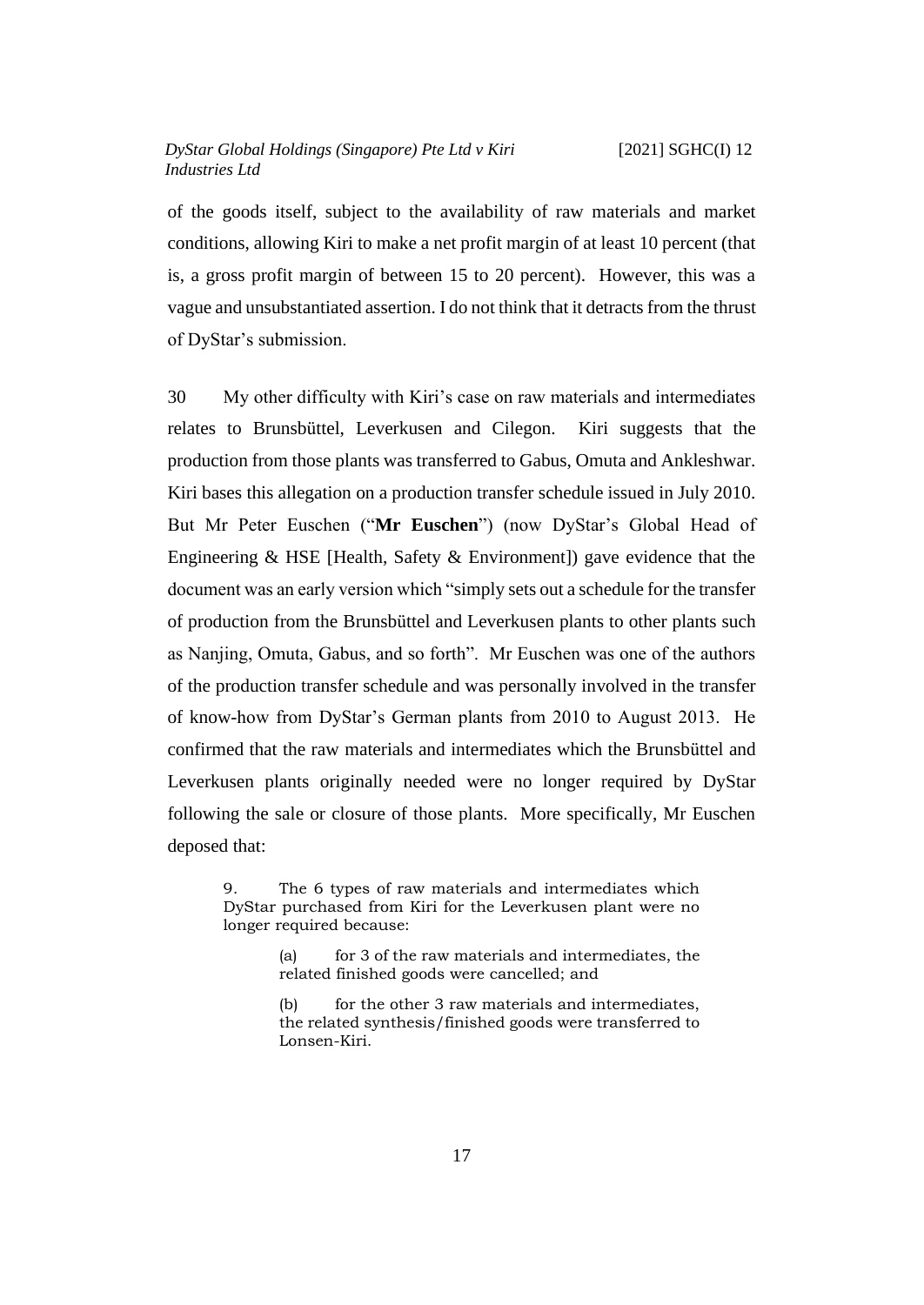10. The 19 types of raw materials and intermediates which DyStar purchased from Kiri for the Brunsbüttel plant were no longer required because:

> (a) for 15 of the raw materials and intermediates, the related synthesis/finished goods were transferred to Lonsen-Kiri;

> (b) for 1 of the raw material/intermediate, the related finished good was cancelled;

> $(c)$  for 2 of the raw materials and intermediates, the related finished goods were outsourced; and

> (d) for 1 particular raw material intermediate (i.e. metanilic acid) the related synthesis product was transferred to the Gabus plant, but DyStar used a different raw material/intermediate (i.e. imino pyrazolic acid) to produce the related synthesis product.

31 Kiri argues that little weight should be ascribed to Mr Euschen's evidence because he was only involved in the "technical aspect" of the transfer and not personally involved in deciding what raw materials the DyStar plants should purchase. Kiri observes that, because Mr Euschen's evidence was based on his review of records taken from DyStar's SAP [System Application and Product in Processing] platform ("**SAP**"), this casts doubt on the reliability of his evidence. Kiri points out that, asked in relation to Brunsbüttel to whom the finished goods for two of the raw materials and intermediates had been outsourced, Mr Euschen was unable to say. Kiri finally notes a difference of opinion between Mr Euschen and Mr Kiri on whether, apart from reactive dyes, H-acid can be used to produce other finished dyes.

32 However, Mr Euschen was an appropriate person to give evidence on the production transfer from Brunsbüttel, his former boss (Mr Gerald Talhoff) having left DyStar in December 2019. As for Mr Euschen's reliance on SAP, it would be unrealistic some ten years after the event to expect him to recall details about which raw materials or intermediate goods were transferred to whom without consulting SAP. Nor do I think that Mr Euschen's inability to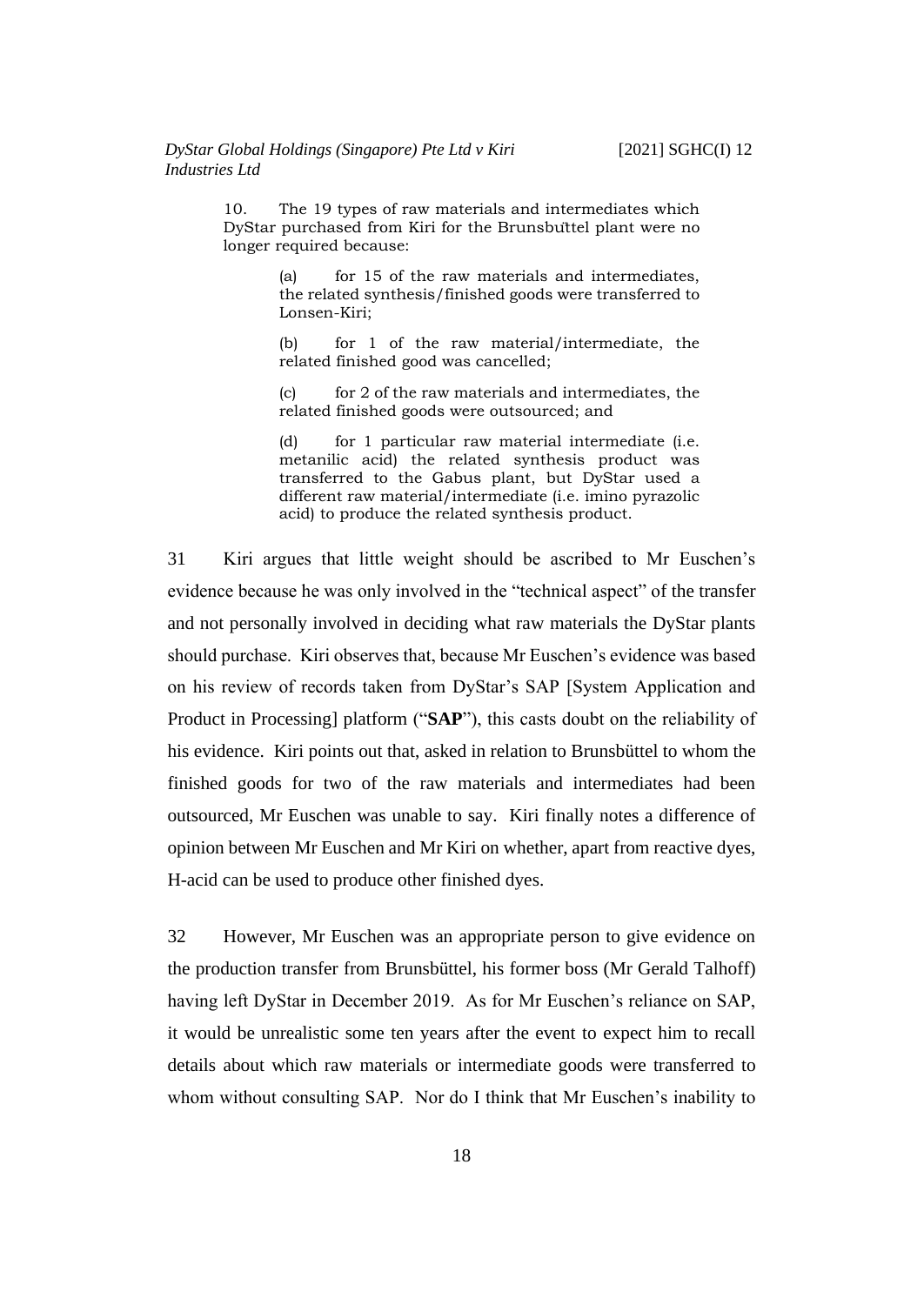say, after so many years, to whom certain finished goods were outsourced or his difference of opinion with Mr Kiri on H-acid undermines the thrust of Mr Euschen's testimony. I therefore accept Mr Euschen's evidence on Brunsbüttel and Leverkusen. Since products previously required for Brunsbüttel or Leverkusen were no longer needed, it follows DyStar did not breach any preferred supplier obligation in connection with those products.

<span id="page-21-0"></span>33 As for Cilegon, at a meeting on 28 and 29 July 2010, DyStar's board (including Mr Kiri) decided that Cilegon should be closed as soon as possible, and its production of reactive dyes should be transferred to Lonsen-Kiri. The thinking (according to Ms Huang) was to transfer production from high-cost sites in Germany (Brunsbüttel and Leverkusen) and Indonesia (Cilegon) into one low-cost site at Lonsen-Kiri for economies of scale and thereby maximise savings. Consequently, the entire production of Remazol reactive dyes at Cilegon was transferred to Lonsen-Kiri. Cilegon plant was a high-cost site because raw materials and intermediates had to be shipped to Indonesia from abroad for Cilegon to produce reactive dyes before onward shipping to customers. This substantially increased production costs for reactive dyes at Cilegon.

34 The foregoing is sufficient to deal with Kiri's points on Sub-Issue (a) of Issue 4. But, for completeness, I will briefly comment on the use of raw materials and intermediates at Wuxi, Nanjing, Ankleshwar, Gabus and Omuta. The comments are based on the evidence of Ms Huang as supported by data from SAP. I accept Ms Huang's evidence on the matters summarised below.

<span id="page-21-1"></span>35 Wuxi produced various dyes, including disperse, vat, and reactive dyes. Wuxi sourced most of its raw materials and intermediates (61.1% by invoice value in 2014; 91.7% in 2020) from Mainland Chinese suppliers. It obtained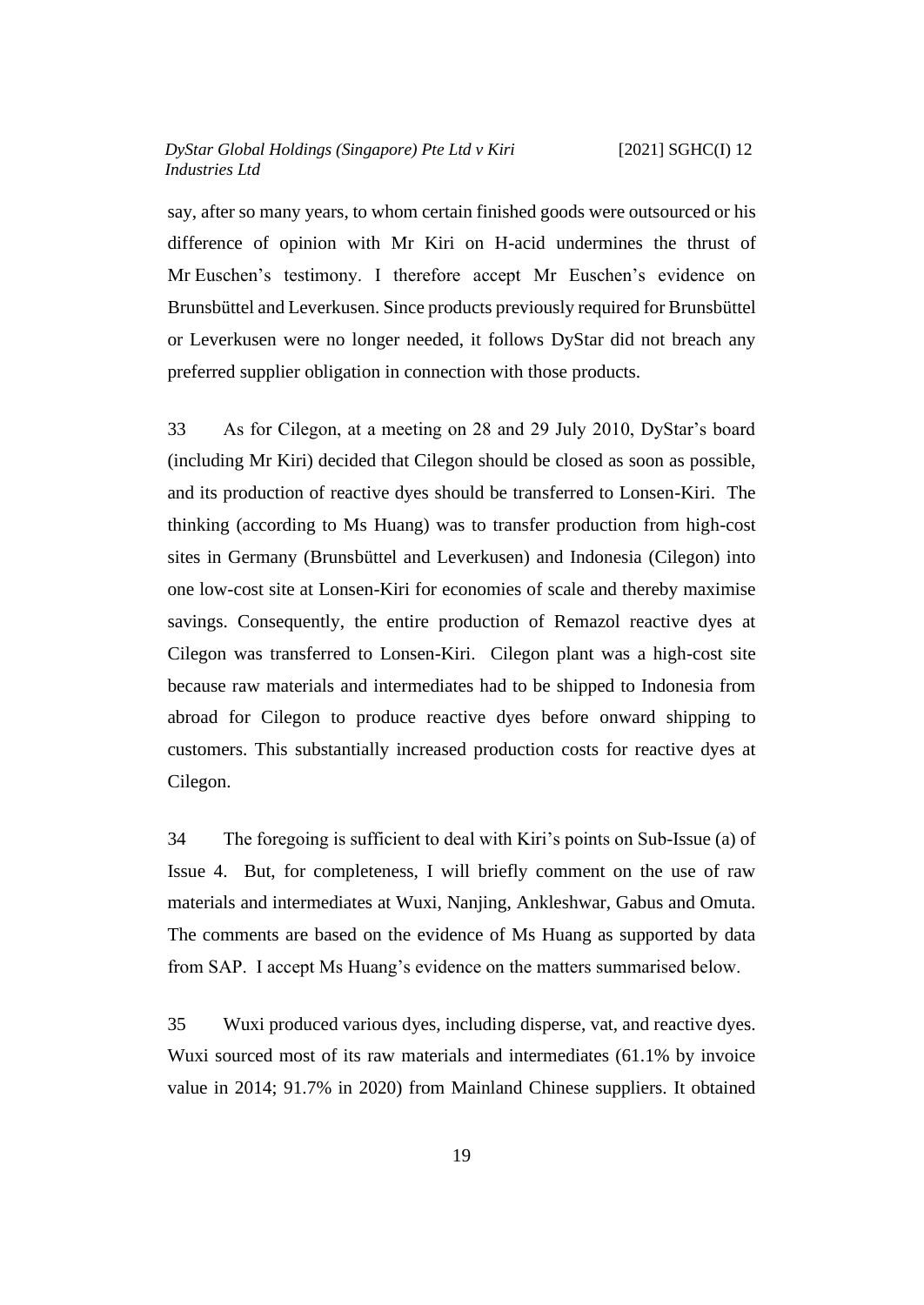roughly 20% of raw materials and intermediates from a US supplier, which was the only one able to provide a special agent for DyStar's disperse dye production. Wuxi generally did not buy raw materials and intermediates from Indian suppliers to avoid incurring additional costs (such as VAT and import duty) and logistical problems. Wuxi only bought raw materials and intermediates from Indian suppliers if the products were not readily available in China. Wuxi's purchases from Indian suppliers therefor constituted a small percentage of its total purchases (between 0% (2011, 2012, 2015, and 2016) and 6.2% (2019)). Kiri does not produce the disperse dye raw materials that Wuxi bought from Indian suppliers.

36 Nanjing was in a similar position to Wuxi. It sourced between 86.5% (2018) and 98.5% (2010) of its raw materials and intermediates from Mainland Chinese suppliers. It generally did not buy raw materials and intermediates from Indian suppliers to avoid additional costs and logistical issues. It only bought raw materials and intermediates from Indian suppliers that were not readily available in Mainland China. Its purchases from Indian suppliers ranged between 0.3% (2010) and 7.7% (2011) of its total purchase values. Kiri does not produce the raw materials which Nanjing purchased from Indian suppliers between 2010 and 2018.

37 Ankleshwar blends and re-labels finished goods and produces auxiliary chemicals used in the dyeing process. It mainly purchases textile and performance chemicals. Although it sources most of its raw materials and intermediates from Indian suppliers, Kiri does not produce the relevant raw materials and intermediates.

38 Gabus is one of DyStar's main production plants for disperse dyes and Wo Pa Pan dyes. Gabus purchased a small portion of raw materials and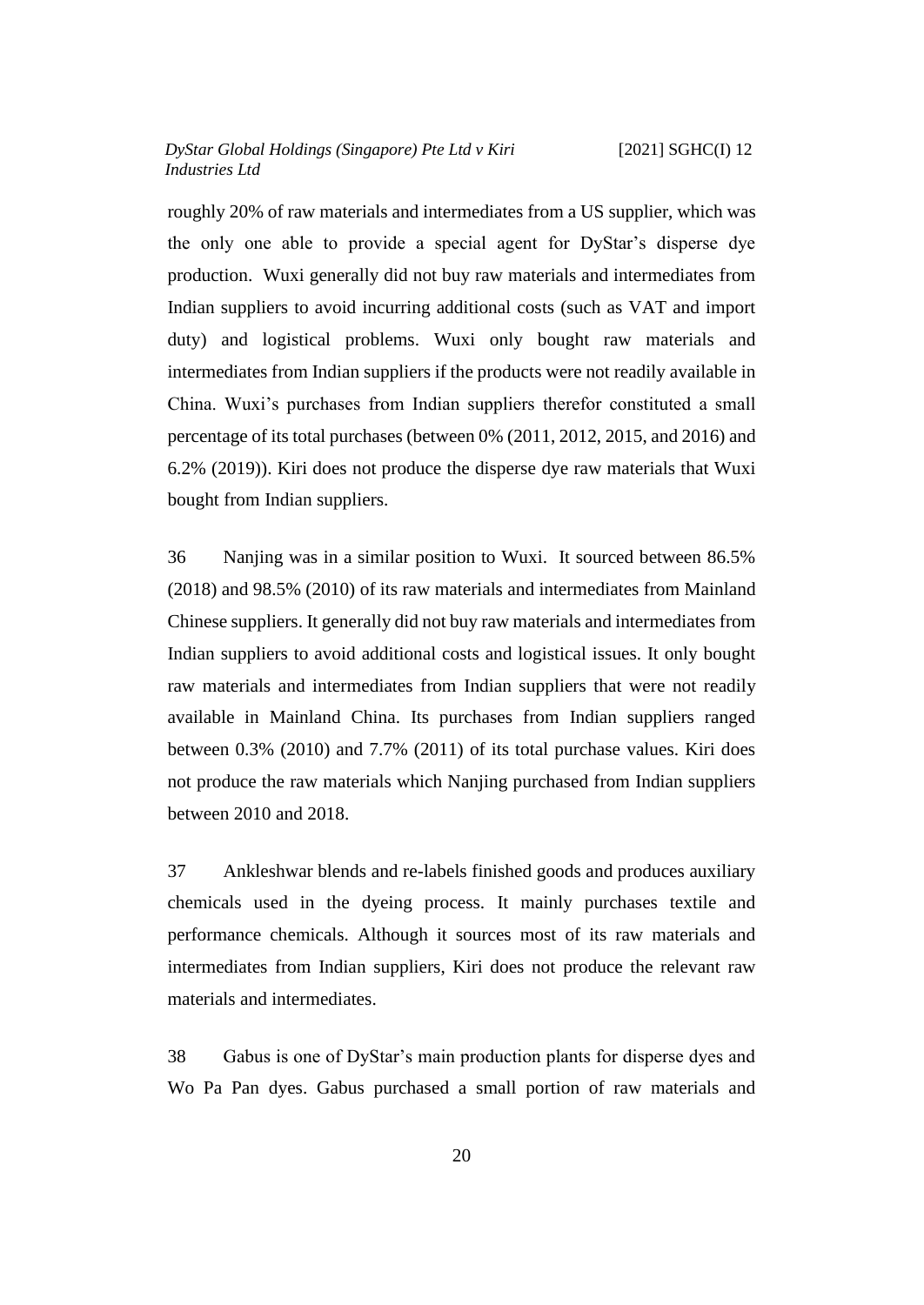intermediates from Kiri in 2010 and 2011. None of those raw materials and intermediates were produced by Kiri. Some of the alleged reasons for Gabus no longer placing orders for raw materials and intermediates with Kiri have been discussed in [\[28\]](#page-17-0) above. At present, Gabus sources about half of its raw materials and intermediates from suppliers in Indonesia and China, about 20% to 30% from Indian suppliers, and the remainder from suppliers in other countries. Kiri does not produce the raw materials and intermediates used by Gabus.

<span id="page-23-1"></span>39 Omuta is one of DyStar's main production plants for disperse dyes. Between 2010 and 2011, Omuta purchased a disperse dye intermediate (paminobenzoic acid methyl ester (also known as MDG ester)) from Kiri. The intermediate had been obtained by Kiri from Rupa. Due to Kiri's non-payment of Rupa's previous supplies, Rupa no longer wanted to deal with Kiri. Thus, from 2012, Omuta began buying MDG ester directly from Rupa. The nonpayment issue has been mentioned in [\[28\]](#page-17-0) above. Omuta sources more than 80% of its raw materials and intermediates from suppliers in Japan and China. From 2016 to 2020, between 10% and 15% of Omuta's raw materials and intermediates purchases were from Indian suppliers.

## <span id="page-23-0"></span>*Sub-issue (b): Finished dyes*

40 Kiri complains that DyStar failed to treat Kiri as a preferred supplier of finished dyes from September 2012, when Kiri's sales to DyStar did not recover despite Kiri having cleared a backlog of unfulfilled orders arising from problems with its spray dryer. Kiri surmises that, although DyStar only stopped its requests for Kiri's price lists in August 2015, DyStar must have decided well before then to cease treating Kiri as a preferred supplier.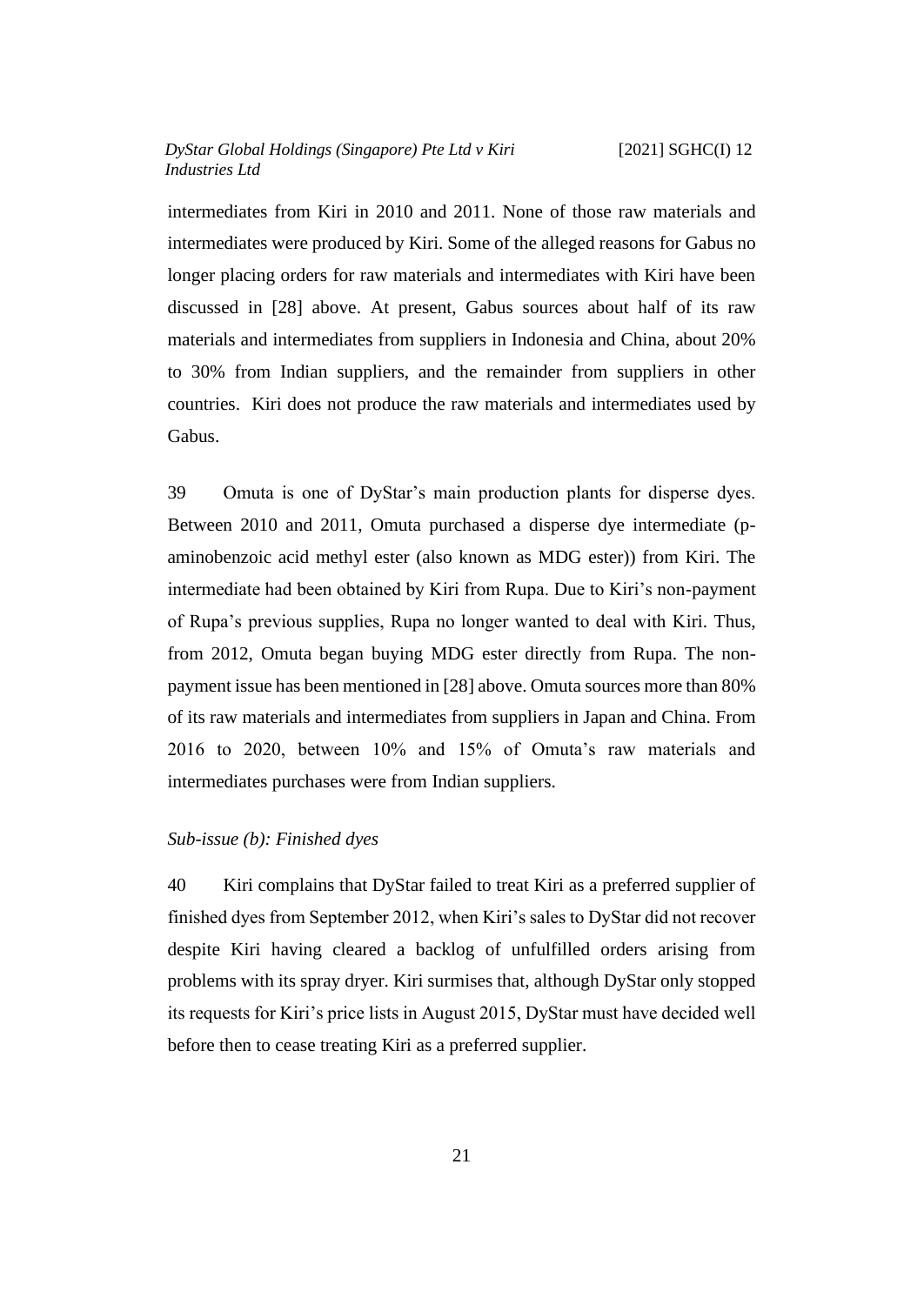41 DyStar accepts that, from the latter part of 2012, it drastically reduced and later ceased its purchases of finished dyes from Kiri. But DyStar submits that this was due to concerns over Kiri's high prices and reliability as a supplier. DyStar says that it therefore had valid commercial justifications for reducing and ultimately ceasing its purchase orders with Kiri. DyStar observes that, concurrently, there was a joint effort among DyStar, Longsheng and Kiri to build up Lonsen-Kiri (in place of Kiri) as a major supplier of reactive dyes to DyStar.

<span id="page-24-0"></span>(1) DyStar's case

42 On Kiri's lack of dependability as a supplier, DyStar stresses several matters.

43 First, between March and December 2011, there were complaints from customers in various countries regarding the quality of the reactive dyes supplied by Kiri. DyStar had never received so many complaints concerning a single supplier over a span of several months. While the quantities complained of were small in comparison to the total quantity of dyes supplied by Kiri, from DyStar's perspective the damage to DyStar's reputation was potentially significant. DyStar instanced its business with Fountain Set which dropped markedly after the complaints. DyStar had just managed to regain its business with Fountain Set (a large manufacturer of circular knitted fabrics), only to encounter a setback because of problems with Kiri's supply.

44 Second, the position was exacerbated by a nine-month disruption from January to September 2012 due to problems with the spray dryer in Kiri's plant.

<span id="page-24-1"></span>45 Third, Kiri's financial problems from 2012 to 2015 contributed to Kiri's supply difficulties. Kiri's financial statements recorded losses of INR 7,257.33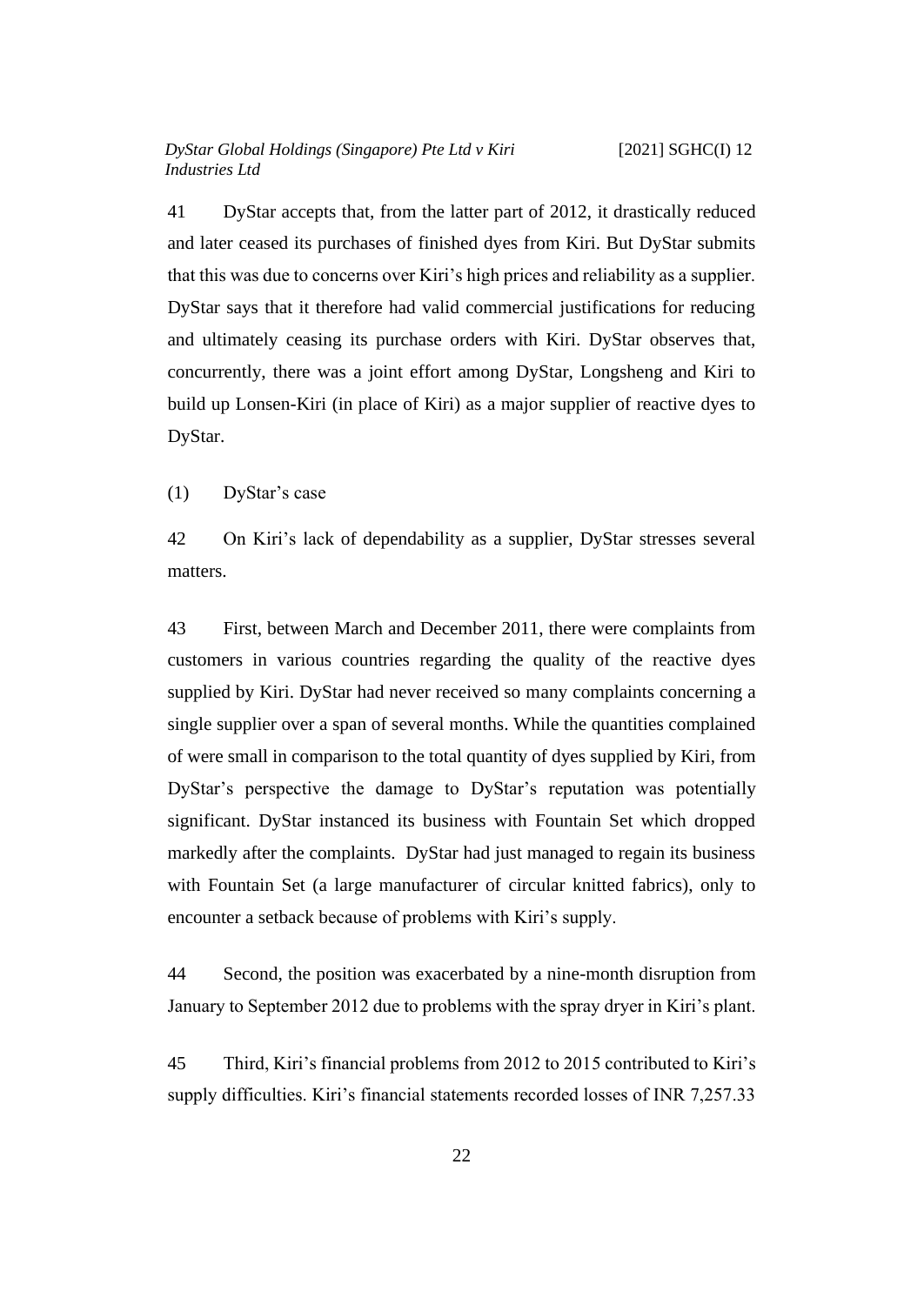lakhs (US\$10,160,262) in FY 2011/2012 and INR 19,860.38 lakhs (US\$27,804,532) in FY 2012/2013. Kiri's financial statement for FY 2012/2013 noted that Kiri's operations had been affected by a lack of working capital. In SIC 4 Mr Kiri himself deposed that it was not until between March 2014 and December 2015 that Kiri resolved its financial situation. Kiri's financial difficulties led to Kiri repeatedly seeking support from DyStar, by holding out for more favourable payment terms, insisting on new orders being placed before delivering pending orders, and seeking price revisions on old orders. For instance, in an email of 6 March 2012, Dr Helmling of DyStar referred to the US\$1 million of support provided to Kiri by DyStar being used up and Kiri requesting an additional US\$2 million. By an email dated 22 March 2012, Kiri asked DyStar to place new orders, stating that Kiri's "request for the 200 MT is extremely critical for [Kiri] to BREAK EVEN" and Kiri needed "support on these orders RIGHT NOW to sustain the ongoing supplies".

46 Fourth, DyStar criticises the way Kiri handled purchase orders placed by DyStar in response to a request for support made by Kiri in November 2012. Kiri asked DyStar to place new orders. Despite misgivings over the reliability of Kiri's supply, between December 2012 and January 2013, DyStar agreed. It issued purchase orders for 503MT of dyes. About half of the orders were delivered. However, by email of 30 April 2013, Kiri requested a 30% increase in price for the remaining deliveries. DyStar refused. By email of 13 May 2013, Kiri stated that it would fulfil the pending orders at previously agreed prices, if DyStar placed further orders for 744MT. By email of 14 May 2013, DyStar rejected Kiri's proposal, commenting that it:

[w]ould like to highlight the following important points regarding the existing pending orders.

> All the purchase orders were issued during Dec 2012 and Jan 2013, after a firm commitment regarding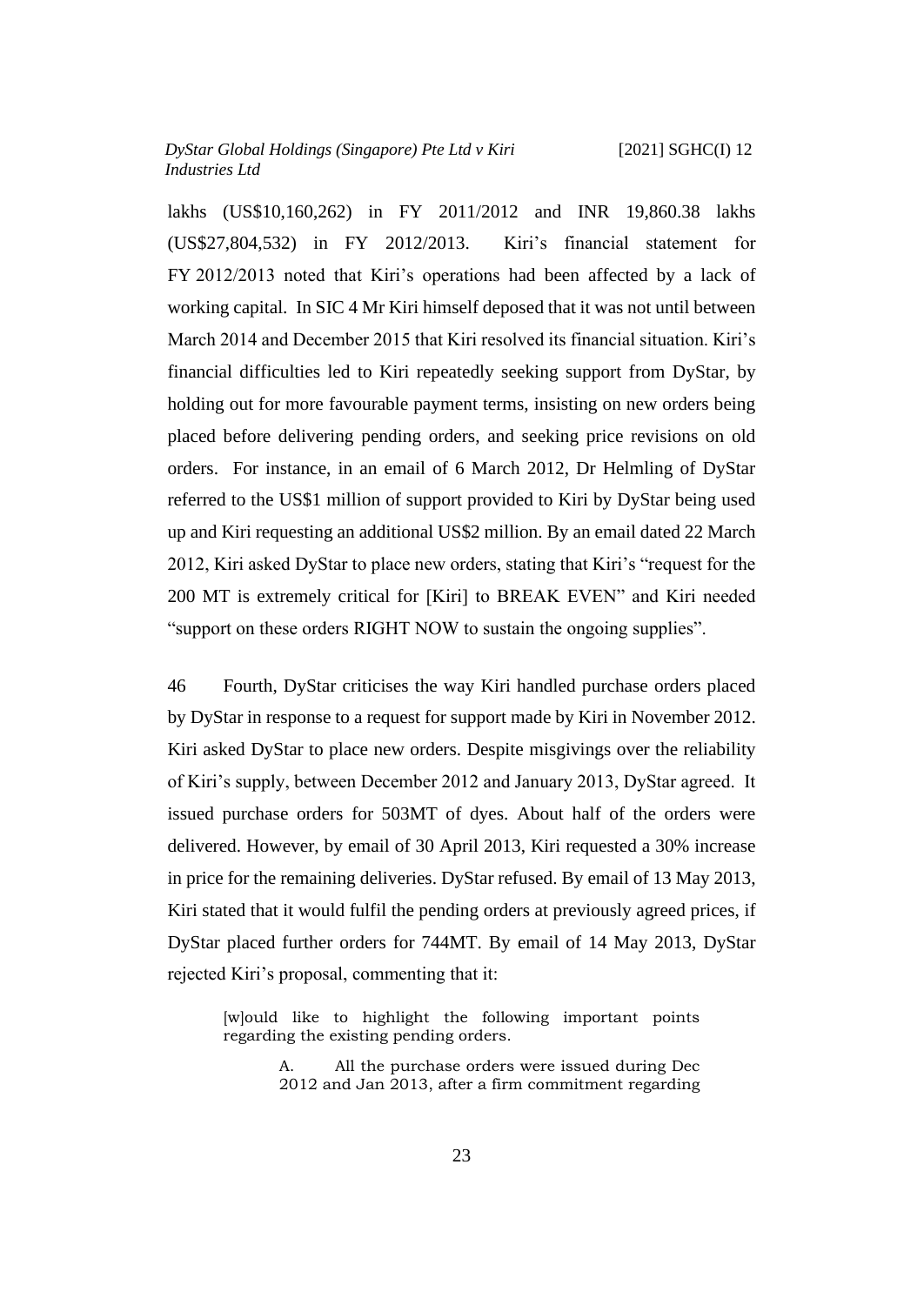the deliveries, from Mr Alok and yourself during the meeting in our office at Mumbai.

B. The product list was also selected from your side.

C. Despite all the odds, our procurement team convinced the top management to release the purchase orders.

D. Due to the issuance of the orders on Kiri Industries, PO for these products were not placed with alternate suppliers.

E. Preferred payment terms were agreed against the normal credit terms of 90 days with alternative suppliers.

F. Delayed as well as non-deliveries had in turn, huge impact on DyStar's image with its end customers.

G. Despite repeated reminders and e mails, no feedback/response on the pss [purchases?] since more than 8 weeks.

H. All the other suppliers are delivering against the existing purchase orders without any change in the terms and conditions.

The entire DyStar world is complaining to the procurement team about the delayed/no-delivered situation of the pending purchase orders because products/quantities are committed to the end customers based on the PO placed on you. This has not only lead to possible loss in business, but also affected the credibility of DyStar in the marketplace.

Considering all the above points, you are once again requested to execute the pending PO by submitting pss promptly, without co-relating the new proposal….

<span id="page-26-0"></span>47 Ms Huang was so incensed about Kiri's conduct that she reported to

DyStar's then CEO Mr Dobrowolski on 17 June 2013:

Regarding the 500 tons strategic PO we placed to Kiri end of 2012, to refresh your memory, Kiri still hold on deliveries unless we place additional 744 tons POs at higher prices.

This is totally not acceptable, therefore in the forthcoming meeting Krish and Walter set up with Kiri, we will deliver the message clearly that if Kiri can not deliver the cargo at agreed prices, we will cancal [*sic*] all remaining pending POs and treat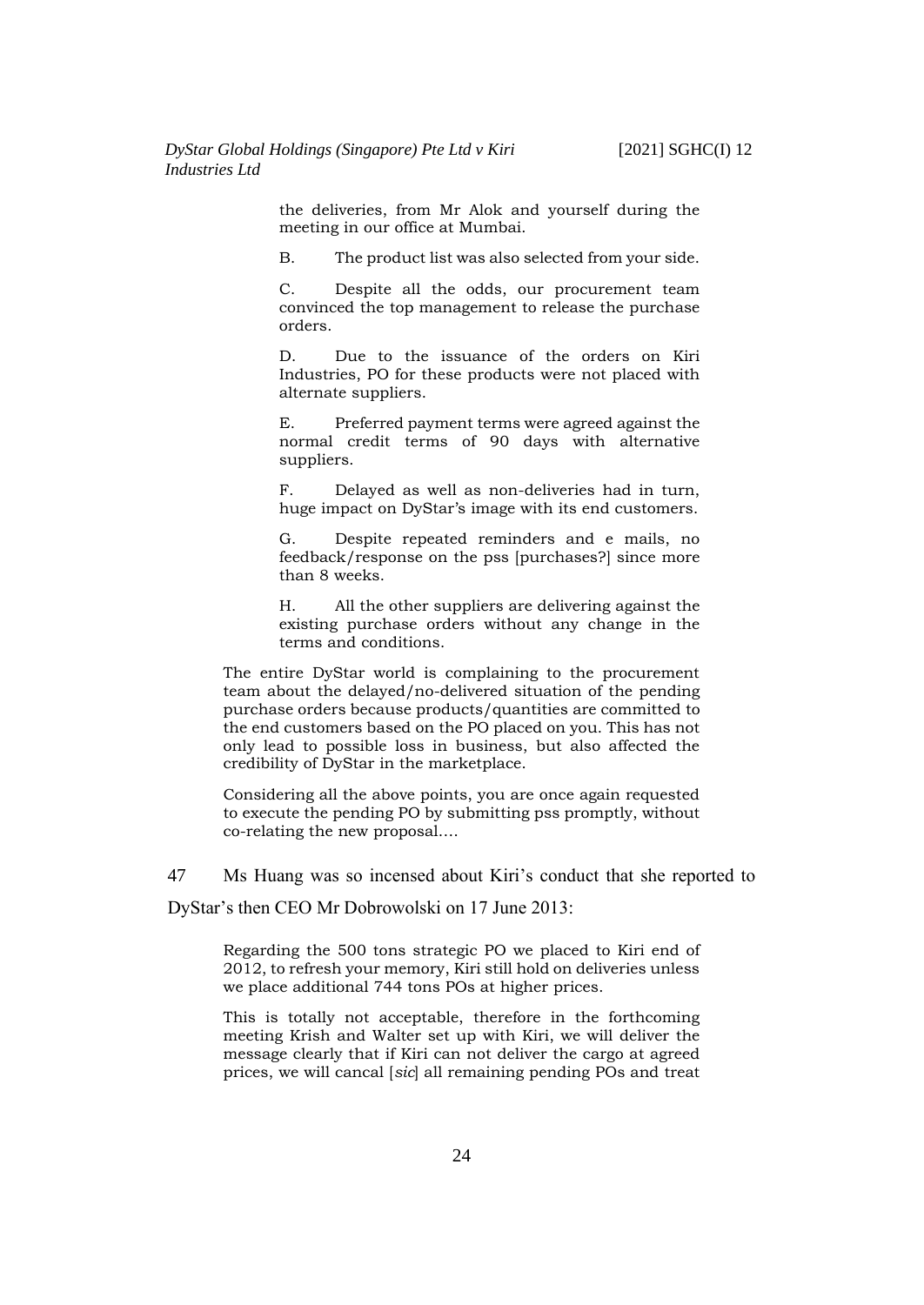Kiri as unreliable supplier thus no New PO will be placed to them in future.

Pls support the decision of the communication here. Tks.

48 By email of the same day, Mr Dobrowolski replied: "Vera, no problem." Ms Huang then asked Mr Dobrowolski to raise the matter at forthcoming meetings with Mr Kiri in Baroda. On 12 July 2013 Kiri suggested that it could fulfil 195MT of the pending orders based on old prices on condition that DyStar placed an additional 829MT of orders with Kiri. Eventually, by an email dated 19 August 2013, Kiri cancelled the remaining pending orders. Ms Huang says that the foregoing incident was the straw that broke the camel's back and led to DyStar regarding Kiri as an unreliable supplier and ceasing to place significant orders for finished dyes with Kiri thereafter.

49 On building up Lonsen-Kiri as a supplier, DyStar says that, by comparison with Kiri, Lonsen-Kiri had better quality, stability, and management efficiency. Given Kiri's unreliability as a supplier in 2012, it was natural for DyStar to develop Lonsen-Kiri as a supplier in place of Kiri. There was nothing secretive (DyStar claims) about the development of Lonsen-Kiri as a major supplier of DyStar. On the contrary, Longsheng and Kiri cooperated with each other to build up Lonsen-Kiri as a major supplier of dyes to DyStar. Longsheng and Kiri invested substantially in Lonsen-Kiri to increase its manufacturing capacity from 10,000MTA in 2009 to Lonsen-Kiri's present 25,000MTA. Dye production was transferred from Cilegon and Brunsbüttel to Lonsen-Kiri as part of this joint initiative. In this connection, the minutes of DyStar's board meetings show that the board (including Mr Kiri) regarded Lonsen-Kiri as an important supplier of reactive dyes to DyStar and devoted considerable attention to growing Lonsen-Kiri's business with DyStar. Mr Kiri accepted that he had written to DyStar in his capacity as Lonsen-Kiri's managing director to provide details of Lonsen-Kiri's improved production and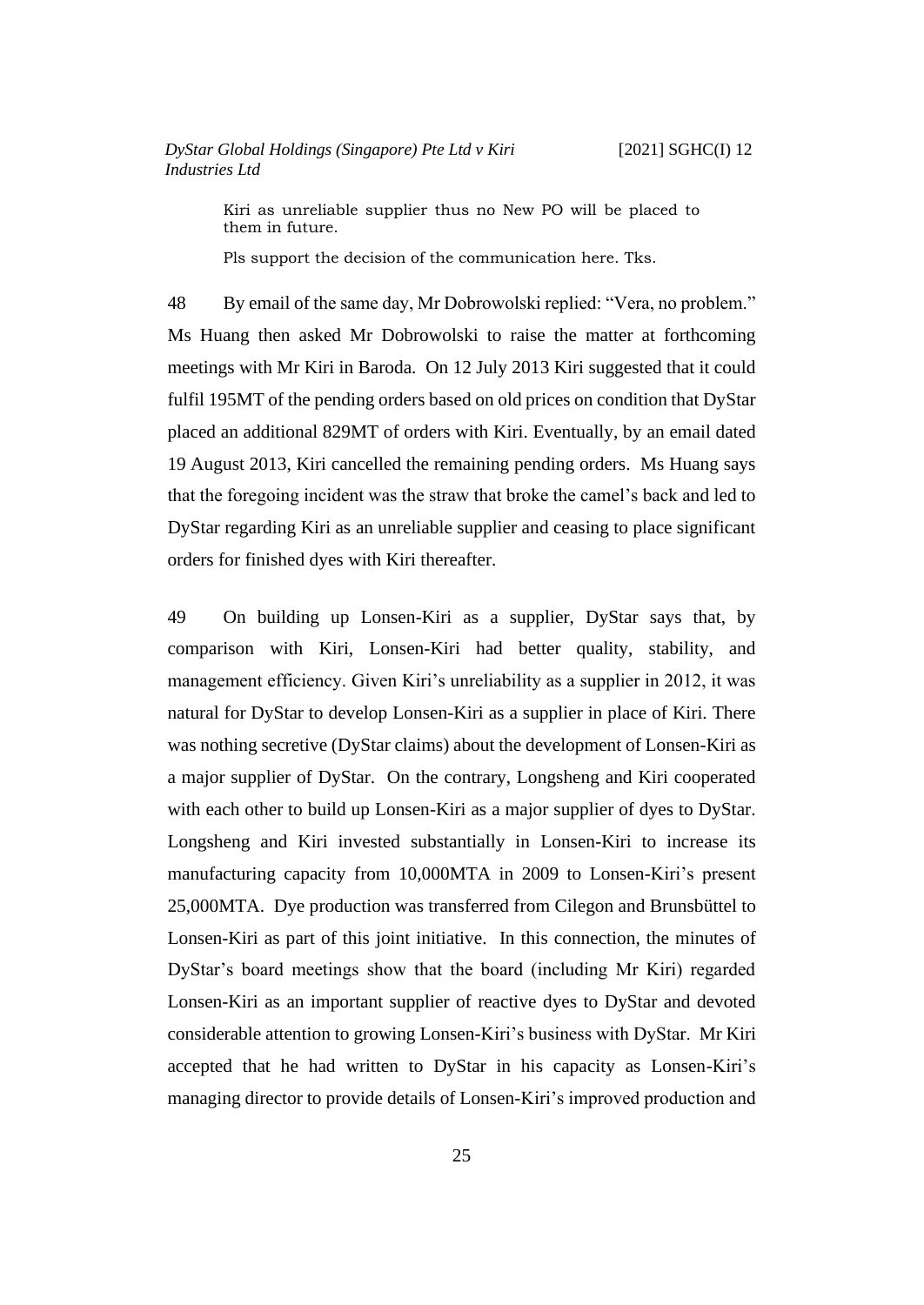had informed DyStar that he would ramp up dye production at Lonsen-Kiri to meet DyStar's sales targets. As a result, with Kiri's acquiescence, Lonsen-Kiri became DyStar's single largest customer, with 80 to 85% of the reactive dyes sold by Lonsen-Kiri going to DyStar.

#### <span id="page-28-0"></span>(2) Kiri's case

50 Kiri contends that there was no correlation between its financial problems and supply difficulties in 2012. Its Annual Report for FY 2011/2012 only shows a decrease in revenue of 6.86%. As for the emails from Kiri linking support from DyStar with Kiri's survival, Mr Kiri explained that, due to the steep rise in the cost of raw materials in April 2013, Kiri would make a loss on the relevant orders unless DyStar helped Kiri out. In any event, by September 2012, there had been a drop in pending orders with Kiri. Kiri was clearing its backlog of unfulfilled orders from DyStar and even able to process some orders before their delivery dates.

<span id="page-28-1"></span>51 Kiri accepts that, in November 2012, it sought DyStar's support for new orders. As a result, DyStar placed orders with Kiri in December 2012 and January 2013 for 503MT of dyes. The prices for these orders had been reworked by Kiri to match DyStar's target prices and were lower than the prices offered by Lonsen-Kiri. Given the increase in raw material prices in April 2013, Kiri asked DyStar for an upwards price revision on pending orders (about 249MT). This having been refused, Kiri asked that DyStar place orders for an additional 744MT to compensate for the rise in prices. This led Ms Huang to email Mr Dobrowolski on 17 June 2013 as mentioned in [\[47\]](#page-26-0) above. Despite this, according to Mr Kiri, Mr Dobrowolski later told Mr Kiri that he understood that Kiri's request for a price revision was due to the increase in raw material prices. Mr Dobrowolski is said to have assured Mr Kiri that DyStar would place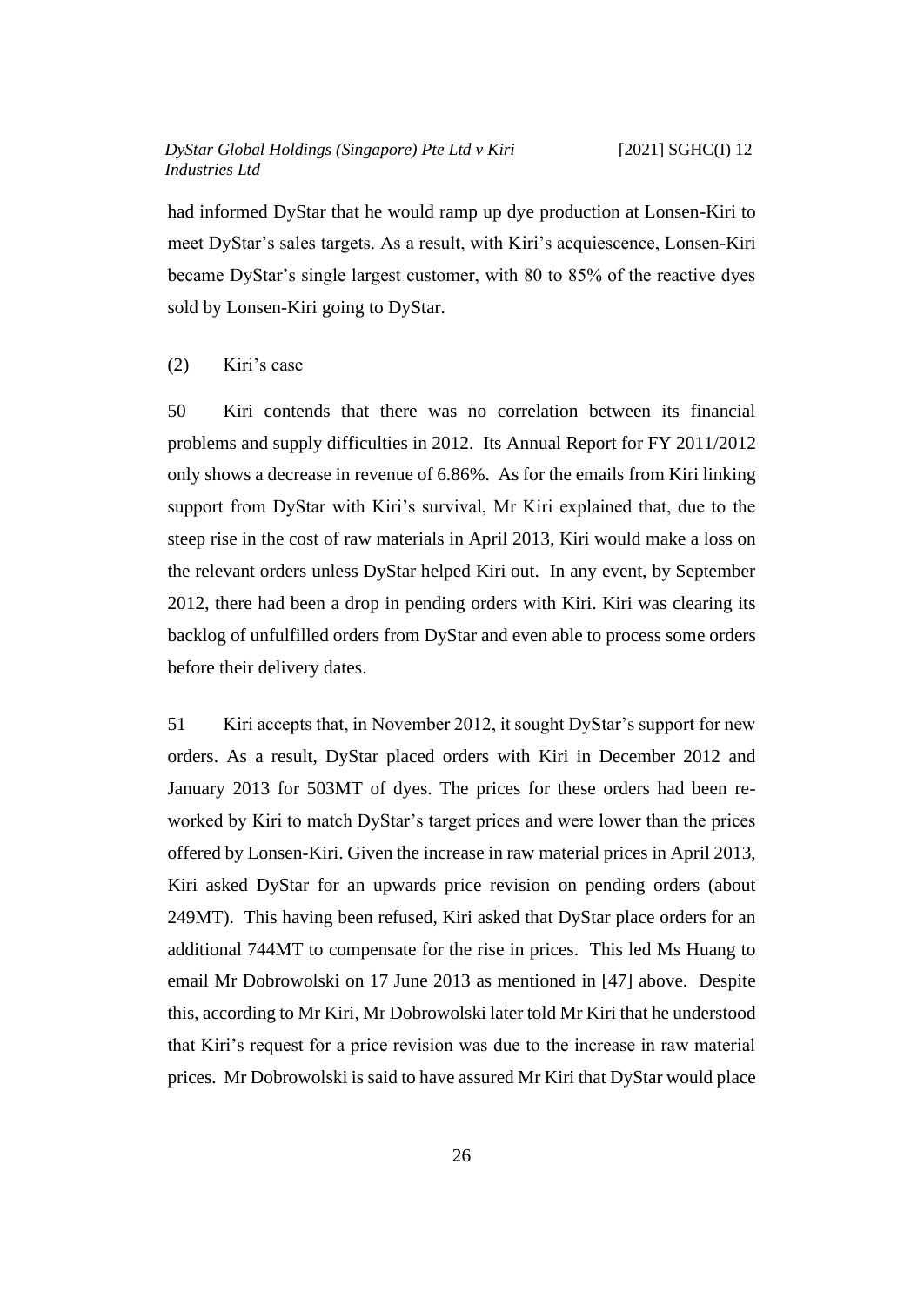more orders with Kiri. Kiri consequently submits that Ms Huang's belief that Mr Dobrowolski supported her hard-line towards Kiri conflicts with what Mr Dobrowolski told Mr Kiri. Ms Huang's evidence is also contradicted (Kiri argues) by the fact that thereafter, until 10 September 2014, DyStar continued to purchase dyes from Kiri that DyStar could not obtain from Lonsen-Kiri or other suppliers. In August 2013 Kiri proposed the cancellation of pending orders of about 169MT. The cancellation (Kiri maintains) was mutually agreed between DyStar and Kiri.

52 Kiri accuses DyStar of being hypocritical and capricious in its treatment of Kiri over alleged supply issues. This is because DyStar experienced similar, if not worse, supply issues with Lonsen-Kiri and a supplier known as Colourtex. In August 2012 Lonsen-Kiri had overdue orders of 2,400MT with DyStar. This was more than the quantity of pending orders with Kiri for any month in 2012. Lonsen-Kiri's delays persisted into 2013. In May and June 2013, Lonsen-Kiri's overdue orders were 950MT and 1,313MT respectively. Despite this, Lonsen-Kiri's sales of reactive dyes to DyStar was US\$57.34 million in 2013 in comparison to Kiri's sales of US\$1.36 million. There were similar delays by Colourtex in meeting DyStar's orders. In an email of 12 April 2013 Mr Luo requested a price revision for 977MT of orders which DyStar had placed at the end of the first quarter of 2013, otherwise Lonsen-Kiri (Luo wrote) would face a huge loss. DyStar (Kiri says) compensated Lonsen-Kiri but refused Kiri's similar request for compensation. Colourtex, too, asked for a price revision in October 2014 because of an increase in raw material prices. Colourtex threatened to cancel DyStar's orders if there was no revision. DyStar acceded to Colourtex' demand. Despite the foregoing, Lonsen-Kiri and Colourtex continue to be major suppliers of DyStar.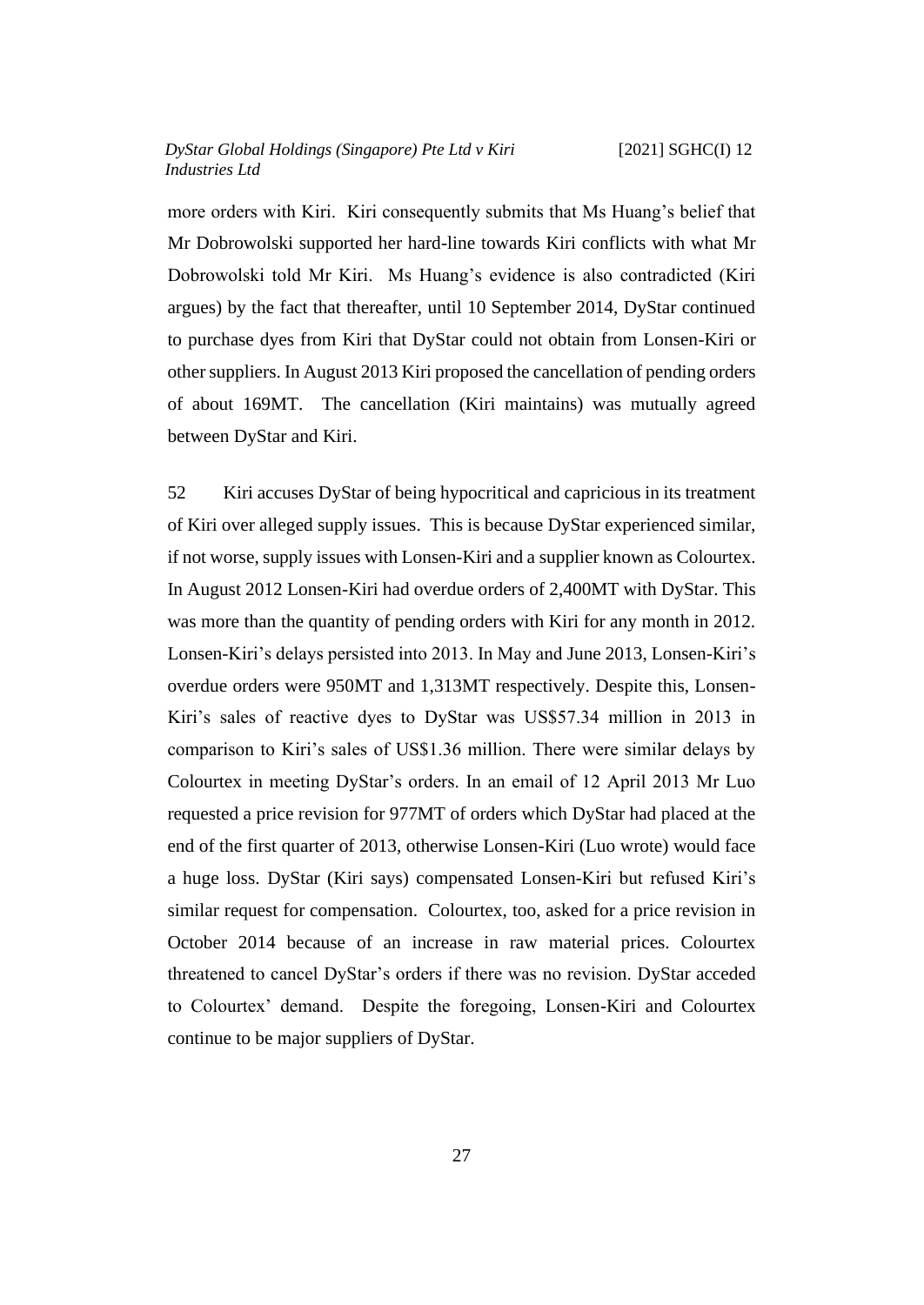53 Kiri highlights an incident in late 2015 involving a dye known as Reactive Turquoise Blue ("**RTB**").

54 Kiri offered to supply RTB from a new factory to DyStar. DyStar asked Kiri to supply a sample of RTB 21 133% and another of RTB 21 266% for testing. In November 2015 DyStar's tests indicated that Kiri's samples were of C1 quality (that is, on a scale of A to C, with A being the required quality). There were also problems with colour strength. DyStar needed colour strength to be within a range of 100% plus or minus 2.5%. Kiri's RTB 266% sample had a strength exhaust and cold pad bench ("**CPB**") of 87% and 86% respectively, while Kiri's RTB 133% sample had a strength exhaust and CPB of 127.44% and 120%. Kiri responded by asserting that the test samples may have been mislabelled. Kiri asked for a re-test. In December 2015 DyStar conducted a second test on fresh samples from Kiri. The samples were found to be of C quality. The RTB 266% sample had a strength exhaust and CPB of 81% and 82% respectively, while the RTB 133% sample had a strength exhaust and CPB of 123% and 121% respectively. The solubility and stability of the samples were also unacceptable, the RTB 133% sample having leftover residue and the RTB 266% being not filtrable.

55 Kiri then asked DyStar to provide its standard samples for the relevant dye. DyStar replied that, as a matter of standard practice, it did not provide standard samples to suppliers whose product had failed DyStar's testing requirements and whose production of a dye had not yet been approved. Kiri later offered to supply DyStar with RTB at INR 205 *per* kg CAD (cash against documents). DyStar rejected the offer as it was higher than quotes from DyStar's existing approved suppliers. On 31 December 2015 Kiri of its own initiative sent a third batch of samples of RTB 133%. DyStar, however, refused to test this third batch on the basis that it was not DyStar's practice to do so after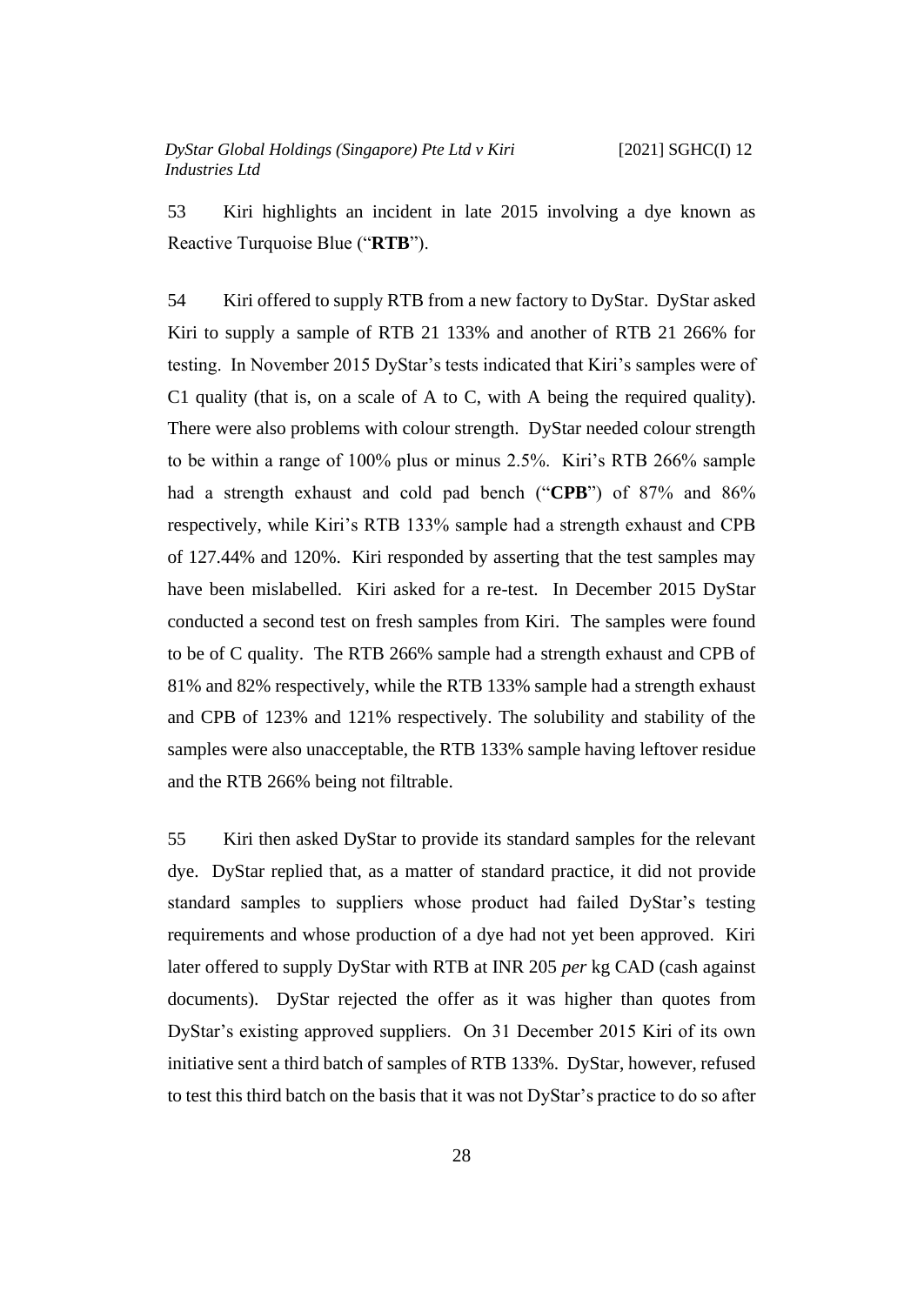a supplier failed testing. On 2 January 2016 Kiri offered to supply RTB at INR 175 *per* kg CAD. It again requested that its third batch of samples be tested. DyStar replied that Kiri had always given DyStar payment terms of 90 days from date of invoice. DyStar additionally informed Kiri that its pricing of RTB was still outside DyStar's target price and further testing was not possible. Kiri revised its price to INR 165 *per* kg with payment 90 days from date of invoice. Kiri's price being competitive, Dr Singh who had been handling the matter on DyStar's behalf sought advice from Ms Huang. Dr Singh was concerned about the consistency of Kiri's quality and the sustainability of its low price in the long term. Ms Huang agreed with those concerns and told Dr Singh to purchase RTB from other suppliers.

56 Upon learning of the decision Mr Kiri telephoned Dr Singh for an explanation. Dr Singh replied by email the next day:

Sorry for the delay in reverting back.

Based on our yesterday discussion, would like to reconfirm that there is no other intention behind holding the development work of Reactive Bule 21.

Since DyStar has its quality standard and purchasing team follows the normal process in terms of alternative source development and we do not have any preference except consistent quality and good service with competitive cost, which is the key.

As mentioned yesterday we have 6 approved suppliers for this product hence as per process, if we have many available suppliers for a product, we positioned it as "tactical profit" in our material positioning sheet, which means we can leverage already with existing suppliers in terms of price and volume.

In this case, as said there is no necessity defined to develop alternative source or we just keep it as "low priority".

57 Kiri submits that, in the RTB incident, DyStar breached its Clause 7.2 obligation in two ways. First, DyStar failed to provide Kiri with a standard sample of RTB. Kiri notes that DyStar's procurement manuals do not prohibit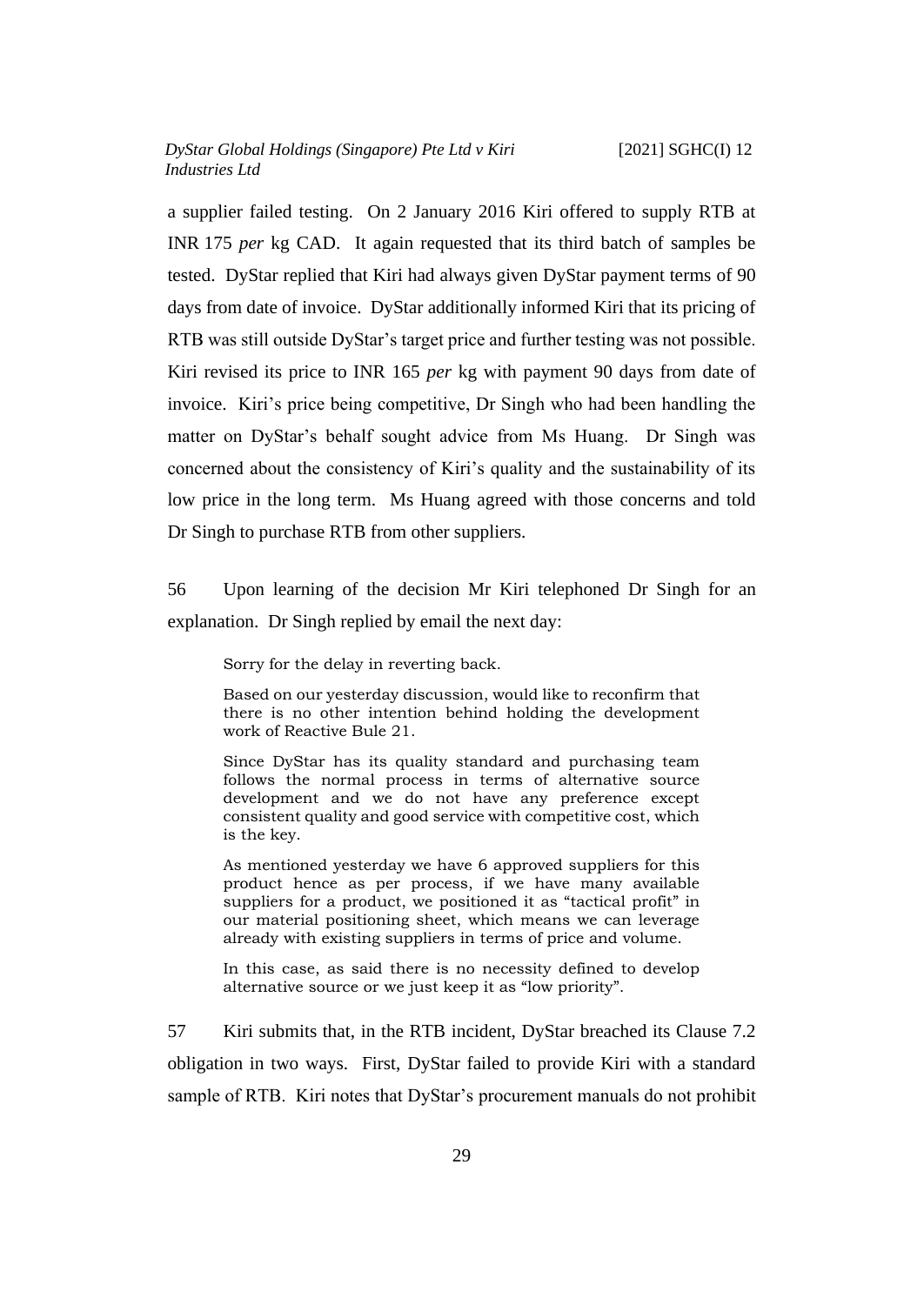the provision of standard samples to prospective suppliers. DyStar in fact had provided numerous standard samples to Kiri shortly after the SSSA was executed. Kiri also refers to DyStar Turkey having sent samples of several Remazol dyes in 2015 to enable Kiri to match DyStar's products. Second, DyStar refused to test Kiri's RTB samples for a third time, especially given that Kiri's samples were wrongly labelled at first.

58 Kiri highlights the following passage from Dr Singh's examination which (Kiri says) reflects the true position in relation to DyStar's testing of samples.

| COURT: | You didn't send the RTB standard to Kiri.<br>Without the standard, how could you expect Kiri,<br>as a supplier, to match the strength and shade<br>of the standard?                                                                                                                                                                                                                                                                                                           |
|--------|-------------------------------------------------------------------------------------------------------------------------------------------------------------------------------------------------------------------------------------------------------------------------------------------------------------------------------------------------------------------------------------------------------------------------------------------------------------------------------|
| A:     | This is the normal practice for all the suppliers.<br>When we receive the first set of samples and we<br>test against the DyStar standards, we get a<br>report, the product is stronger or weaker. Most<br>of the time stronger/weaker, sometimes very<br>close and then we share the test report to the<br>suppliers that this is the findings of your<br>submitted samples. Based on that, the supplier<br>adjusts his strength based on our findings which<br>we reported. |
| COURT: | Right. So the supplier has to guess how best to<br>meet the standard on the basis of the test result;<br>is that right, Dr Singh?                                                                                                                                                                                                                                                                                                                                             |
| A:     | Suppose the strength is 80 per cent against the<br>DyStar standard and we share the test report. So<br>supplier knows that he has to upgrade the<br>product by 20 per cent before he sends the next<br>sample. If it is stronger, then supplier -- suppose<br>the strength is 120 per cent against DyStar's<br>standard, then the supplier knows he has to cut<br>the strength by 20 per cent before he sends the<br>next set of samples to DyStar for testing.               |

COURT: Normally, you say that only one testing is given to a supplier, not two?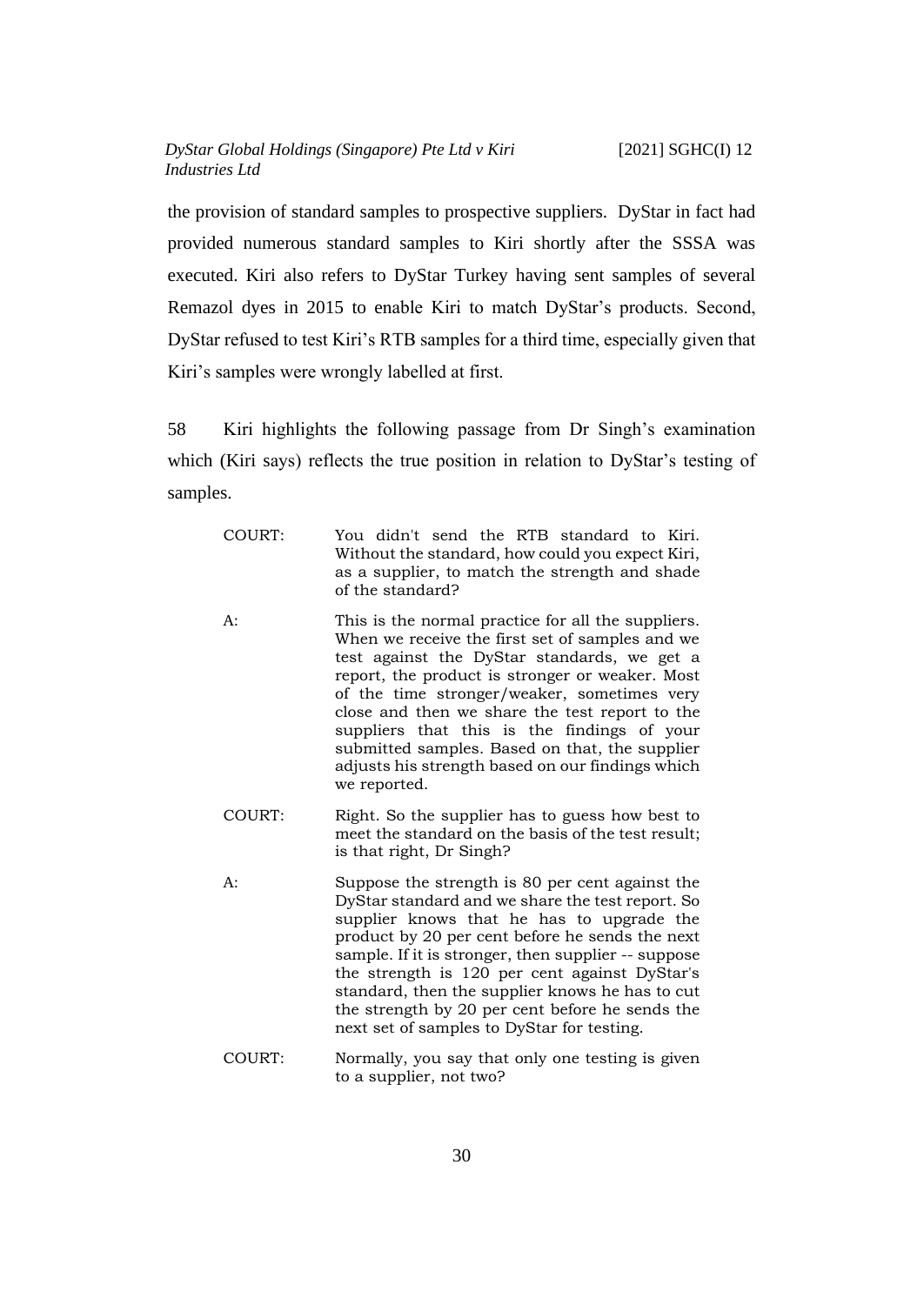| A:     | Yes.                                                                                                                                                                                                                                                                                                                                                                                                                                                                                |
|--------|-------------------------------------------------------------------------------------------------------------------------------------------------------------------------------------------------------------------------------------------------------------------------------------------------------------------------------------------------------------------------------------------------------------------------------------------------------------------------------------|
| COURT: | How would the supplier know what the standard<br>is without at least having one test result back?                                                                                                                                                                                                                                                                                                                                                                                   |
| A:     | We test twice.                                                                                                                                                                                                                                                                                                                                                                                                                                                                      |
| COURT: | You test twice normally --                                                                                                                                                                                                                                                                                                                                                                                                                                                          |
| A:     | Yes, so -- normally --                                                                                                                                                                                                                                                                                                                                                                                                                                                              |
| COURT: | -- or only in certain cases?                                                                                                                                                                                                                                                                                                                                                                                                                                                        |
| A:     | No, for every cases we test twice, because first is<br>just the sample which they have a quality which<br>they send for us to testing because we don't give<br>the standards. So first we test what they are<br>offering, then we share the test report of our lab<br>finding. Based on that, the supplier cut some --<br>most of the suppliers are very close in the second<br>test results and then we decide whether he is<br>capable or not for going further for this product. |
| COURT: | So there may be further tests --                                                                                                                                                                                                                                                                                                                                                                                                                                                    |
| A:     | Yes, yes.                                                                                                                                                                                                                                                                                                                                                                                                                                                                           |
| COURT: | -- because the supplier may be close --                                                                                                                                                                                                                                                                                                                                                                                                                                             |
| A:     | Yes.                                                                                                                                                                                                                                                                                                                                                                                                                                                                                |
| COURT: | -- but not quite there?                                                                                                                                                                                                                                                                                                                                                                                                                                                             |
| A:     | Most of the time they are quite there because it<br>is just cutting or upgrading the product, the<br>strength.                                                                                                                                                                                                                                                                                                                                                                      |
| COURT: | But there may be further tests?                                                                                                                                                                                                                                                                                                                                                                                                                                                     |
| A:     | Yes. We have to send the sample for our eco-<br>testing like banned amines and all those things,<br>heavy metals and everything.                                                                                                                                                                                                                                                                                                                                                    |
| COURT: | Right. Would I be right in thinking, then, from<br>your evidence that usually -- usually -- there will<br>be at least two tests --                                                                                                                                                                                                                                                                                                                                                  |
| A:     | Yes.                                                                                                                                                                                                                                                                                                                                                                                                                                                                                |
| COURT: | Because it is difficult for a supplier to hit it right<br>in the dark --                                                                                                                                                                                                                                                                                                                                                                                                            |
| А:     | Yes.                                                                                                                                                                                                                                                                                                                                                                                                                                                                                |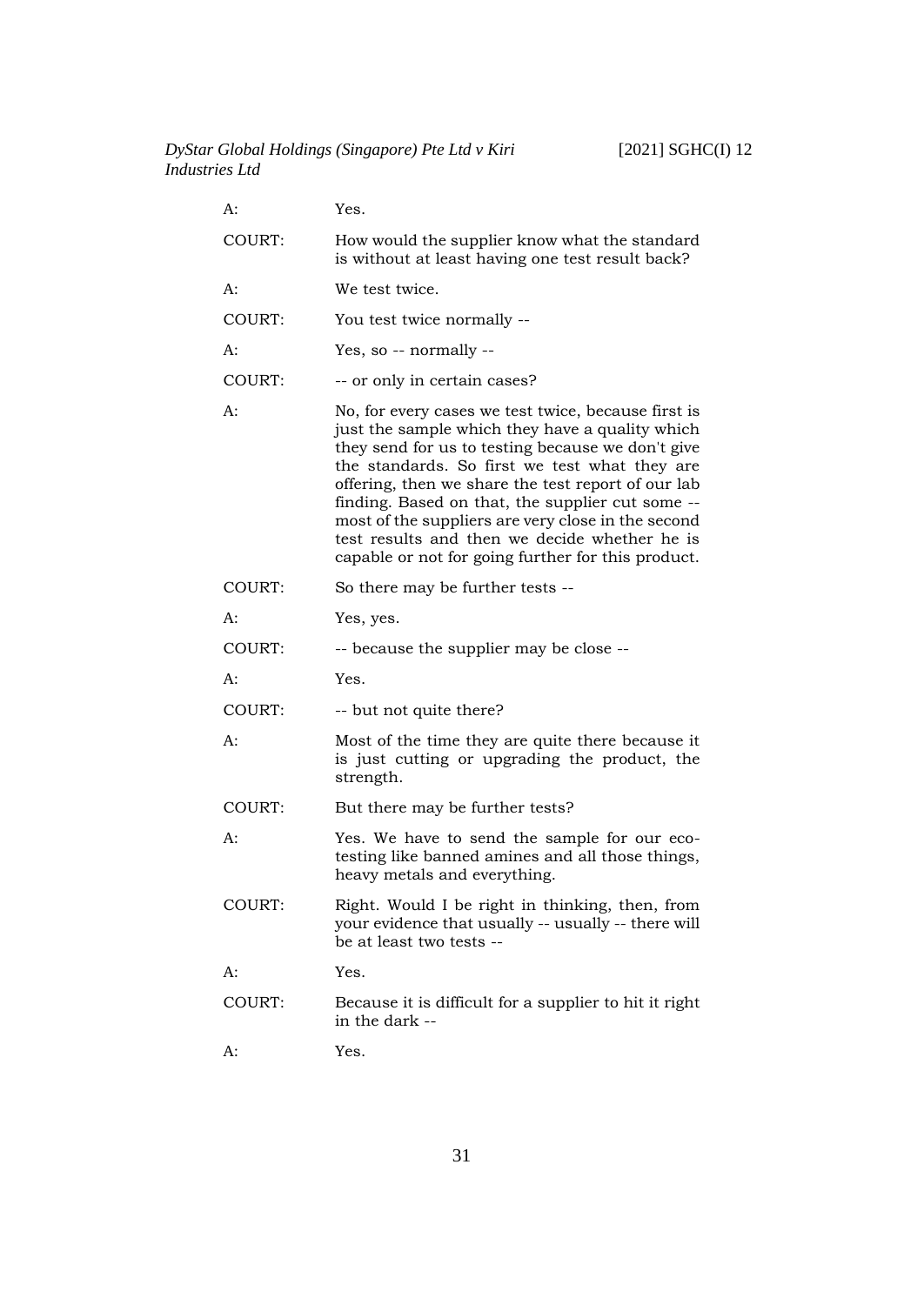COURT: -- without knowing a test result; is that right?

A: Yes.

59 On DyStar's allegation that there were quality issues with Kiri's products, Kiri points out that there were two complaints from Fountain Set in March and April 2011 regarding the supply of dyes to Fountain Set sites in China. The total quantity of affected dyes was 125kg and arose from the same batch of dyes. There was a complaint from Fountain Set Sri Lanka in July 2011. The complaint related to 5,000kg of dyes. There was a complaint from a DyStar customer in Hong Kong in June 2011 pertaining to Kiri's supply of Remazol Navy RGB 150%. But only 50kgs of dyes were found to be unusable. There was a complaint from a customer in Turkey in December 2011 regarding Kiri's supply of Remazol Brilliant Red 3BS. This related to 1,500kg of dyes. There was a shortfall of 35kg of Reactive Orange 107 Crude delivered by Kiri in September 2012. Kiri took steps to make up the shortfall the next day after being notified by DyStar. Kiri supplied 5,432,315kg of dyes having a sales value of US\$18.17 million to DyStar in 2011. Seen in that perspective, the foregoing complaints were minimal. The complaints were ultimately resolved by Kiri paying compensation or making up the shortfall in delivery.

60 Although DyStar suggested that Kiri did not respond to DyStar's requests for Kiri's price lists from November 2014 to July 2015, Kiri disputes this and has produced what it says were its email responses.

61 Finally, Kiri firmly denies that it was ever party to an understanding or strategy that DyStar should favour Lonsen-Kiri as opposed to Kiri as a supplier of dyes. Kiri contends that the absence of such understanding emerges from Kiri's efforts to increase its sales to DyStar from 2012. For instance, at a meeting in November 2012, Kiri requested that DyStar purchase from Kiri 40% of the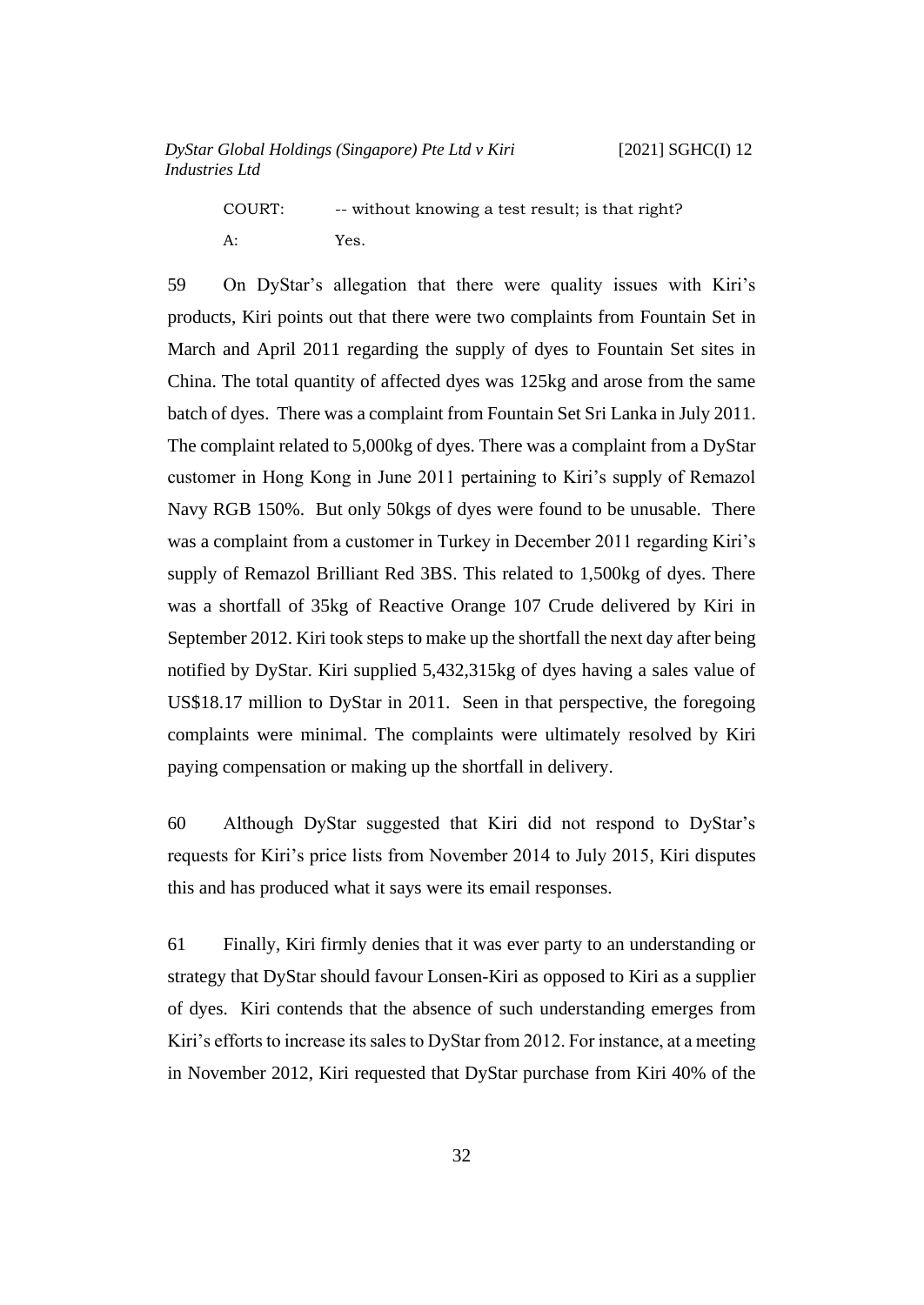goods which DyStar was purchasing from other suppliers. Mr Kiri informed DyStar at around the same time that Kiri would match the prices offered by Lonsen-Kiri. Kiri reasons that, contrary to there being the alleged understanding, from DyStar's own emails, DyStar still intended to purchase dyes from Kiri. For instance, in an email of 20 March 2012, DyStar wrote that it was "working hard to support [Kiri] as discussed" and it "look[ed] promising to support [Kiri] with further pending orders to be switched to CAD (we target another 1 Mio USD)". In an email of 30 March 2012, DyStar affirmed that it was "willing to support Kiri" and that Kiri was DyStar's "preferred option". In an internal email of 15 June 2012, DyStar stated that "Kiri is not yet stable at all but we should start to consider placing orders to Kiri for items where LS-Kiri is still struggling and or items where we foresee problems @ LS-Kiri or other 3rd party supplier due to raw material limitations". In an internal email of August 2012, DyStar stated that it "would like to get a total (existing global orders included) of 577 tons with a value of 2.084 Mio USD from Kiri".

<span id="page-35-0"></span>(3) Analysis

62 I am not persuaded by Kiri's submissions.

63 DyStar saw a need in 2012 to develop alternative dye sources to Kiri. This was necessary to safeguard DyStar's supply of its products to customers on a timely basis and at an acceptable price and quality. The need for alternative sources arose from Kiri's high prices at the time and Kiri's inability to provide a reliable supply of dyes in the nine months from January to September 2012. This inability was due in no small part to the fact that Kiri was experiencing sprayer problems at its plant.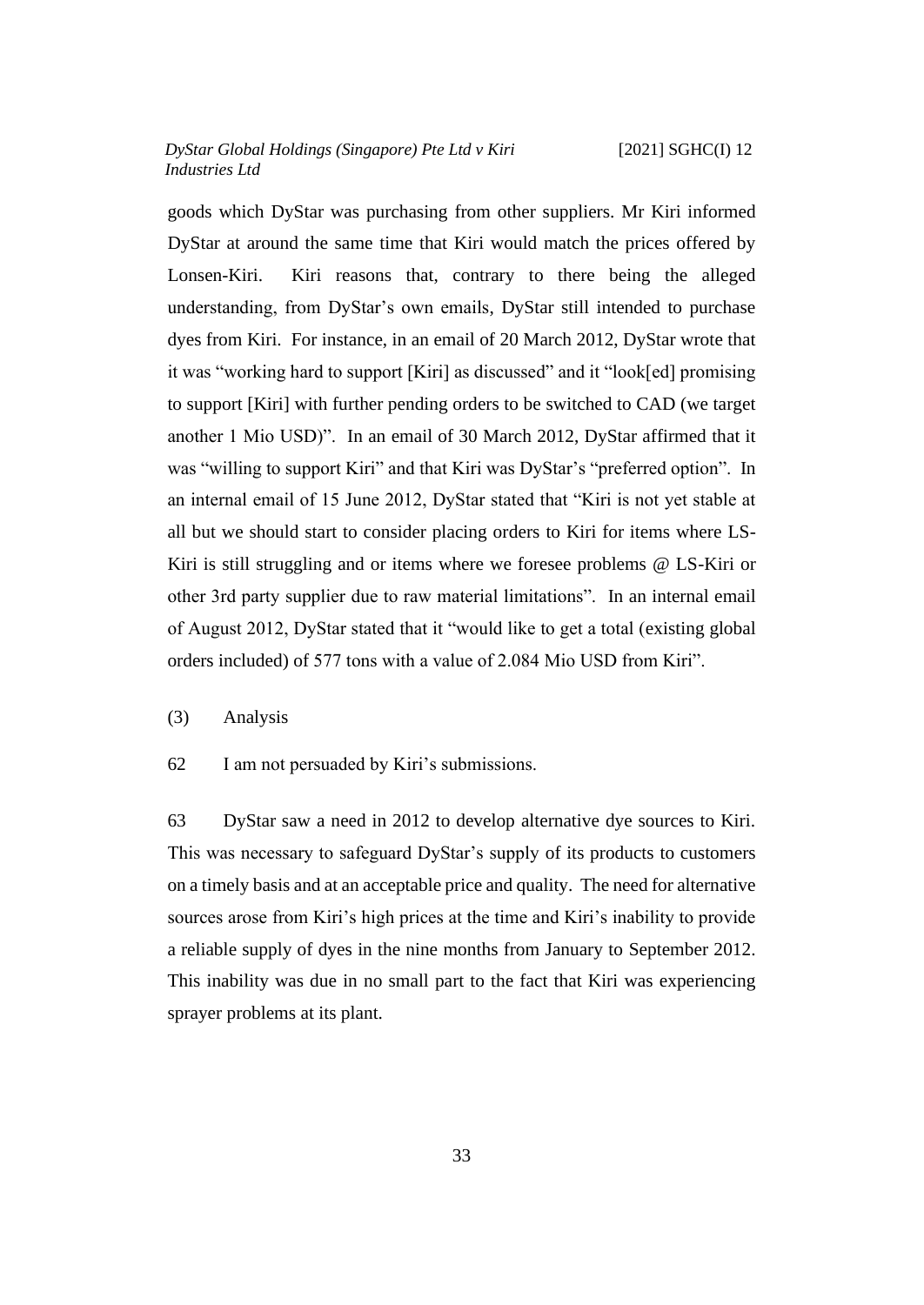64 As DyStar points out, Dr Helmling visited DyStar's major suppliers, Lonsen-Kiri, and Kiri in March and April 2012. He thereafter recommended that no new orders be placed with Kiri for the time being. The reasons for this appear from an email dated 26 August 2012 from Mr Dobrowolski to Kiri:

The prices from Kiri are still above the market for many products. Most important is that the backlog with DyStar needs to be worked down quickly to restore the confidence with sales area managers. Right now, it is zero and we can only restore it with timely deliveries arriving at customers. This will take 3 months if you ship the backlog at the end of the month. You would need to give us some pointers why we should take the risk to place further orders with Kiri at higher prices.

DyStar thus put a hold on orders with Kiri in or about October 2012.

<span id="page-36-0"></span>65 Nevertheless, DyStar gave Kiri an opportunity to supply 503MT of reactive dyes in December 2012 for the coming quarter as recounted above. Unfortunately, Kiri's execution of this order was far from smooth. As a condition for maintaining its previously quoted prices, Kiri requested an upwards price revision or, when that was refused, new orders. Kiri's conduct did not inspire DyStar with confidence in Kiri's ability to hold to quoted prices and maintain a reliable supply. This should have been Kiri's chance to mount a comeback after its supply problems over much of 2012. It was an opportunity to demonstrate that Kiri could be counted on to deliver finished dyes in timely fashion at previously agreed prices. The whole incident instead led to exasperation on DyStar's part and prompted DyStar (acting through Ms Huang as supported by Mr Dobrowolski) to regard Kiri as an unreliable supplier. I note Mr Kiri's evidence on what he was told by Mr Dobrowolski. But, in the absence of any internal DyStar document evidencing that (whatever he may have said to Mr Kiri out of courtesy or for whatever reason) Mr Dobrowolski countermanded his support of Ms Huang, the reality appears to be that Mr Dobrowolski fully agreed with Ms Huang's decision on the matter. Thereafter, virtually no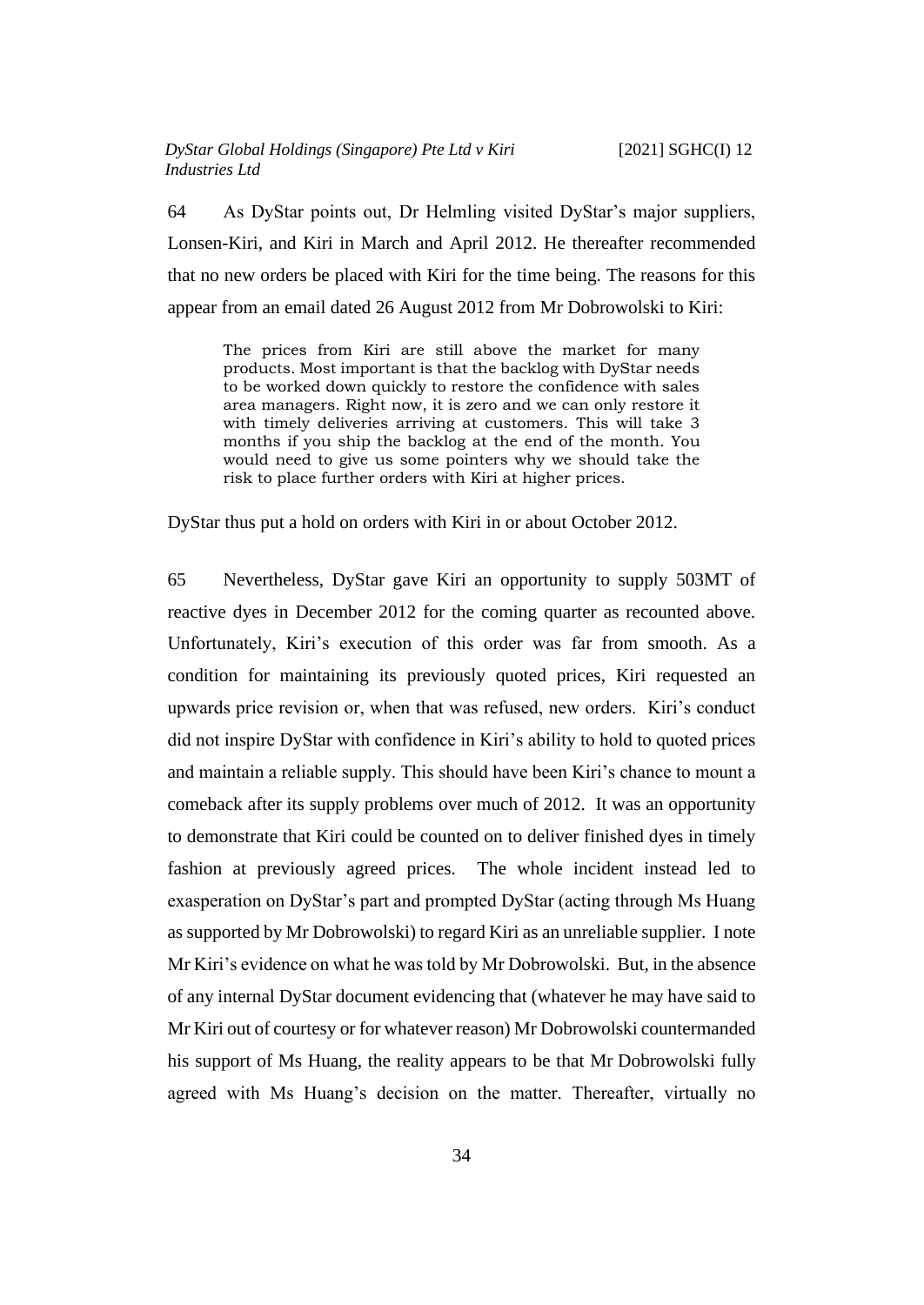purchase orders were placed with Kiri. DyStar would place the occasional order with Kiri in the succeeding months. But those were ostensibly out of necessity; they were largely for products that could not be sourced elsewhere (including from Lonsen-Kiri). Kiri has drawn attention to emails from DyStar between March and August 2012 as evidence that DyStar "still intended to purchase dyes from Kiri". But, as DyStar points out, those emails were sent when DyStar was still prepared to give Kiri a chance despite doubts over Kiri's reliability as a supplier.

66 I am unable to find that DyStar, in conducting itself as described in [\[65\]](#page-36-0) above, acted uncommercially. DyStar afforded Kiri with a reasonable opportunity to compete with its other suppliers. For DyStar's November and December 2012 orders, Kiri had deliberately quoted prices which were lower than those offered by Lonsen-Kiri (see [\[51\]](#page-28-1) above). The problem was that, having quoted such competitive prices, Kiri did not stick to them but instead persisted in demands for a price revision or compensation with further orders. It is true that, due to the surge in prices in the second quarter of 2013, Kiri would sustain a significant loss on the orders. But Clause 7.2 did not oblige DyStar to revise prices upwards or compensate Kiri for losses due to market volatility. Clause 7.2 does not guarantee Kiri a profit on its transactions with DyStar. While possibly harsh on Kiri given the market conditions at the time, I do not think that DyStar can be faulted in concluding, by reason of Kiri's handling of the November and December 2012 orders, that Kiri could not be depended on to stick to quoted prices and deliver pursuant to its contractual commitments.

67 It is conceivable that Kiri's capability as a supplier improved, in terms of price and reliability, in the years following 2013. I accept, for instance, DyStar's case that a reason (among others) for Kiri's supply difficulties was its financial difficulties. But Mr Kiri deposed in SIC 4 that Kiri overcame its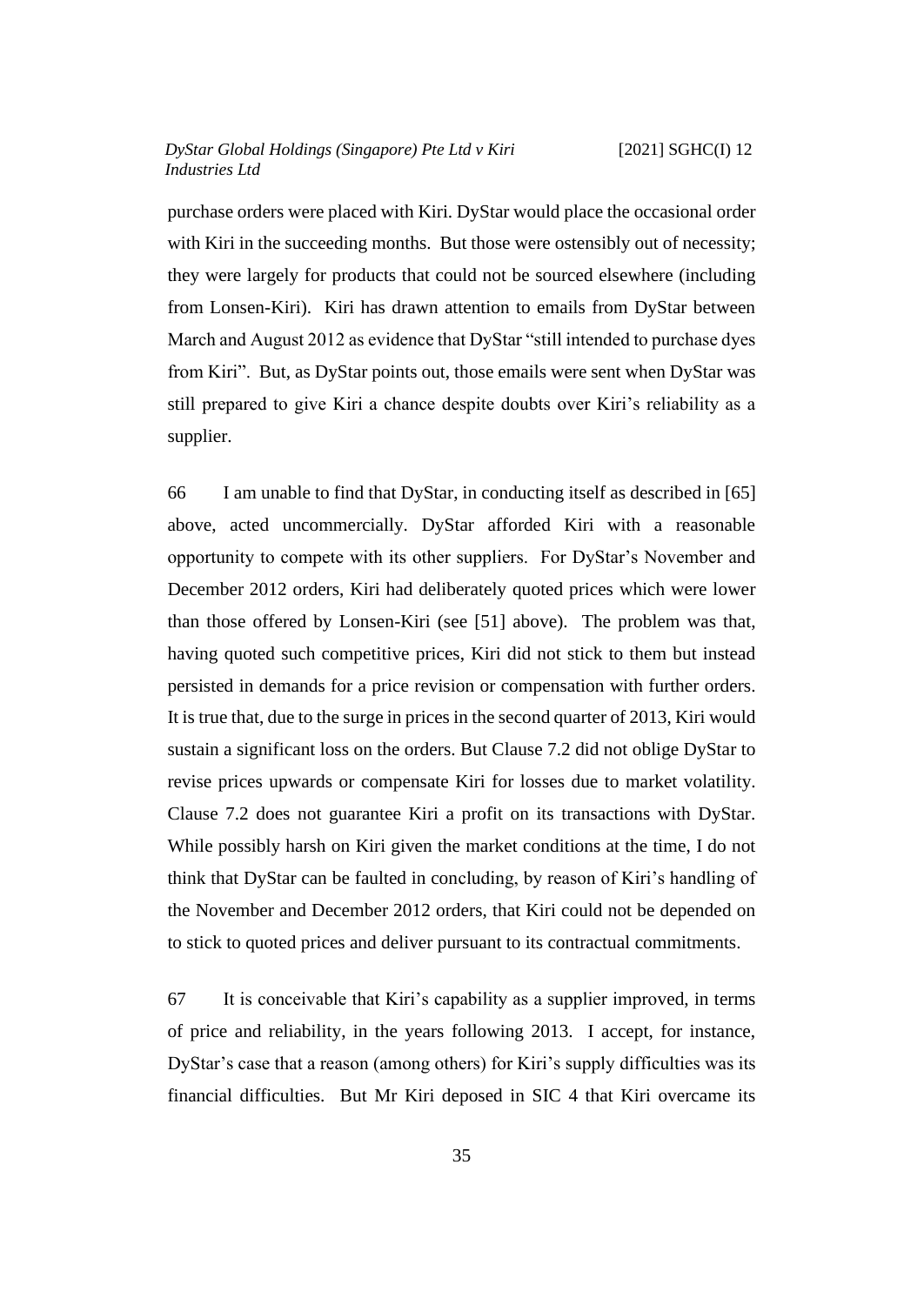financial troubles between March 2014 and December 2015 (see [\[45\]](#page-24-1) above). Further, in his evidence-in-chief for these proceedings, Mr Kiri alluded to Kiri setting up a new manufacturing plant for disperse dyes in 2016. These suggest an improvement in Kiri's fortunes towards the end of 2015. It might consequently be argued that, while it was reasonable for DyStar to regard Kiri as an unreliable supplier in 2013 and cease placing orders with Kiri from 2013 for that reason, Clause 7.2 obliged DyStar from time to time to ascertain whether Kiri's supply capabilities had improved over time and (if so) to resume placing orders with Kiri. But this potential aspect of Clause 7.2 was neither pleaded nor was it explored at trial. In particular, it was never put to any of DyStar's witnesses that, however commercially justified DyStar may have been in acting as it did in 2013, over the next few years, DyStar failed: (a) to check whether Kiri's ability to supply finished dyes at competitive prices had improved and (b) (to the extent there was a change for the better) to resume regular (as opposed to sporadic) dealing with Kiri as a supplier. I am therefore unable to conclude on the evidence before me that DyStar's decision to stop placing orders with Kiri from 2013 ought to have been reviewed and (possibly) rescinded at a later stage.

68 Kiri has relied on DyStar's treatment of Lonsen-Kiri and Colourtex in support of its argument that a nine-month disruption in supply cannot be a valid reason for ceasing to place orders. However, the situations of Lonsen-Kiri and Colourtex are distinguishable. In the last days of March 2013, DyStar placed an order for 977MT with Lonsen-Kiri. This was a strategic order, intended to take advantage of Lonsen-Kiri's first quarter prices just before the anticipated higher second quarter prices came into effect. Lonsen-Kiri's first quarter prices for 2013 should thus have applied to these orders. But Mr Luo emailed DyStar on 26 April 2013 expressing reluctance to accept the orders at those prices,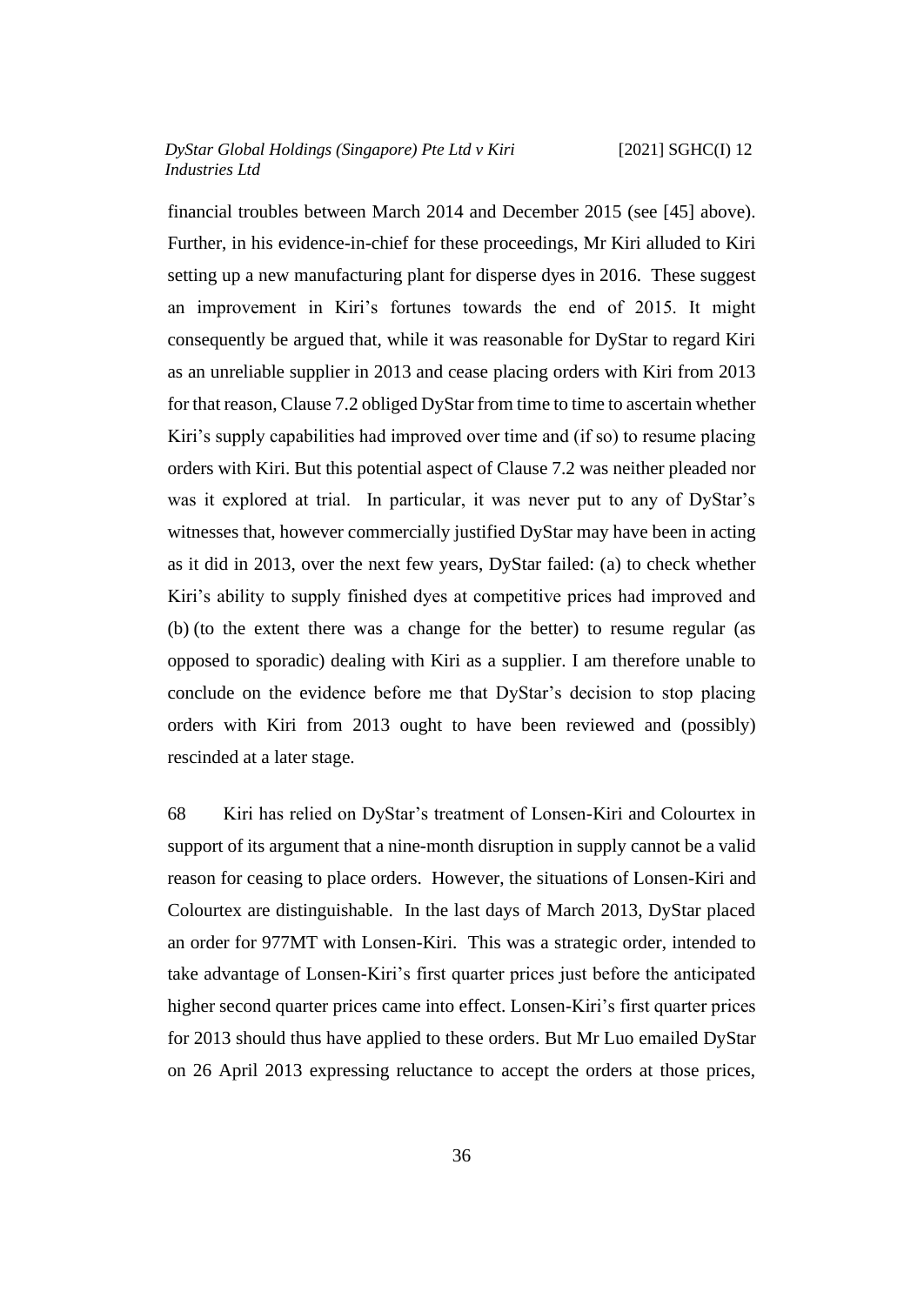unless Lonsen-Kiri provided compensation. Nonetheless, according to Mr Luo's evidence (which I accept), Lonsen-Kiri finally accepted the orders at first quarter prices without insisting on compensation. In Colourtex' case, there were wider considerations which left DyStar with little option. Colourtex was a major supplier for DyStar of various dyes. It was also one of DyStar's major competitors. DyStar contemplated legal action against Colourtex for threatening not to carry out the orders which the latter had accepted. But DyStar concluded that such action would be too risky for its business and possibly result in Colourtex stopping its supply of products to DyStar (such as press cakes and acid dyes) with detrimental consequences to DyStar's operations. DyStar requested Mr Kiri to see if Colourtex would back down. But that did not work. Ultimately, DyStar made the commercial decision to accede to Colourtex' request. Accordingly, I do not think that it follows from this that, by reason of Clause 7.2, DyStar was obliged to give Kiri a price increase merely because it was forced to agree one with Colourtex.

69 On RTB, I agree with DyStar that Clause 7.2 does not expressly or impliedly oblige DyStar to provide Kiri with standard samples. It may well have been that, from time-to-time, DyStar as a matter of goodwill provided such samples to Kiri. But I do not think that it can be inferred from that alone that Clause 7.2 is to be construed as requiring that DyStar consistently provide standard samples whenever asked to do so by Kiri, contrary to DyStar's usual practice. DyStar had valid reasons for such usual practice of not providing standard samples. Dr Singh stated:

The rationale for this [practice] is simple: these standard samples contain trade sensitive information on the specifications of DyStar's products, and some of DyStar's suppliers such as Kiri and Colourtex are also its direct competitors. If DyStar were to distribute its standard samples freely, these suppliers can easily obtain confidential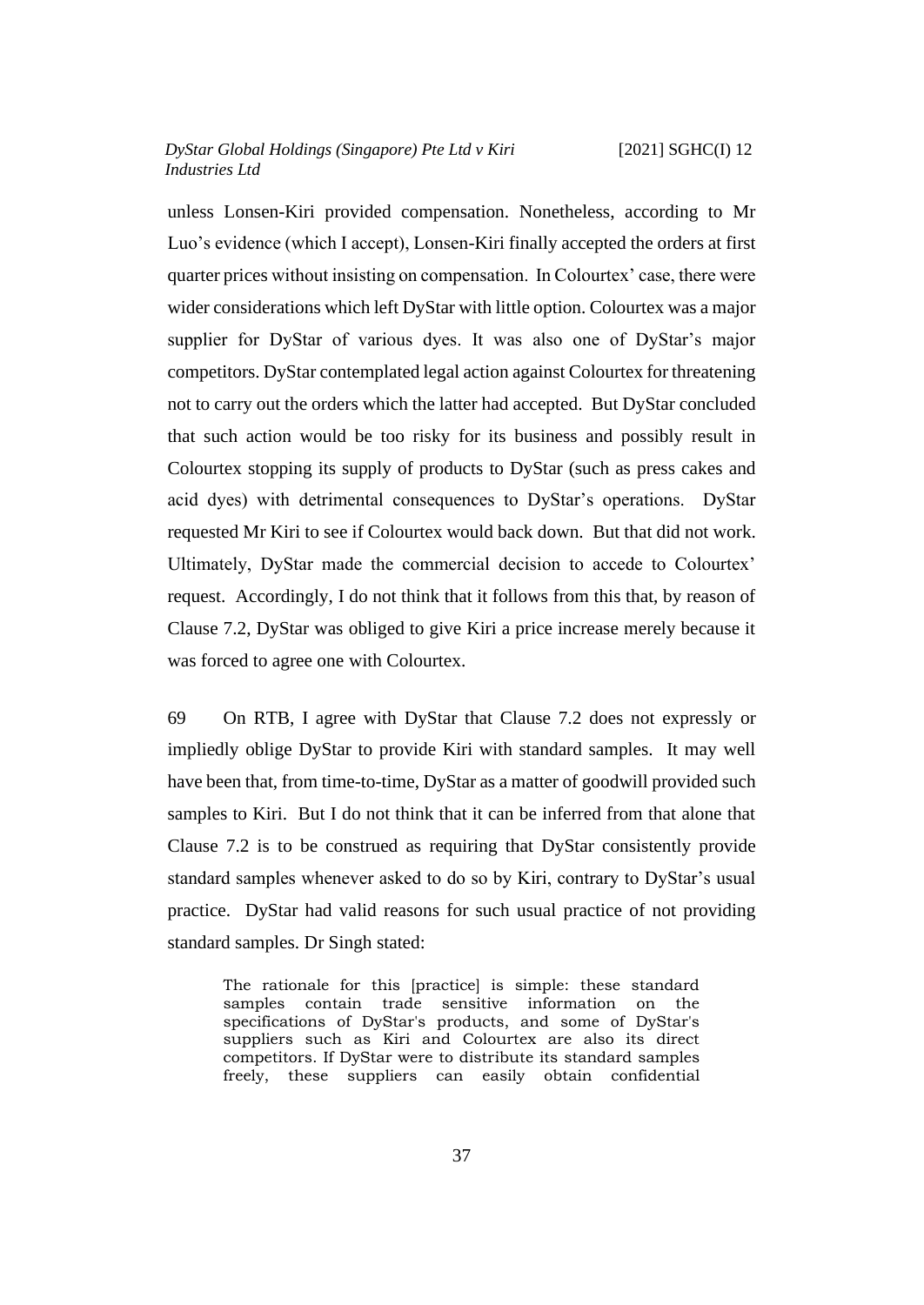information and know how relating to DyStar's specific products and reverse engineer or copy them.

70 According to Dr Singh, DyStar normally tests samples provided by would-be suppliers at least twice. That is what happened in relation to Kiri's RTB. Kiri has asserted that its initial RTB samples were mislabelled. If there had been mislabelling of samples, such carelessness would hardly inspire confidence in Kiri's reliability. But it is far from apparent that the samples had been mislabelled. Nor was it explained at trial how any mislabelling would have made a real difference to the outcome of the first test. In any event, the colour strength results of the first and second tests of Kiri's RTB samples were similar. Dr Singh conceded that, when the results are close to DyStar's standard, DyStar may carry out more than two sample tests. But neither set of test results for Kiri's RTB samples came close to meeting DyStar's benchmarks. Dr Singh also said that a supplier should be able to work out, from an initial set of test results, by how much to upgrade a product. But Kiri does not seem to have worked on substantially upgrading its product based on the initial test results (even if from mislabelled samples), as the two sets of RTB samples yielded similar test results. Clause 7.2 obliges DyStar to afford Kiri with a reasonable chance to quote prices or tender for the supply of dyes to DyStar. Everything else being equal, DyStar should then prefer Kiri. But the RTB incident is not that situation. Kiri had an opportunity to prove that its RTB samples met DyStar's standards. But the results were well off the mark.

<span id="page-40-0"></span>71 Mr Kiri is adamant that he informed DyStar in November 2012 that Kiri could match the prices offered by Lonsen-Kiri and that the prices would "form a baseline from which Kiri could further negotiate even lower prices with DyStar". In evidence, Mr Kiri recalled that Kiri had offered DyStar a 2% discount on Kiri's prices with 30 days payment terms (in exchange for a shorter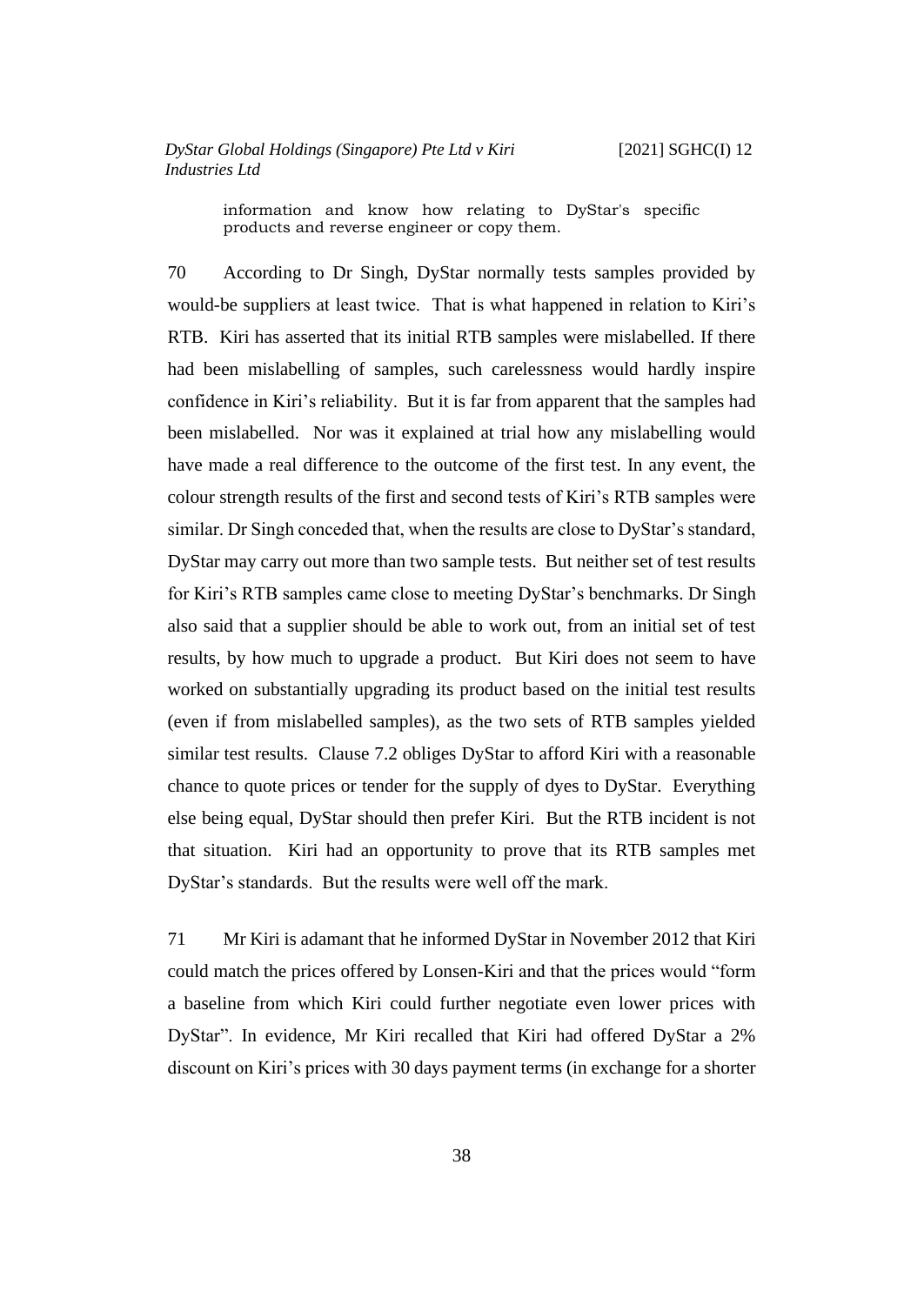credit term than DyStar's average of 45 to 60 days). But DyStar's experiences canvassed above, in relation to Kiri's pricing of the November and December 2012 orders, cast serious doubt on whether Kiri would have been able to stick to any low prices quoted, especially at a time when it (Kiri) was going through financial difficulty.

72 Over the course of these proceedings, there has been considerable argument between the parties on whether Kiri was or was not privy to an understanding or strategy to build up Lonsen-Kiri (as opposed to Kiri) as a supplier of dyes to DyStar. Given the discussion in this section, I do not think that it matters very much whether Kiri was privy to such understanding or strategy. In my view, it suffices to find that, in his dual roles as DyStar director and Lonsen-Kiri's managing director, Mr Kiri must have been aware that Lonsen-Kiri's production was being ramped up to enable Lonsen-Kiri to become a major supplier to DyStar. Kiri would have realised that there was some urgency for the ramp-up in 2012 as Kiri was then facing sprinkler issues which were causing serious supply backlogs. Mr Kiri repeatedly asserted that Kiri could compete with and even better Lonsen-Kiri's prices. Competition between Kiri and Lonsen-Kiri would inevitably have placed Mr Kiri in a position of conflict of interest due to his twin roles as director of DyStar and Lonsen-Kiri. But, as the resolution of such conflict has not been an issue in these proceedings, I say no more about the same. The more pertinent point is that already made in [\[71\]](#page-40-0) above, namely, that DyStar would have had justifiable doubts over Kiri's ability to stick to any low prices quoted in a bid to undercut Lonsen-Kiri.

#### <span id="page-41-0"></span>*Conclusion on Issue 4*

73 Kiri's claims of a breach of Clause 7.2 fail and should be dismissed.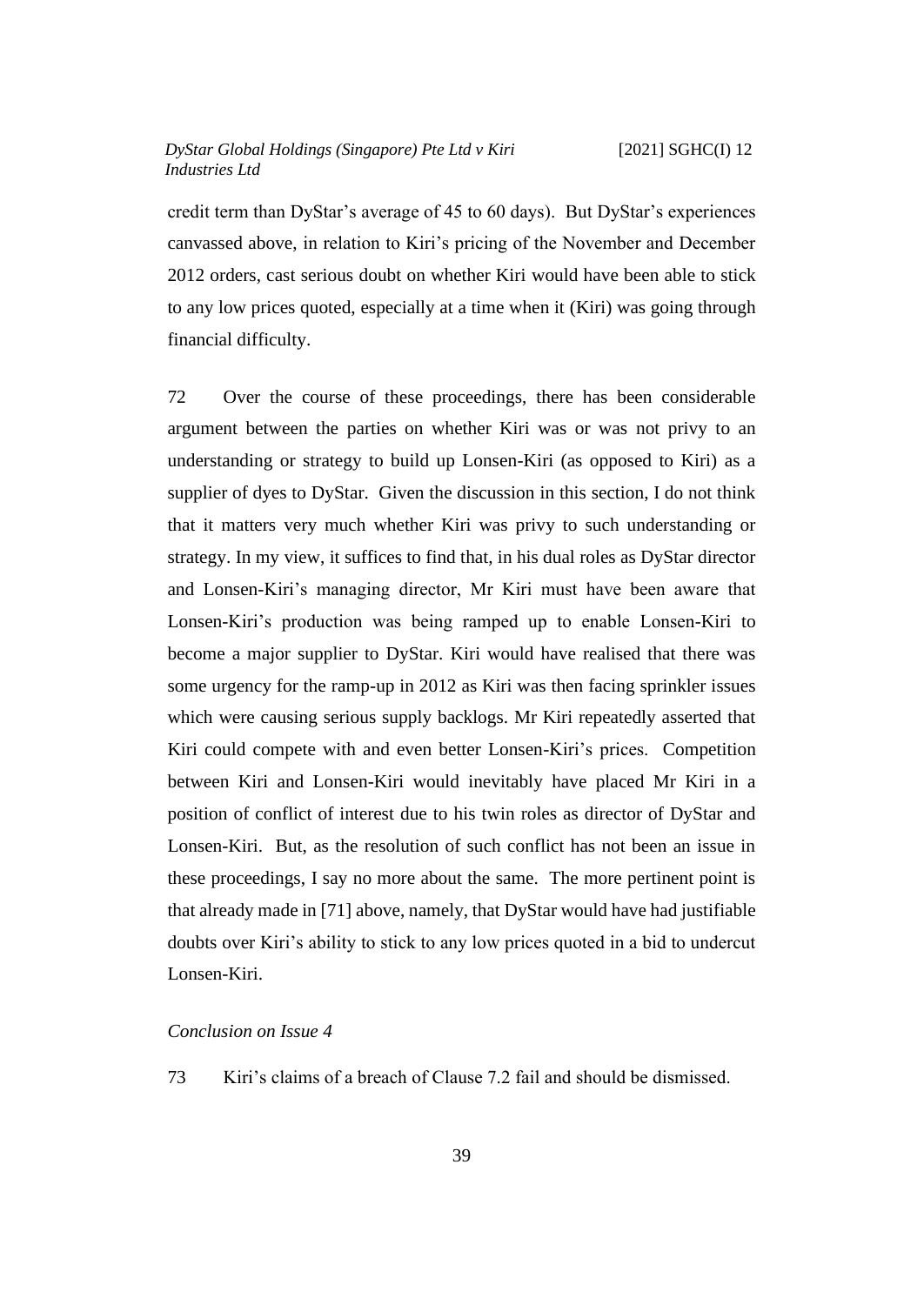#### <span id="page-42-0"></span>*Issue 5: What (if any) damages is Kiri entitled to receive?*

74 It follows from my conclusion on Issue 4 that Kiri is not entitled to damages. For completeness, I will briefly comment on Kiri's claim for damages on the premise that I am wrong in my conclusion on Issue 4.

75 Kiri accepts that its claims against DyStar before 27 December 2013 (that is, six years before the start of these proceedings) are time-barred. But Kiri submits that its pleaded breach of Clause 7.2 should be characterised as a continuous breach which goes beyond 27 December 2013 and potentially carrying on to the present. Subject to [\[76\]](#page-42-1) and [\[77\]](#page-43-0) below, I am prepared to accept that, in so far as valid, the breaches pleaded would be continuing breaches.

<span id="page-42-1"></span>76 Kiri's claims here were not raised in SIC 4. Kiri submits that the outcome in SIC 4 does not impact on the calculation of damages in these proceedings, because SIC 4 is a separate and distinct proceeding and the buyout order in SIC 4 is supposed to remedy Senda's oppression of Kiri. Thus, Kiri should be able to claim damages here going beyond the valuation dated 3 July 2018 determined in SIC 4. I am unable to agree. The decision in SIC 4 supposes a clean break between Kiri and Senda as joint venture partners from 3 July 2018. The joint venture between Kiri and Senda must be presumed to have ended on 3 July 2018 with Senda buying out Kiri's interest in DyStar on that date. Clause 7.2 would therefore cease to apply from 3 July 2018 with Longsheng (through Senda and WPL) being regarded as DyStar's beneficial owner from that date. It is true that Senda has yet to pay for Kiri's shares at the valuation ordered by the SICC and there is an appeal against the SICC's valuation. Senda has further intimated that it may not have the financial resources to pay the valuation. But,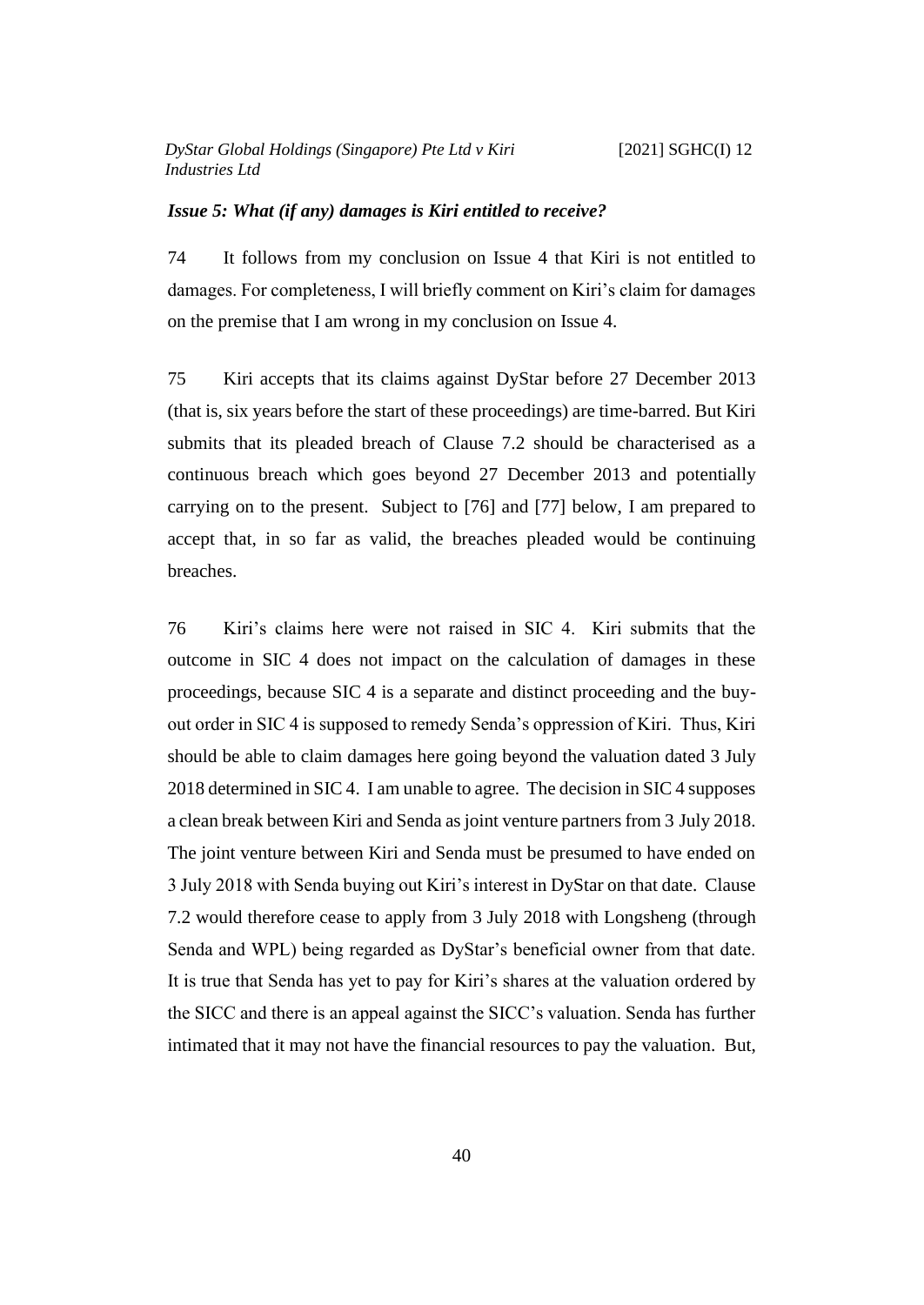in the event of non-payment by Senda, Kiri's remedy would lie through the enforcement of the SICC's buy-out order to the extent upheld on appeal.

<span id="page-43-0"></span>77 Kiri says that, to deal with any concerns arising from the buy-out order in SIC 4, I can apply a discount of 37.57% (representing Kiri's shareholding in DyStar) to Kiri's calculation of damages from 27 December 2013 to 3 July 2018. I am also unable to agree. The consequence of Clause 7.2 ceasing to bite from 3 July 2018 is that Kiri's claim for damages should be limited to that date. Kiri should therefore only be entitled to damages for the period from 27 December 2013 to 3 July 2018 (a period of four and a half years).

<span id="page-43-1"></span>78 Kiri suggests that, save for Levafix dyes which Kiri does not produce, if Kiri had been given the opportunity, it could have sold to DyStar some 50% of the reactive dyes which the latter purchased from Lonsen-Kiri (collectively, the "**1st reactive dye category**"). Kiri accordingly claims 50% of the value of Lonsen-Kiri's total reactive dye sales (save for Levafix dyes) to DyStar from 27 December 2013 to 31 December 2020. In my view, the 50% posited is too high. Notwithstanding Mr Kiri's assertions (see [\[71\]](#page-40-0) above), there is little evidence that Kiri would reliably have been able to supply dyes at competitive prices to DyStar in lieu of Lonsen-Kiri. Further, on the evidence, at best Kiri would only have been able to supply about a third of the types of reactive dyes supplied by Lonsen-Kiri. I am unable to accept Kiri's untested assertion (made after the evidentiary hearing) that it would have been able to produce other types of reactive dyes. Based on its sales to other customers, Kiri posits that it would have earned margins of between 16.3% to 21.3% from sales to DyStar. Here I accept DyStar's submission that the margin should be 15.5% (that is, the gross margin of 16.9% put forward by Mr Kiri in his affidavit evidence, albeit adjusted downwards by 1.4% to account for variable costs). There is no dispute between the parties that gross (as opposed to net) margins should be used. Kiri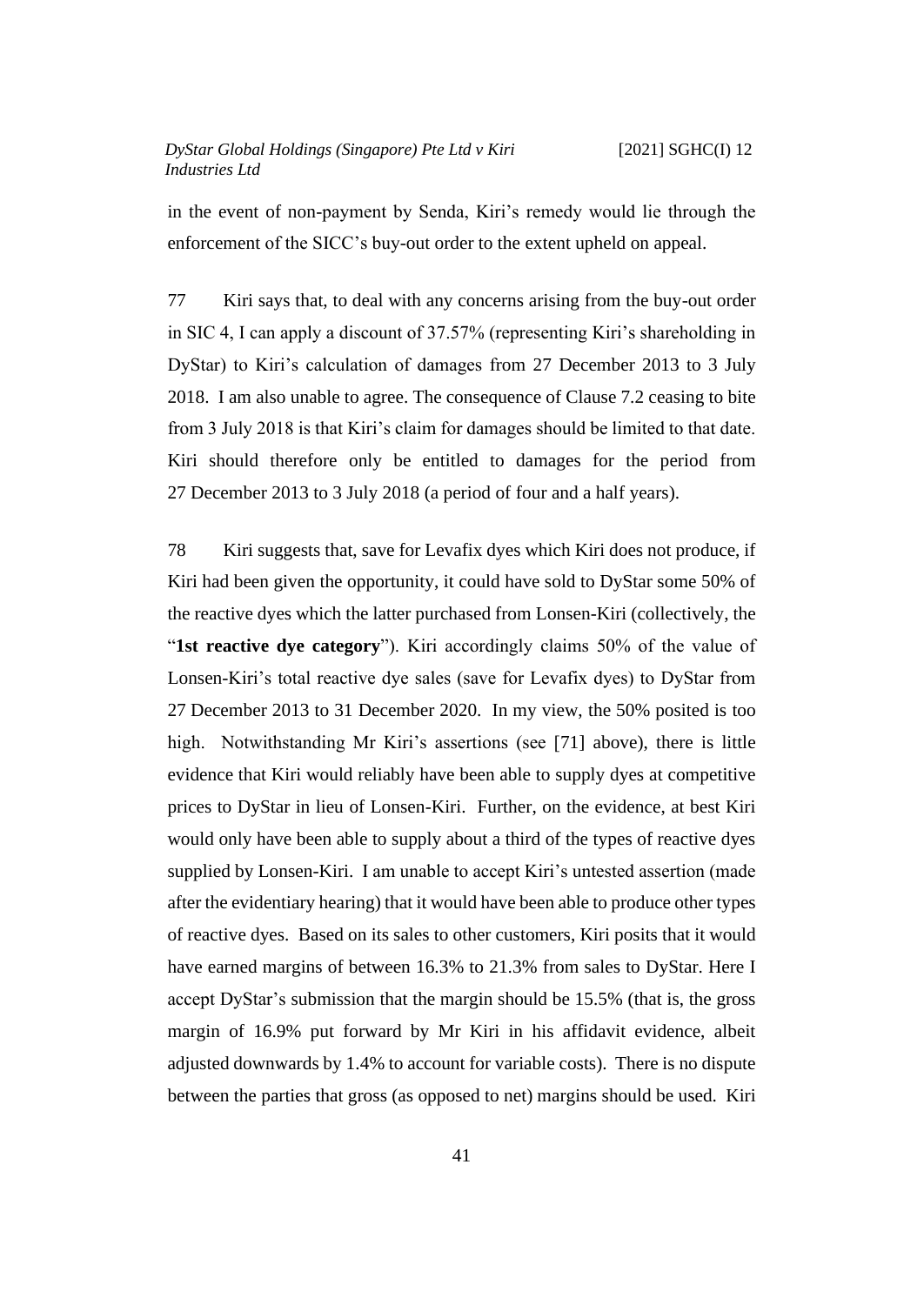argues that costs would not have remained the same from 2014 to date but would have fluctuated over time due to changes in raw materials, utilities, and other inputs. Kiri also suggests that reactive and direct dyes would have different gross margins over the period from 2014 to 2020. Whether costs and profits margins would have varied over time for different products and (if so) to what degree was not really explored at trial. I am therefore unable to accept Kiri's contentions in such respect. Given that Kiri would have indirectly benefitted from Lonsen-Kiri's sales of dyes to DyStar, Kiri is prepared to discount the foregoing amount by 40% (representing Kiri's shareholding in Lonsen-Kiri). I believe that there should be such a discount. Finally on the 1st reactive dye category, any entitlement to damages on Kiri's part should be limited to the period from 27 December 2013 to 3 July 2018.

79 Kiri contends that, had it been given the opportunity, it could have provided to DyStar a certain proportion of the reactive dyes which DyStar purchased from other suppliers (collectively, the "**2nd reactive dye category**"). This claim has two components. First, in respect of reactive dyes listed in Exhibits PB 24–25 produced at the trial, Kiri posits that it could have supplied some 33% based on a weighted average of DyStar's purchases from Kiri of relevant dyes in 2010 and 2011 compared with DyStar's purchases from Kiri and third-party suppliers of the same dyes over the same period. Second, in respect of reactive dyes listed in Annex A of a letter dated 30 April 2021 from Kiri's to DyStar's solicitors, Kiri puts forward an average weighted reference proportion of 1.4%. This proportion is said by Kiri to be based on DyStar's purchases from Kiri of the relevant reactive dyes in 2010 and 2011 compared with DyStar's total purchases of all dyes over the same period. On the first component, for the reasons canvassed in the discussion on Issue 4, I am far from convinced that Kiri could reliably have supplied 33% of the relevant reactive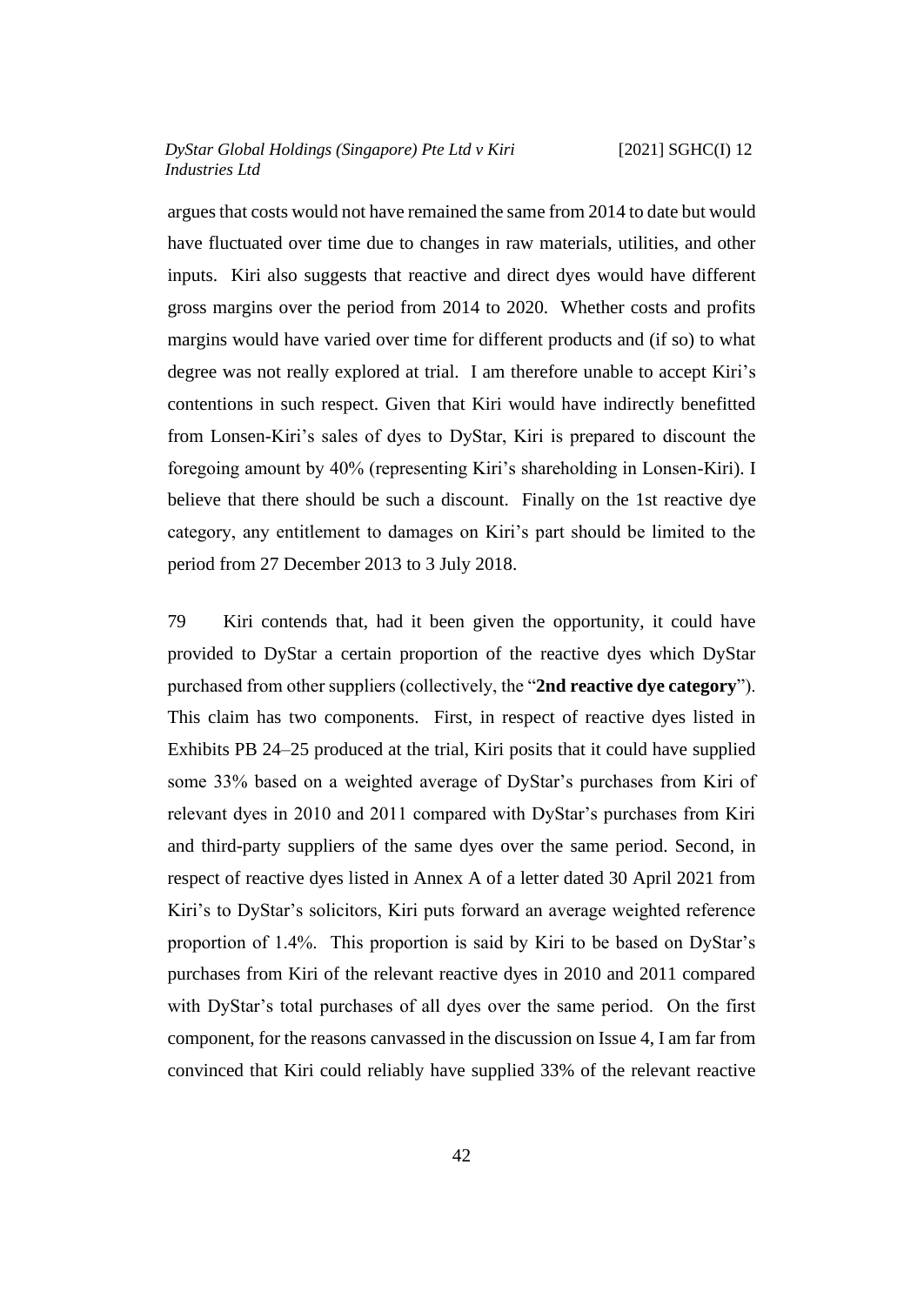dyes at competitive prices. I agree with DyStar that any attempt to calculate a proportion for the first component will inevitably involve a degree of arbitrariness. If necessary to come up with a proportion for the first component, I suspect that DyStar's fallback proposal of a 1-in-7 chance (14.3%) would be closer to the mark. That percentage is based on an extrapolation from the RTB incident in which DyStar had six approved suppliers (not counting Kiri) for the relevant dye. The second component was only raised by Kiri after the close of evidence at trial. As a result, as DyStar emphasises, there is scant evidence of DyStar's purchases of the relevant dyes from Kiri or from other Indian suppliers between 2010 and 2020. There is further scant evidence that DyStar purchased the reactive dyes in question from other Indian suppliers between 2014 and 2020. It seems to me far too late for Kiri to be belatedly advancing a claim for the second component in closing submissions. The claim should have been signalled and articulated well before trial. For the reasons mentioned in [\[77\]](#page-43-0) and [\[78\]](#page-43-1) above, Kiri's margin for the 2nd reactive dye category should be 15.5% and damages should be confined to the period from 27 December 2013 to 3 July 2018.

80 On direct dyes, Kiri calculates its losses by reference to an average weighted proportion (19%) of Sirius Black VSF h/c that it sold to DyStar in 2010–2011 as compared to DyStar's total purchases of direct dyes in those years. Here, similar considerations to those already discussed above would apply. I prefer DyStar's suggested proportion of 14.3%, although I accept that any figure would involve an element of arbitrariness. Kiri's gross profit margin should be 15.5% and the period for damages should only be from 27 December 2013 to 3 July 2018.

81 On raw materials and intermediates, Kiri claims 50% of the weighted average proportion on DyStar's purchases of raw materials and intermediates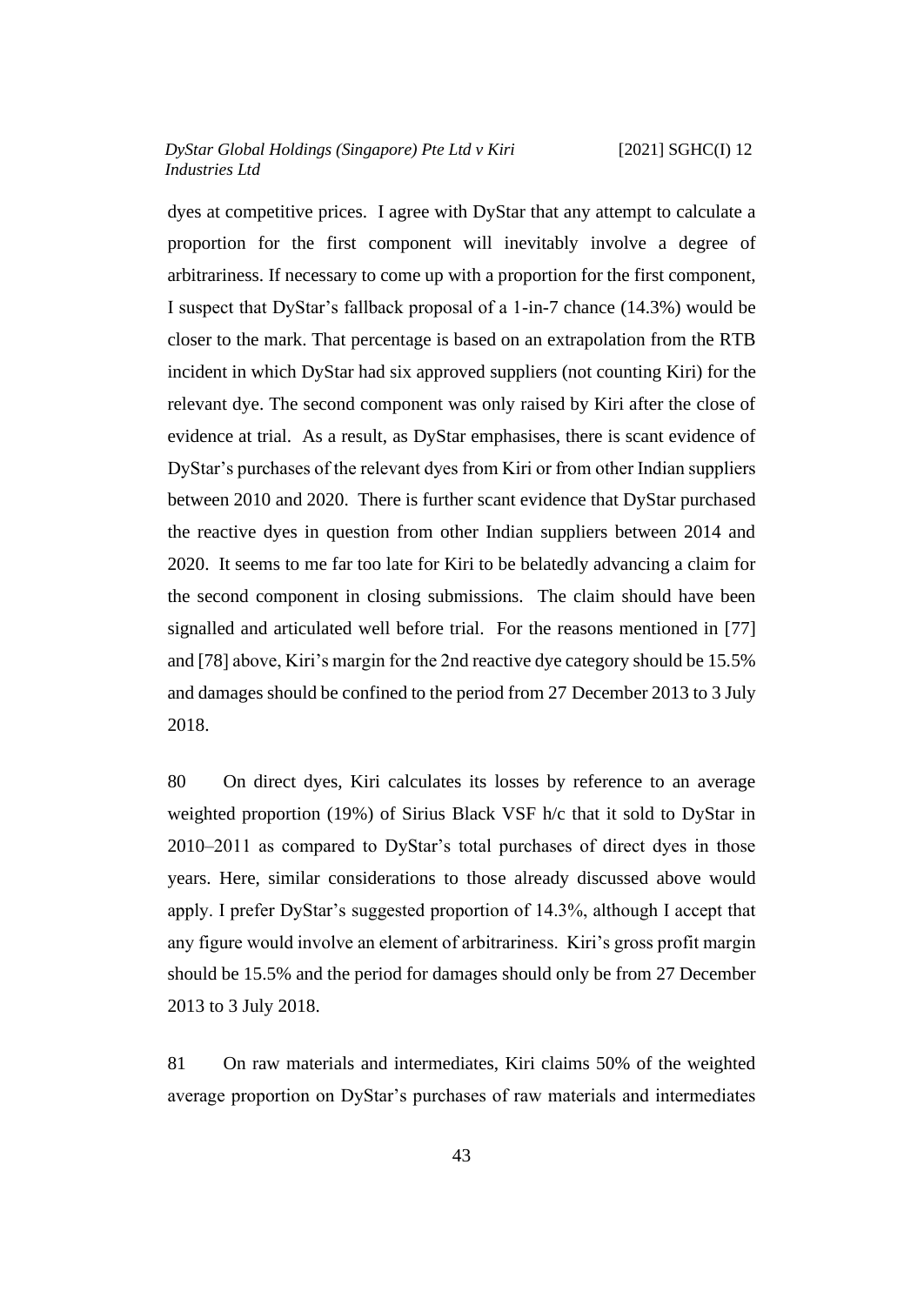from Kiri in 2010–2011, albeit adjusted to take account of variable selling and distribution expenses. For its calculations, Kiri has used an average gross margin of 12.7%. In my view, Kiri would have suffered no (or only a negligible) loss of a chance in relation to raw materials and intermediates. This follows from my findings in [\[30\]](#page-19-0) to [\[33\]](#page-21-0) above relating to the consequences of the closure and sale of Brunsbüttel, Leverkusen and Cilegon. On Wuxi, Nanjing, Ankleshwar, Gabus and Omuta, it is unlikely that Kiri as middleman would have been able to provide, at competitive prices, the raw materials and intermediates which those plants sourced from foreign suppliers: see [\[35\]](#page-21-1) to [\[39\]](#page-23-1) above. In any event, the period for any damages should only be from 27 December 2013 to 3 July 2018.

82 Kiri seeks pre-judgment interest on any damages awarded. I would have refused such interest on the ground of Kiri's delay in bringing the Counterclaim. Kiri could have (but did not) bring its action in 2015 when it commenced SIC 4 or as a counterclaim against DyStar in SIC 3.

## <span id="page-46-0"></span>*Issue 6: Costs*

83 As to the incidence of costs, DyStar having substantially prevailed on the Counterclaim, it should have its costs of the same. It is correct that DyStar did not succeed on every issue. However, the issues being intertwined, especially as to the proper construction of Clause 7.2, this does not seem to me to be an appropriate case for apportioning costs among the different issues. I note in passing that DyStar made an offer to settle Kiri's Counterclaim on 25 March 2021 for US\$30,000.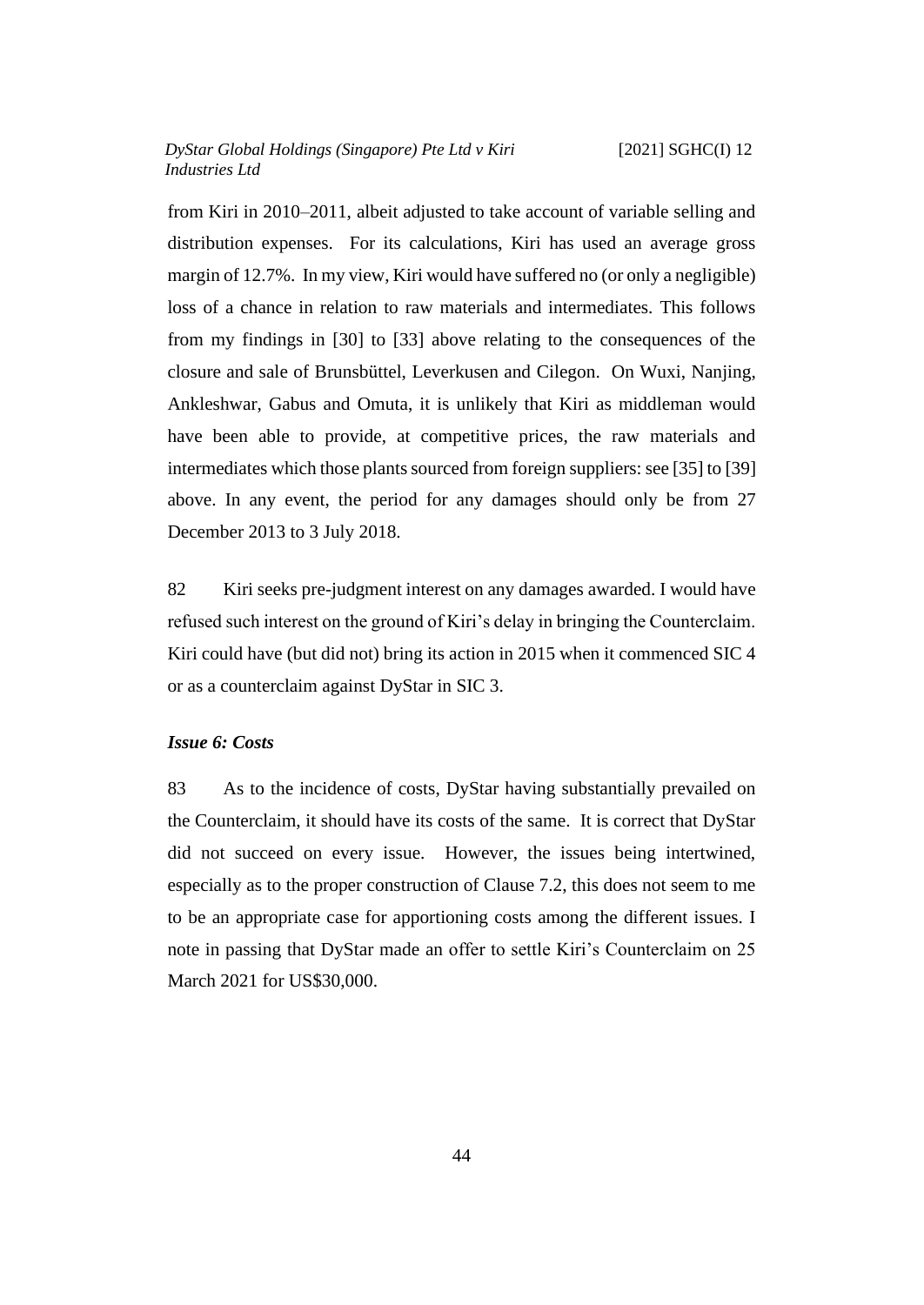84 On quantum, when transferring the present proceedings (including DyStar's Claim) to the SICC, the Deputy Registrar ordered on 11 August 2020 that the costs of the entire action be dealt with as follows:

(a) Order 59 of the Rules of Court (Cap 322, R 5, 2014 Rev Ed) ("**ROC**") and Appendix G ("**Appendix G**") to the Supreme Court Practice Directions shall apply to the assessment of the costs of the proceedings before transfer to the SICC ("**pre-transfer costs**").

(b) The costs of the proceedings following transfer to the SICC ("**post-transfer costs**") are to be assessed in accordance with O 110 r 46 ROC.

(c) In accordance with O 110 r 12(5) ROC, after transfer to the SICC, the parties will continue to pay the hearing and court fees payable in the General Division of the High Court (the "**High Court**").

It bears mention that while the Deputy Registrar's transfer order was made on 11 August 2020, the parties agree that the suit was effectively transferred to the SICC on 26 August 2020. The latter is the day after Kiri filed its final application (HC/RA 198/2020) to the High Court (and not the SICC) in respect of SIC 7. All applications that followed were filed to the SICC. While I express my doubts as to the correctness of the parties' agreed position (as the filing of HC/RA 198/2020 does not change the fact that the transfer order was made on 11 August 2020), I regard the difference in dates to be inconsequential as regards the quantum of costs. There is no prejudice to either party, since both appear content to accept 26 August 2020 as the transfer date.

85 The parties were asked to provide cost submissions on the assumption that they were successful on the Counterclaim.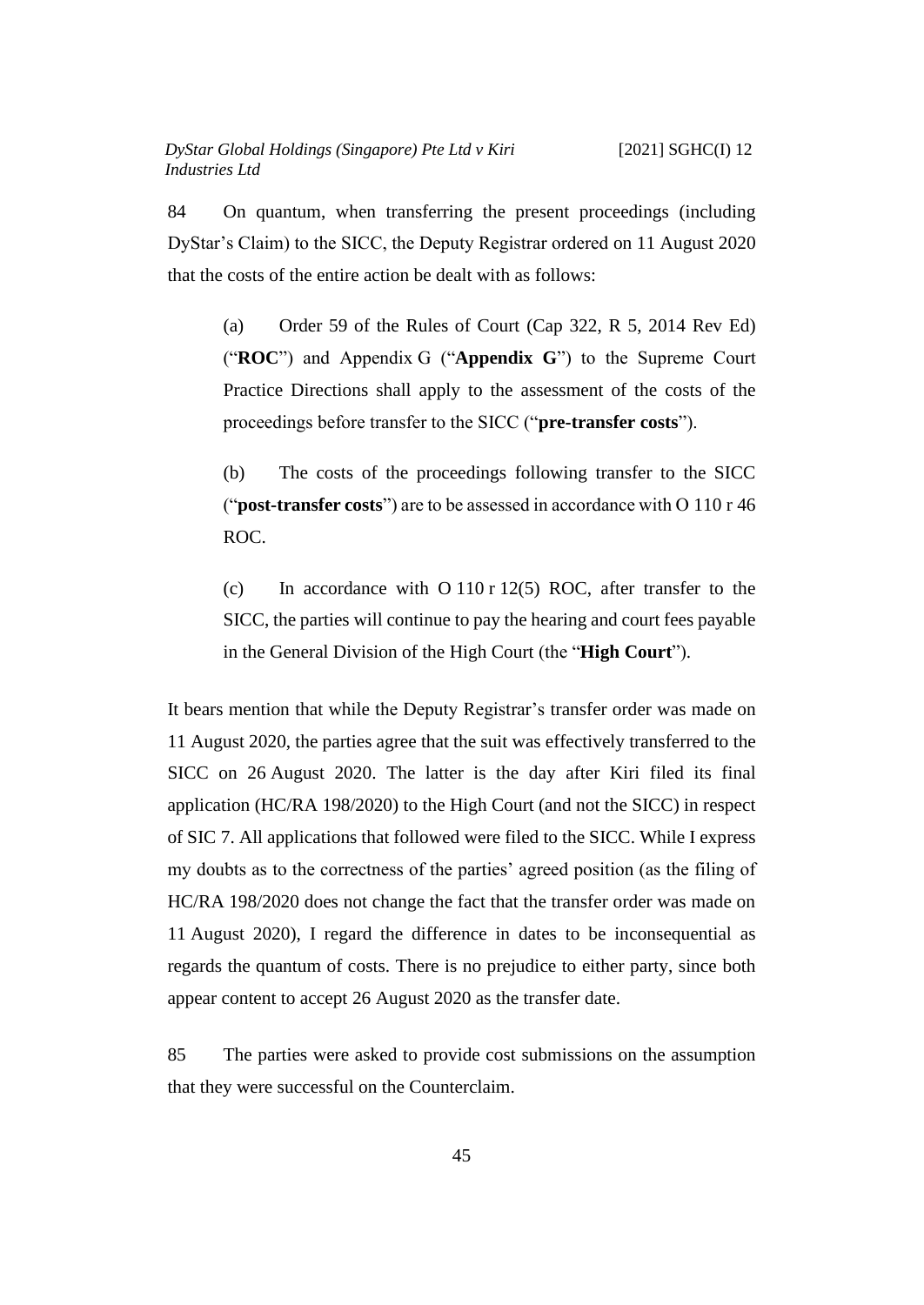86 On pre-transfer costs (that is, costs for the period from 27 December 2019 to 25 August 2020), each party submitted that, if successful, it should have an uplift on the guidance amounts in Appendix G. This accords with the approach to pre-transfer costs propounded by the Court of Appeal in *CBX and another v CBZ and others* [2021] SGCA(I) 4 ("*CBX*") at [34]. In *CBX*, Judith Prakash JCA explained that the complexity of a dispute would be "a factor to be taken into account when *deciding whether to give an up-lift* on the pretransfer costs [calculated based on Appendix G]" [emphasis added]. Adopting such an approach, DyStar asked for costs of S\$38,000, Kiri for S\$45,110. I agree with the parties that the complexities of dealing with the Counterclaim are such that an uplift from the guideline in Appendix G is warranted. The Counterclaim strikes me as a case in which the amount of preparation required from each party would be roughly similar, although Kiri may have had to do a little more work as the burden of proof on the Counterclaim rested with it. It therefore appears to me that the S\$38,000 sought by DyStar is justified and proportionate given the Counterclaim's nature. I award S\$38,000 in pretransfer costs to DyStar.

87 As for post-transfer costs, both parties were of the view (and I agree) that, again given the nature of the Counterclaim, the guidelines in Appendix G were of little assistance in assessing the successful party's reasonable costs as mandated by O 110 r 46 ROC. The parties' consensus comports with Prakash JCA's decision in *CBX*, which clarified the default non-applicability of Appendix G to post-transfer proceedings. Indeed, O 110 r 46(6) ROC expressly excludes the O 59 ROC costs regime applicable to proceedings in the High Court (under which Appendix G applies generally). Whether Appendix G plays a role in the assessment of post-transfer costs "will depend on the circumstances of the case": *CBX* at [28]. As explained, I do not think that the present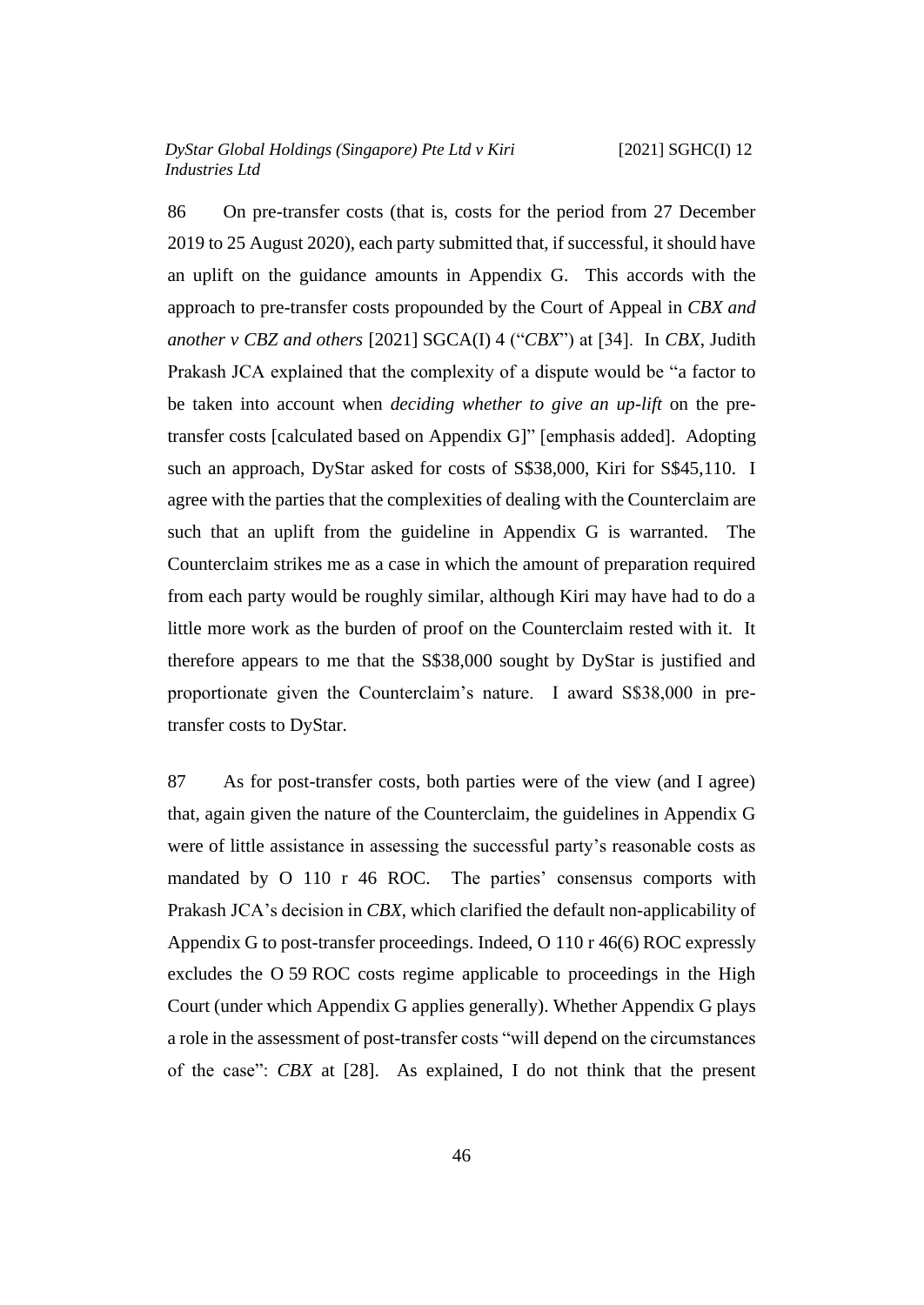circumstances, specifically the nature of the Counterclaim, warrant reference to Appendix G. DyStar sought S\$1,024,000, while Kiri asked for S\$1,359,642.50. Again, given that both parties had to do roughly similar amounts of heavy lifting in relation to the Counterclaim (for instance, in the case of DyStar's lawyers, in obtaining, organising, and making sense of data obtained from SAP in response to Kiri's numerous requests for information), DyStar's costs of S\$1,024,000 seem reasonable. I award S\$1,024,000 in post-transfer costs to DyStar.

88 Finally, by way of disbursements, DyStar sought S\$75,856.41, while Kiri asked for S\$68,205.50, INR 1,492,335 (S\$27,215.14), and US\$7,608.91 (S\$10,291.55) (that is, S\$105,712.19 in total). In the context of Kiri's disbursements, the amount sought by DyStar appears reasonable. I award S\$75,856.41 for disbursements to DyStar.

89 The total costs awarded to DyStar add up to S\$1,137,856.41 (all-in).

## <span id="page-49-0"></span>**Conclusion**

90 The Counterclaim is dismissed. Kiri is to pay DyStar's costs of S\$1,137,856.41 (all-in) on the Counterclaim.

Comment Rayer

Anselmo Reyes International Judge

Certified True Copy  $\frac{1}{\ln 100}$ Judge's Chamber Supreme Court Singapore